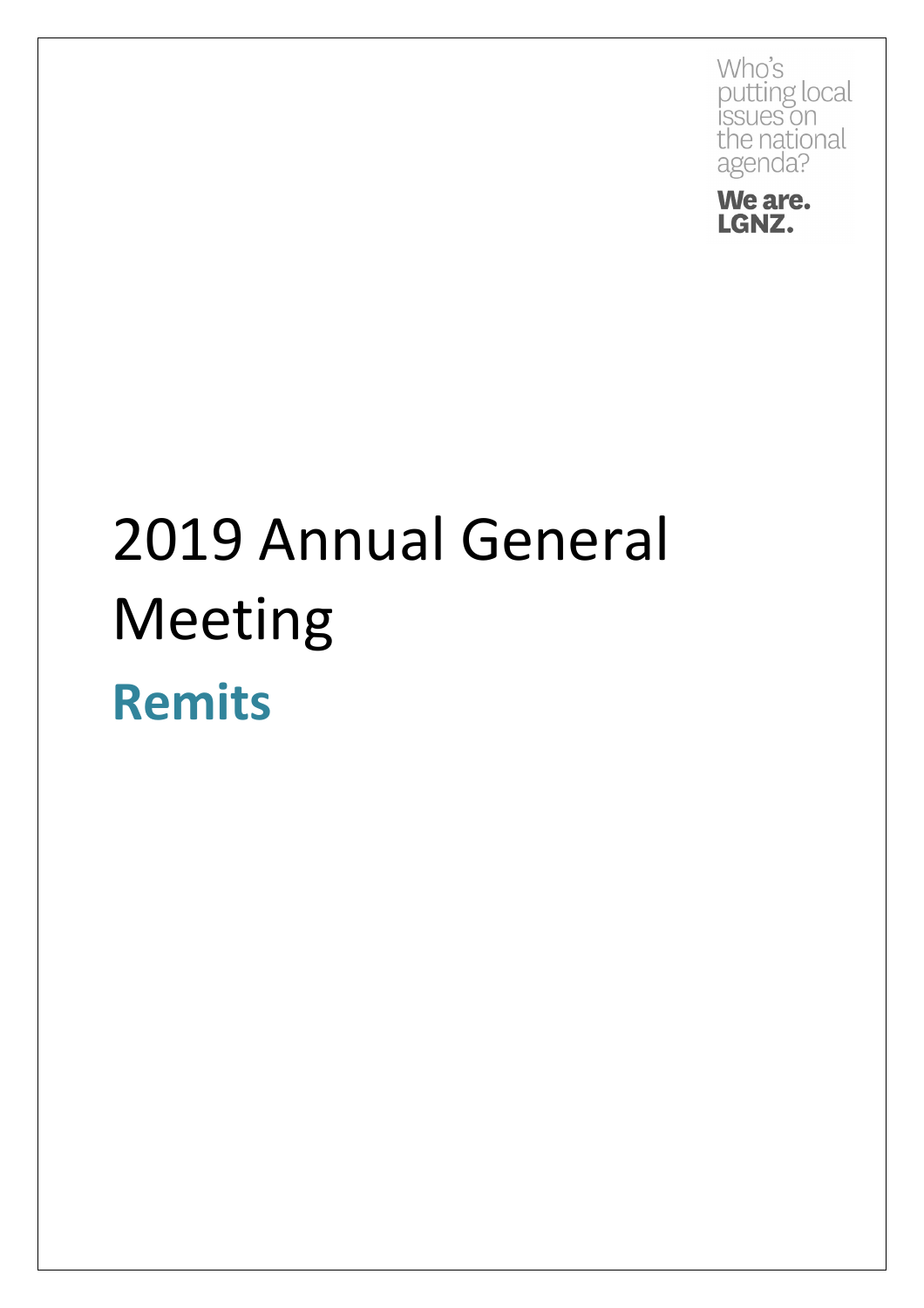

### 1 **Climate change – local government representation**

| Remit:        | That LGNZ calls on the Government to include local government<br>representation (as determined by local government) at all levels of policy<br>development, technical risk and resilience assessment, and data acquisition<br>on climate change response policies - with an emphasis on climate<br>adaptation: policy; legal; planning; and financial compensation regimes. |
|---------------|-----------------------------------------------------------------------------------------------------------------------------------------------------------------------------------------------------------------------------------------------------------------------------------------------------------------------------------------------------------------------------|
| Proposed by:  | <b>Auckland Council</b>                                                                                                                                                                                                                                                                                                                                                     |
| Supported by: | Zone One                                                                                                                                                                                                                                                                                                                                                                    |

#### **Background information and research**

#### **1. Nature of the issue**

- a. Climate change action, impacts and related policy, risk, legal, planning and financial implications are borne most directly by local communities.
- b. As the structure and framework for a more cohesive New Zealand-wide approach emerges with the current government, it is critical that the country-wide context is informed directly by the local voice at a local council level so it is integrated appropriately into the wider context.
- c. Local government is likely to be responsible for implementing a range of central government climate change policies – it is therefore crucial that local government is represented in policy/technical design process to ensure it is fit for purpose at a local scale and able to be implemented cost-effectively in the local government system.

#### **2. Background to its being raised**

- a. Climate adaptation and mitigation approaches are being adopted across New Zealand, in some cases well in advance of a coherent national approach. As local councils make progress on strategy, policy, planning and direct initiatives, an opportunity exists to integrate learning, challenges or concerns into the wider national context.
- b. Some councils have pioneered new approaches with mana whenua, community engagement, evidence-building and research and cross-sector governance. Without a seat at the larger table, the lessons from these early adopters risk being lost in the national conversation/approach.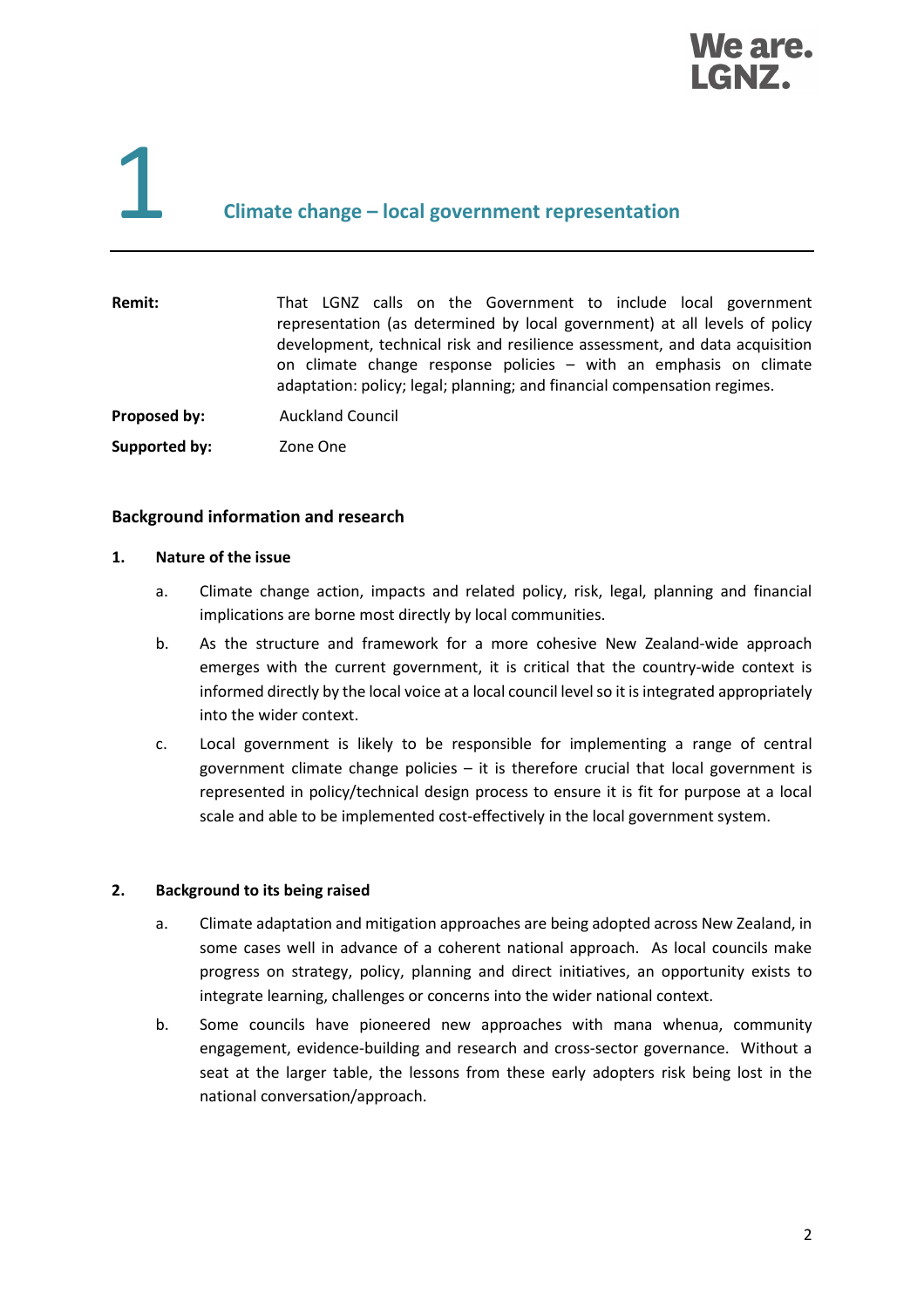

#### **3. New or confirming existing policy**

This is a new policy.

#### **4. How the issue relates to objectives in the current Work Programme**

- The issue relates to LGNZ's climate change work programme, particularly relating to the input/influence on the Zero Carbon Act and Independent Climate Commission, implementation of CCATWG recommendations, decision-making and risk, impacts assessment, and other elements.
- A local seat at the larger New Zealand table would ensure a strong local voice for a range of workstreams.

#### **5. What work or action on the issue has been done on it, and the outcome**

Aside from specific LGNZ workstreams relating to climate change (see above), central government has progressed consultation on the Zero Carbon Bill and Interim Climate Change Committee, has appointed a panel to produce a framework for national climate change risk assessment, and has announced a set of improvements to New Zealand's emissions trading scheme. Likewise, a number of councils have progressed action plans and strategies to reduce emissions and prepare for climate impacts. Notably, New Zealand-wide emissions continue to rise and the serious risks associated with climate impacts continue to be better understood – an integrated local and national approach is very much needed in order to make any substantive progress on climate change in New Zealand.

#### **6. Any existing relevant legislation, policy or practice**

As described above, the Zero Carbon Act is the main relevant New Zealand legislation with accompanying frameworks, policies and schemes. A range of more local policies from the Auckland Unitary Plan to coastal policies need meticulous alignment and integration with the national approach in order for both to be most effective.

#### **7. Outcome of any prior discussion at a Zone or Sector meeting**

Zone 1 agreed on 1 March 2019 to support this remit.

#### **8. Suggested course of action envisaged**

- It is recommended that LGNZ work with central government to advocate for these changes.
- It is recommended that LGNZ engage directly with relevant ministers and ministries to ensure local government has an appropriate role in the National Climate Change Risk Assessment Framework, and all related and relevant work programmes.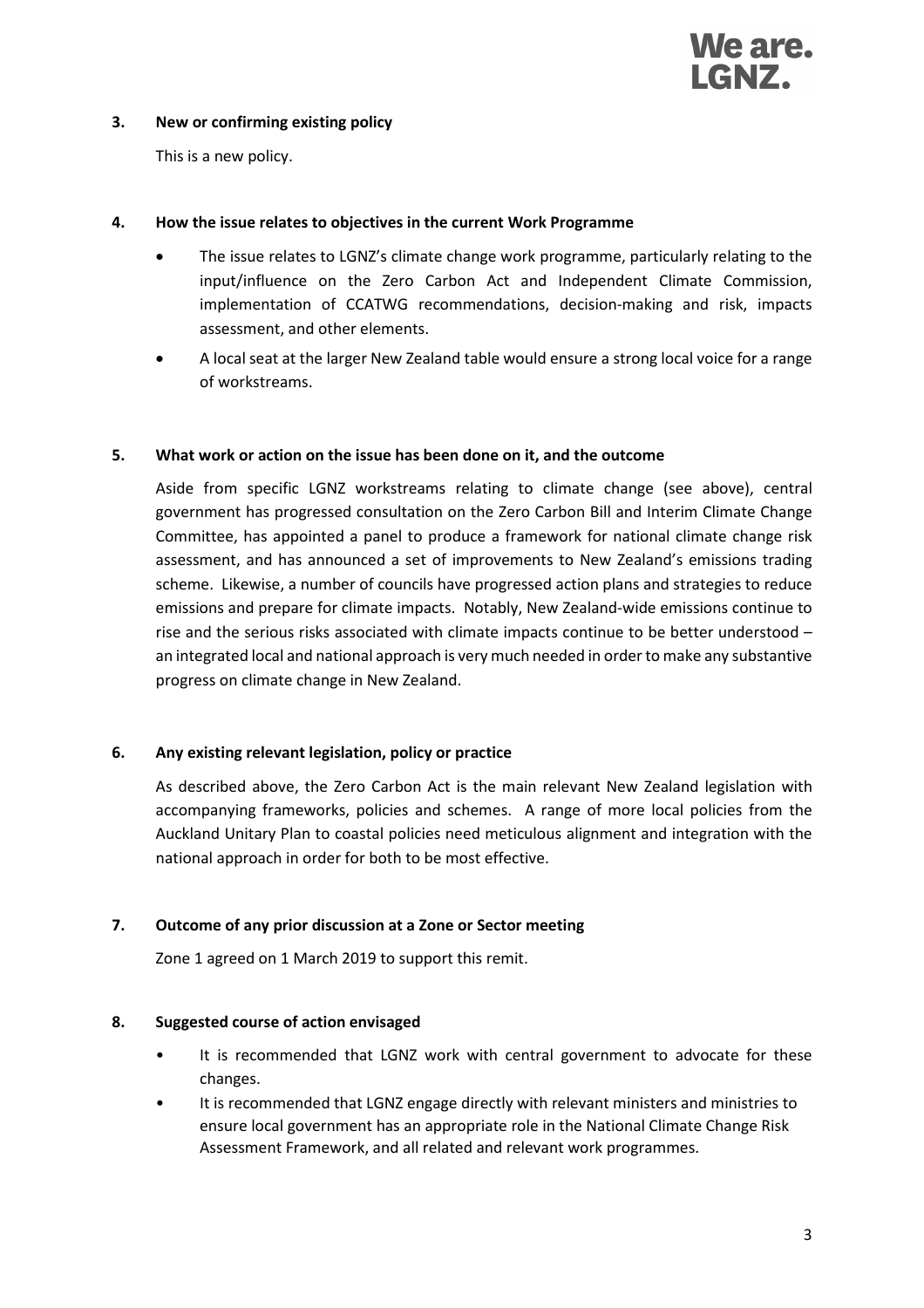

# **2** Ban on the sale of fireworks to the general public

| Remit:        | That LGNZ work with central government to raise the issue (about sale of |
|---------------|--------------------------------------------------------------------------|
|               | fireworks) and advocate for legislative change. [updated 29 May 2019]    |
| Proposed by:  | <b>Auckland Council</b>                                                  |
| Supported by: | Metro Sector                                                             |

#### **Background information and research**

#### **1. Nature of the issue**

The following issues have been identified:

- a. Community concern about the negative impacts of the ad-hoc private use of fireworks particularly around the deliberate and unintentional distress to people and animals and damage to property.
- b. High demand for council and emergency services who receive a large number of complaints in relation to the use of fireworks.
- c. The absence of regulatory powers to territorial authorities to ban the sale of fireworks by retailers to the general public.

#### **2. Background to its being raised**

- a. The issue was raised during the review of the Auckland Council's Public Safety and Nuisance Bylaw 2013 which prohibits setting off fireworks on public places.
- b. During the review of this Bylaw, Auckland Council separately resolved to request the New Zealand Government to introduce legislation to ban the sale of fireworks to the general public and end their private use.
- c. Reasons for the decision are stated in the 'Nature of the issue' and further details are in 'What work or action on the issue has been done, and the outcome'.

#### **3. New or confirming existing policy**

This is a new policy.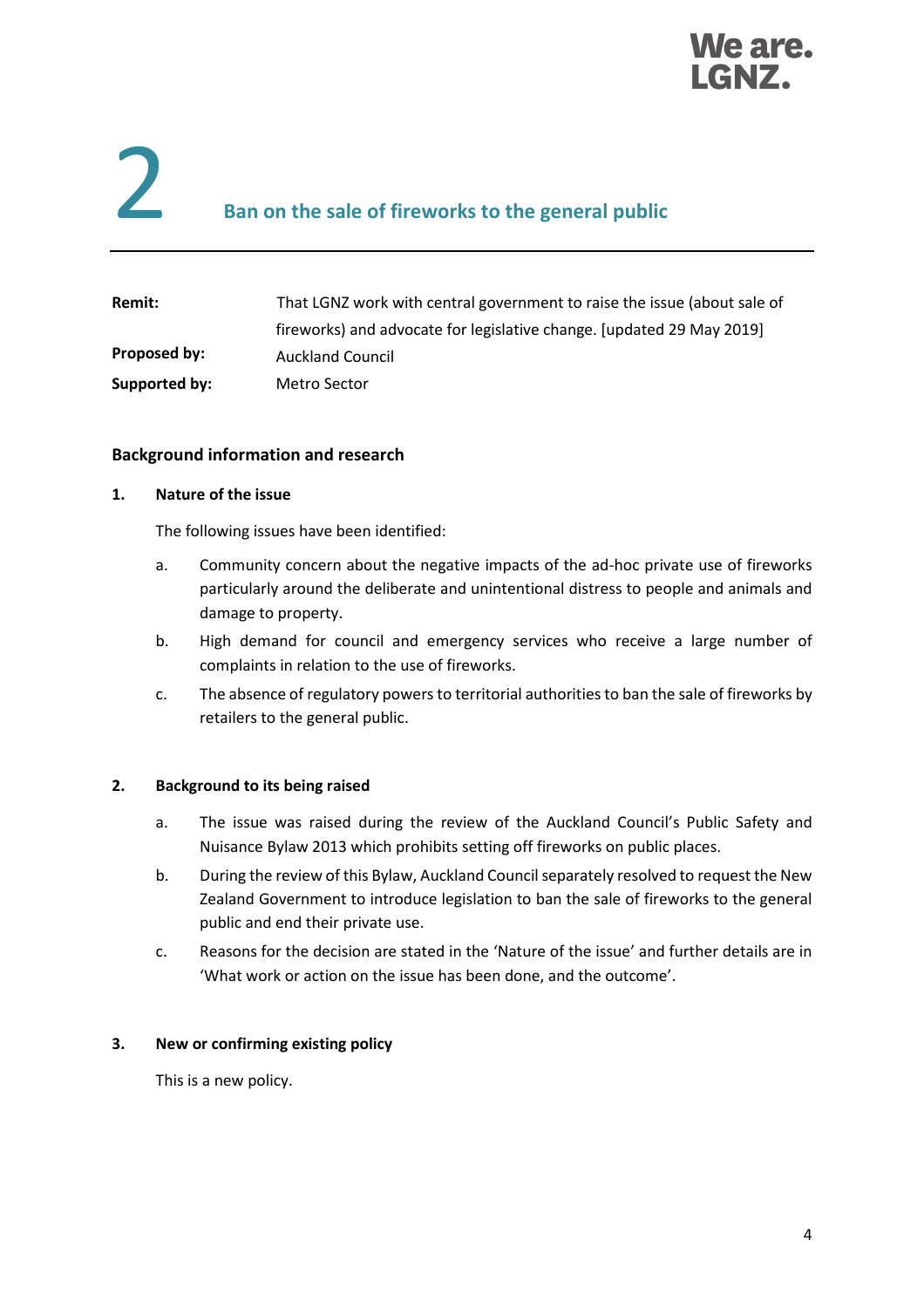

#### **4. How the issue relates to objectives in the current Work Programme**

This issue relates to LGNZ's social issues portfolio which reflects working alongside central government to address social issues affecting community safety:

- Community safety is an issue of vital interest for councils as areas which are perceived to be "unsafe" are likely to experience lower levels of social cohesion and economic investment. When asked to rank issues that are most important to themselves and their communities' safety is always one of the top.
- Framed in this way, prohibiting the private use and sale of fireworks through government legislation enhances community safety as a top priority for LGNZ. Furthermore, it also promotes social cohesion by enabling the use of public displays without the worries and danger of ad-hoc private use of fireworks.

#### **5. What work or action on the issue has been done on it, and the outcome**

The review of Auckland Council's Public Safety and Nuisance Bylaw 2013 identified that a territorial authority has no regulatory powers to ban the retail sale of fireworks to the general public.

A territorial authority's regulatory powers in relation to fireworks are limited to:

- Prohibiting fireworks from being set off on or from a public place.
- Addressing nuisance and safety issues that may arise from their use on other places (eg private property) and affect people in a public place.
- Addressing noise issues relating to fireworks being set off on other places.

Enforcement is also challenging and resource-intensive. Auckland Council (and potentially other territorial authorities) do not have capacity to respond to all complaints during peak times, and it is difficult to catch people in the act. There can also be health and safety risks for compliance staff.

A ban on the sale of fireworks through legislative reform would therefore be the most efficient and effective way of addressing issues identified in the 'Nature of the issue'.

Any such ban would not prohibit public fireworks displays which enable a managed approach towards cultural celebrations that use fireworks throughout the year.

There is also a known level of public support for such a ban. Public feedback between October and December 2018 on the decision of Auckland Council to request a ban on the sale of fireworks was overwhelmingly supportive. Feedback to Auckland Council resolution was received from 7,997 people online. Feedback showed 89 per cent (7,041) in support and 10 per cent (837) opposed.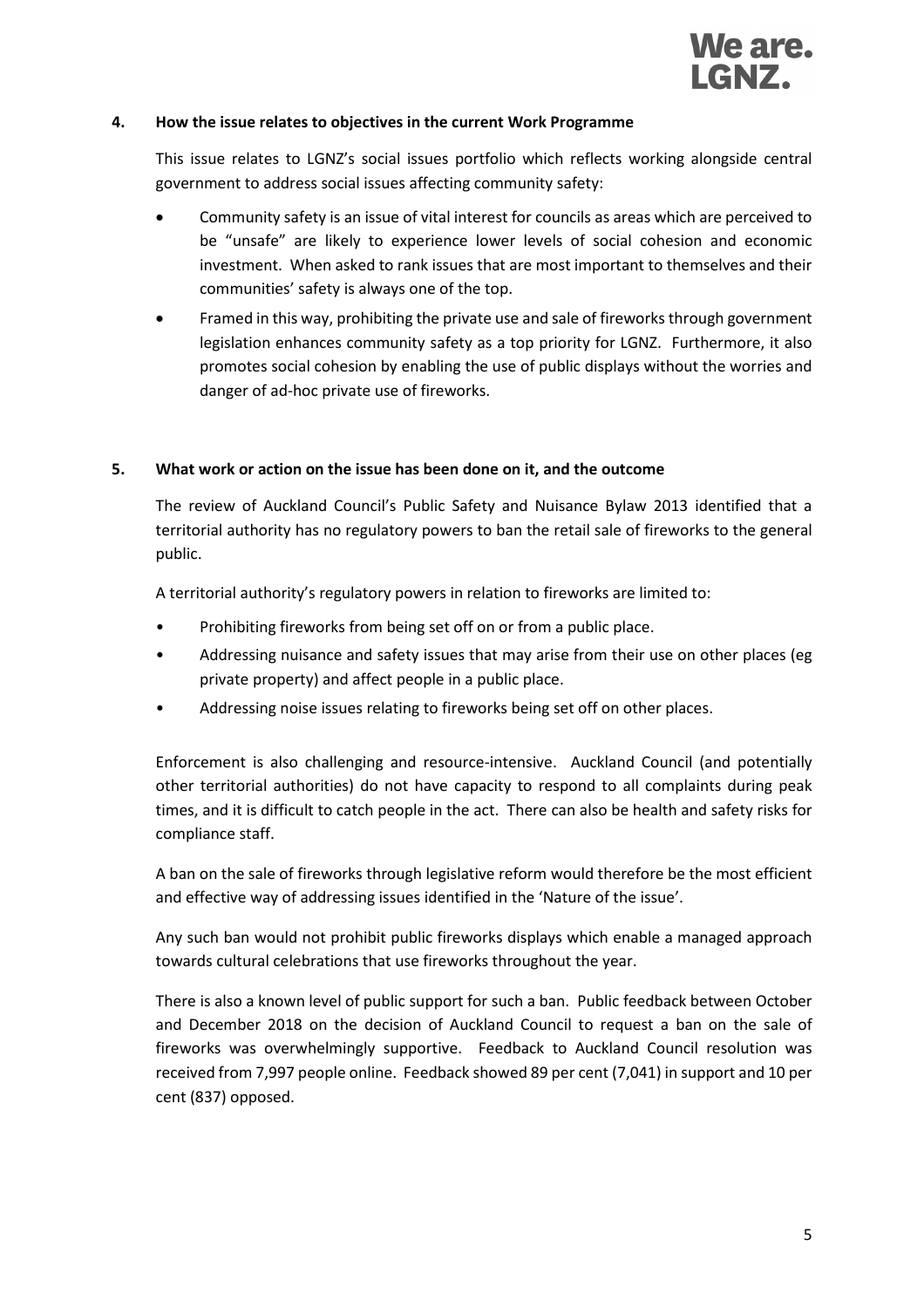

Key themes in support included:

- Concerns for the safety of people and animals (68 per cent).
- Concerns about the amount of noise (35 per cent).
- Concerns about stockpiling and use of fireworks after Guy Fawkes night (27 per cent).
- A preference for public fireworks displays only (23 per cent).

Key themes opposed, including from fireworks retailers, were:

- A ban would be excessively restrictive.
- In favour of more regulation on use instead of a ban.
- A ban would end a key part of kiwi culture and tradition.

Similar requests and petitions to ban the sale of fireworks to the general public have been delivered to the Government, including:

- An unsuccessful petition in 2015 with 32,000 signatures, including the SPCA, SAFE and the New Zealand Veterinarians Association.
- A recent petition in 2018 with nearly 18,000 signatures which was accepted on its behalf by Green Party animal welfare spokesperson Gareth Hughes.

A ban on the sale of fireworks would align New Zealand legislation to that of other comparative jurisdictions. For example, retail sale of fireworks to the general public is prohibited in every Australian jurisdiction (except the Northern Territories and Tasmania where strict restrictions on the sale and use are in place).

#### **6. Any existing relevant legislation, policy or practice**

Hazardous Substances (Fireworks) Regulations 2001

- Fireworks may be displayed for retail sale or sold by a retailer during the period beginning on 2 November and ending at the close of 5 November in each year.
- A person must be at least 18 years in order to purchase fireworks.

WorkSafe

- Regulates health and safety in a workplace and administers the regulations for storing fireworks in a workplace.
- Approve compliance certifiers who certify public/commercial displays.

#### New Zealand Police

- Enforce regulations around the sale of retail fireworks, including requirements around the sale period and age restrictions under the Hazardous Substances (Fireworks) Regulations 2001.
- Address complaints about dangerous use of fireworks.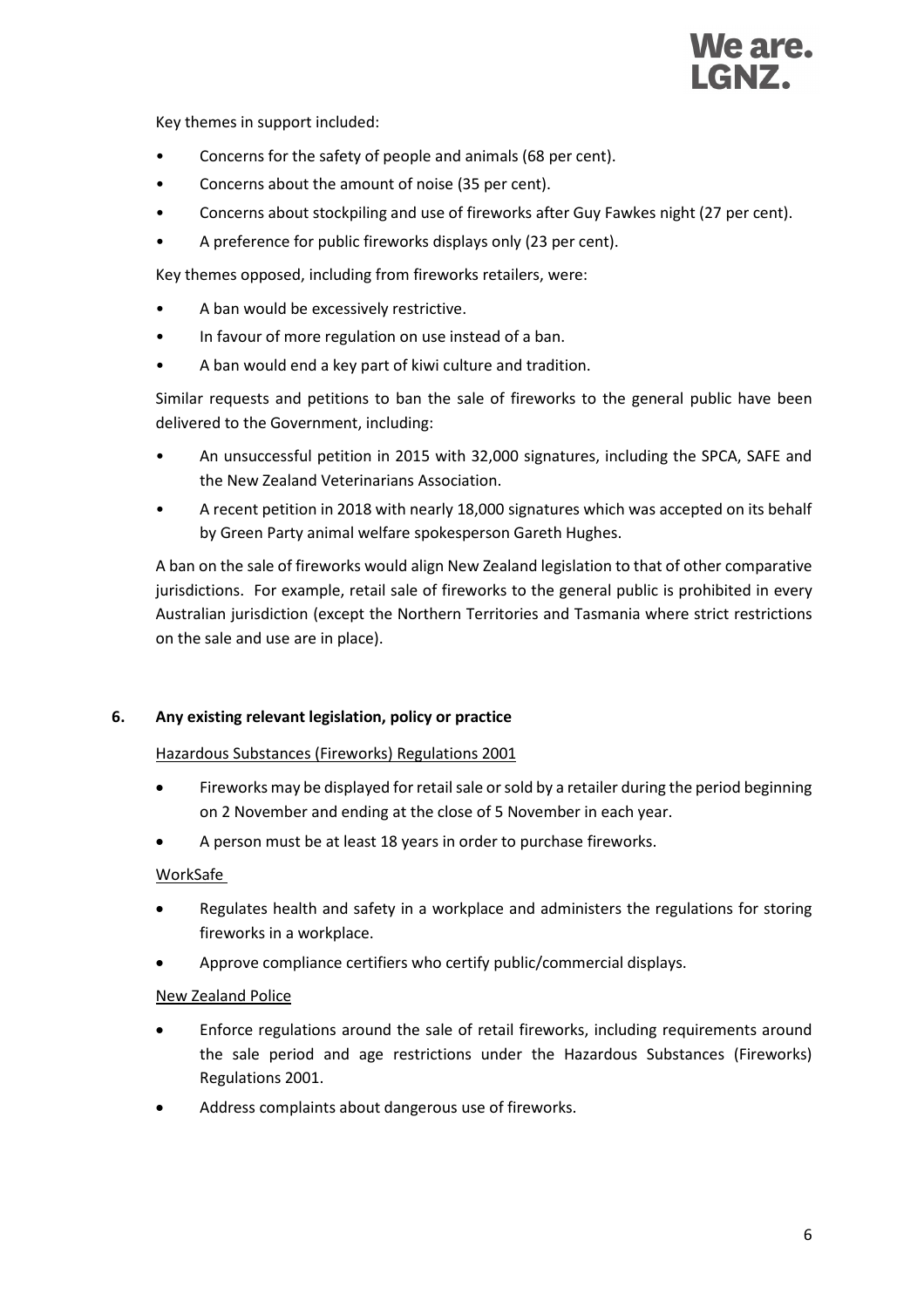

#### Environmental Protection Agency (EPA)

- Responsible for providing information about the sale of retail fireworks.
- Responsible for approving certifiers to test and certify that retail fireworks are safe prior to being sold in New Zealand.
- Provides approval for hazardous substances, including fireworks and provide import certificates to allow fireworks to be brought into New Zealand and the requirements for labelling and packaging of fireworks.

#### Auckland Council

- Deals with complaints about noise from fireworks.
- Prohibits setting off fireworks from public places under its Public Safety and Nuisance Bylaw 2013.

#### New Zealand Transport Agency (NZTA)

• Responsible for enforcing Land Transport Rule 1 which covers fireworks being transported on the road.

#### **7. Suggested course of action envisaged**

We ask that LGNZ request the Government to include red light running with other traffic offences that incur demerit points.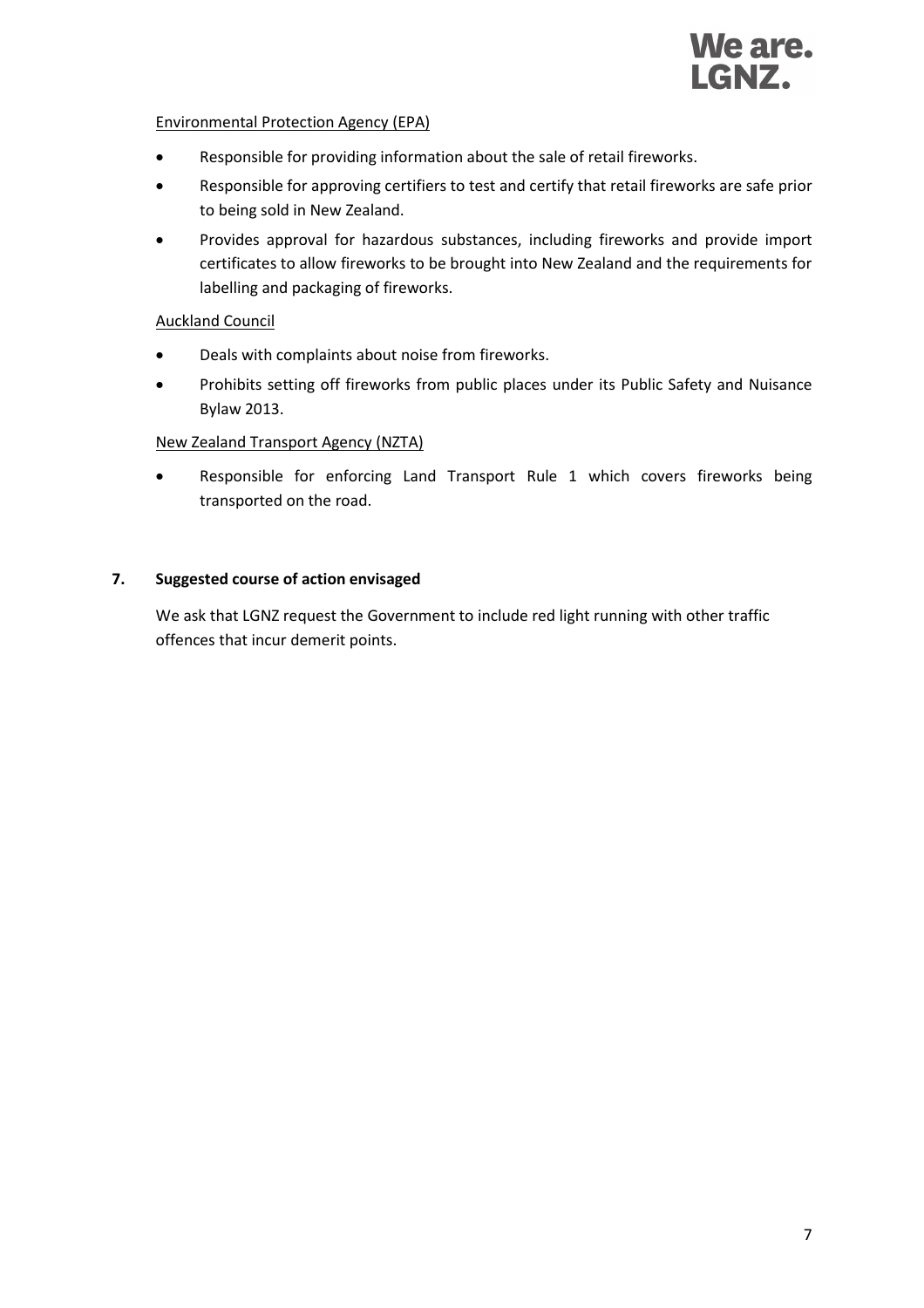

# 3 **Traffic offences – red light running**

| Remit:        | That LGNZ request the Government to bring into line camera and officer-<br>detected red light running offences with other traffic offences that incur<br>demerit points. |
|---------------|--------------------------------------------------------------------------------------------------------------------------------------------------------------------------|
| Proposed by:  | <b>Auckland Council</b>                                                                                                                                                  |
| Supported by: | Metro Sector                                                                                                                                                             |

#### **1. Background information and research**

#### **1. Nature of the issue**

LGNZ strategic goals include a safe system for transport – increasingly free of death and serious injury. This proposal is directly working towards a safe road system, with an integrated approach across infrastructure, operation of the road network and enforcement.

The red-light-running-related crash-risk has increased in recent years (CAS) and additional prevention measures are required to reduce and eventually eliminate the social, financial and road trauma burden of these crashes.

Making use of safety cameras and demerit points would allow the intent of the law to be upheld without the need for significantly increased police presence, and is a cost effective way to ensure safety at high risk camera locations.

Demerit points are more effective than fines in deterring unsafe road user behaviour as the deterrent effect impacts equally across a wide range of road users.

We ask that LGNZ request the Government that red light running be included with other traffic offences that incur demerit points (currently absent from the list of similar offences that acquire points, although this was proposed in 2007).

All councils in New Zealand stand to benefit from reduced red-light running and cost-effective enforcement of safety using red light cameras which can operate more cheaply over wide areas. This will support councils to get strong safety results from their road safety camera programmes.

Demerit point systems (DPS) work through prevention, selection and correction mechanisms. A DPS can help increase compliance with stop signals, reducing the likelihood of exposure to non-survivable forces, and it can help reduce repeat offending among 'loss of licence' drivers who repeatedly make poor safety choices which may lead to a crash.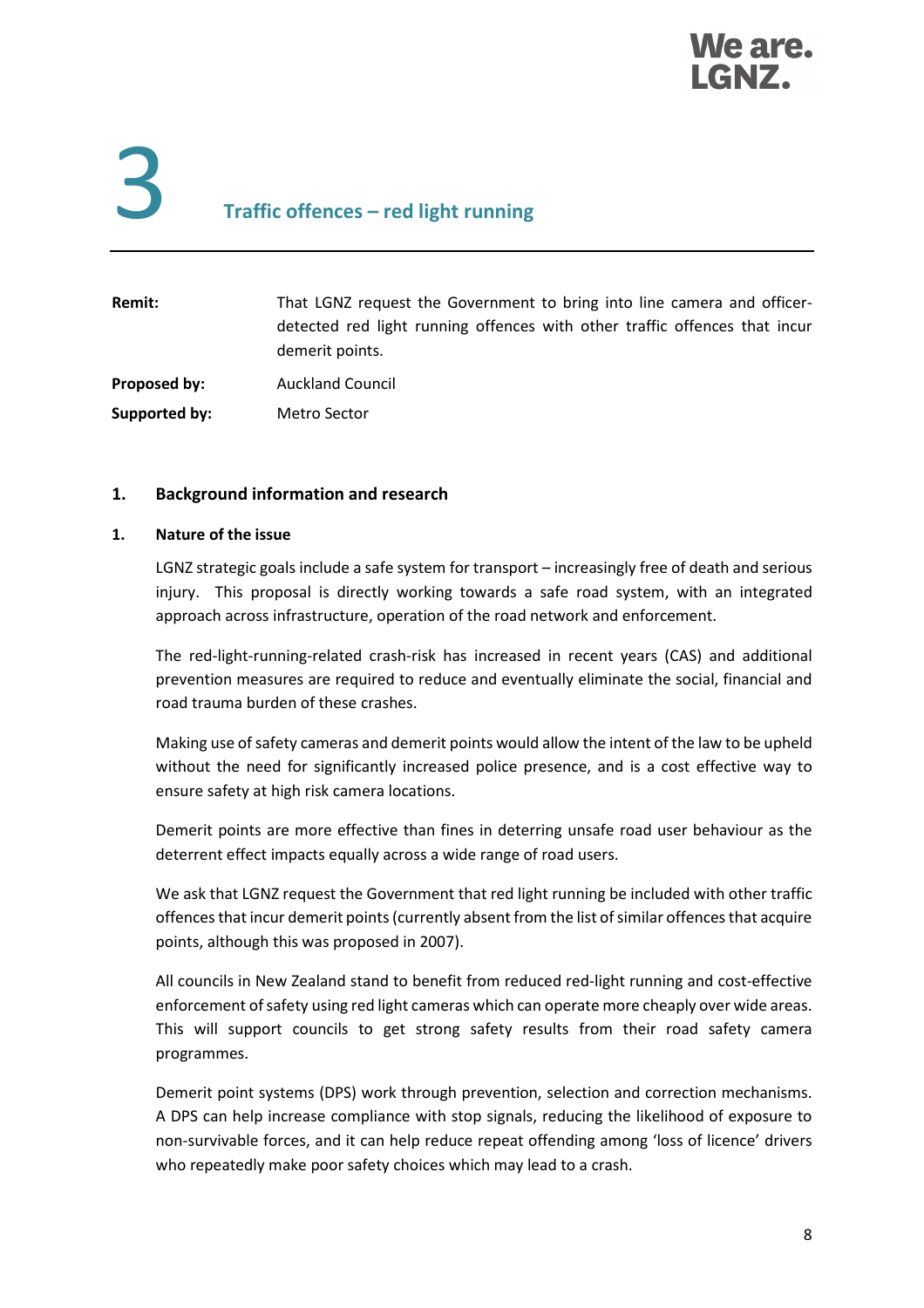

Applying demerit points to red-light-running offences would help make the whole penalty system more meaningful and fair, and better reflect the risk. It is expected that the costs would be minimal, mostly in the justice sector, however these too can be minimised with an educational approach.

#### **2. Background to its being raised**

#### Road safety crisis

Auckland, as the rest of New Zealand, has an increasing road toll. From 2014 to 2017 Auckland had an increase in deaths of 78 per cent. The rest of New Zealand had an increase of almost 30 per cent in that same period. Serious injuries have increased at similar rates in that time. This follows a long period of gradual reductions in road trauma. The previous methods for managing road safety are no longer working.

A Vision Zero approach requires clear expectations and shared responsibility about safe behaviour at intersections, from road users and legislators and managers of the road system.

Auckland Transport (AT) Independent Road Safety Business Improvement Review (BIR) recommends increasing penalties for camera offences for all drivers, alongside other recommendations for road safety sector partnerships.

National Road Safety Strategy update is underway. It would help to have LGNZ support for changes like this being considered under the strategy.

#### **3. New or confirming existing policy**

Red light running or failing to stop at a red signal at intersections:

• Note that in this 2007 release for changes to the demerit system in 2010, proposed a fine of \$50 and 25 demerit points for red light running. <https://www.beehive.govt.nz/release/tougher-penalties-focus-road-safety-package>

#### 10 years of driver offence data:

• [https://www.police.govt.nz/about-us/publication/road-policing-driver-offence-data](https://www.police.govt.nz/about-us/publication/road-policing-driver-offence-data-january-2009-december-2018)[january-2009-december-2018](https://www.police.govt.nz/about-us/publication/road-policing-driver-offence-data-january-2009-december-2018) (accessed at 2 April 2019)

#### Number of red light running offences for 2014-2018 five year period, all of New Zealand:

- Officer issued: 61,208 or \$8.9 million in fines, no demerit points.
- Camera issued: 14,904 or \$2.2 million in fines, no demerit points.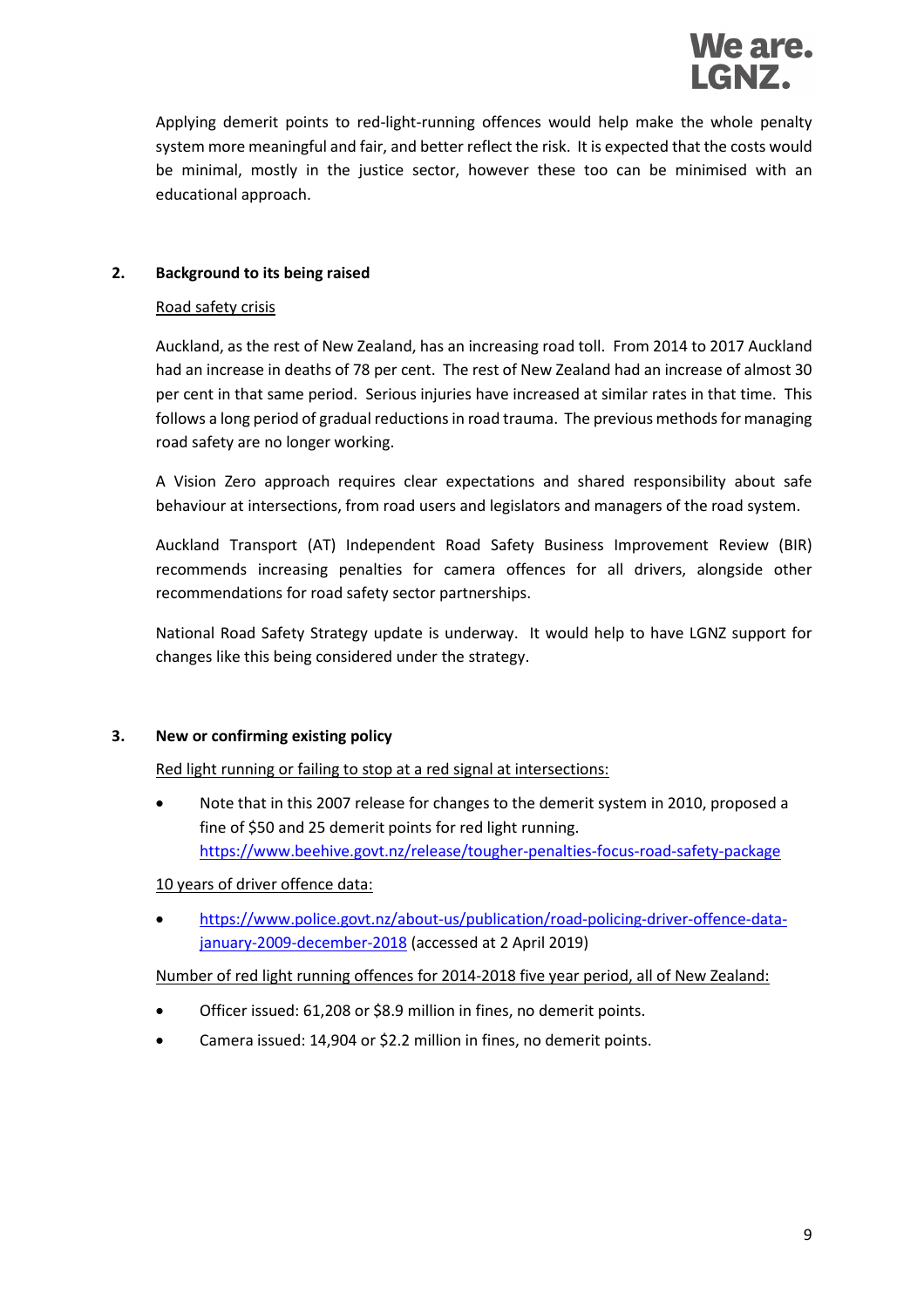

#### **4. How the issue relates to objectives in the current Work Programme**

The overall strategic focus of LGNZ includes leadership and delivery of change on the big issues confronting New Zealand communities, such as road safety, with a focus on best performance and value for communities. Safety cameras with reliable enforcement tick off a number of these requirements.

This proposal could support three of the five strategic policy priorities in the LGNZ Policy statement 2017-2019, although it does not fit under one alone:

- Infrastructure: LGNZ's policy statement mentions *a safe system for transport – increasingly free of death and serious injury* (p6). This proposal is directly working towards a safe road system, including infrastructure, operation of the road network and enforcement.
- Risk and resilience: Also known as safe and sustainable transport, Vision Zero and this detailed change to road safety supports a risk-based approach to increasing safety in New Zealand communities. Collaboration between local and central government is necessary to achieve the safe system goal and treating no death or serious injury as acceptable for those communities.
- Social issue community safety: LGNZ supports projects that strengthen confidence in the police and improve perceptions of safety. This proposal reflects the goal of responsive policing, and innovative solutions for dealing with social issues.

#### Note on equity

While demerit points provide a more equitable deterrent effect compared to fines and help dispel the myth of 'revenue gathering', an increase in the use of demerit points may still impact some low deprivation communities and create 'transport poverty' issues, particularly in areas with high sharing of vehicles. One way to manage this potential equity issue is to use the Swedish model for managing safety cameras where they are only switched on a proportion of the time and are well supported by local road safety education activities.

#### **5. What work or action on the issue has been done on it, and the outcome**

From Auckland Transport research report: *Auckland Red Light Camera Project: Final Evaluation Report, 2011*: "When red light cameras were trialled in Auckland between 2008 and 2010, there was a 43 per cent reduction in red-light running and an average 63 per cent decrease in crashes attributable to red light running."

Conversations with AT and Policing Operations on demerits for safety camera infringements indicate that police are very supportive of demerit points for safety cameras.

Reasons include that demerits from safety cameras can be easily transferred to the driver involved in the infringement, which addresses concerns that vehicle owners who are not driving would be unfairly penalised.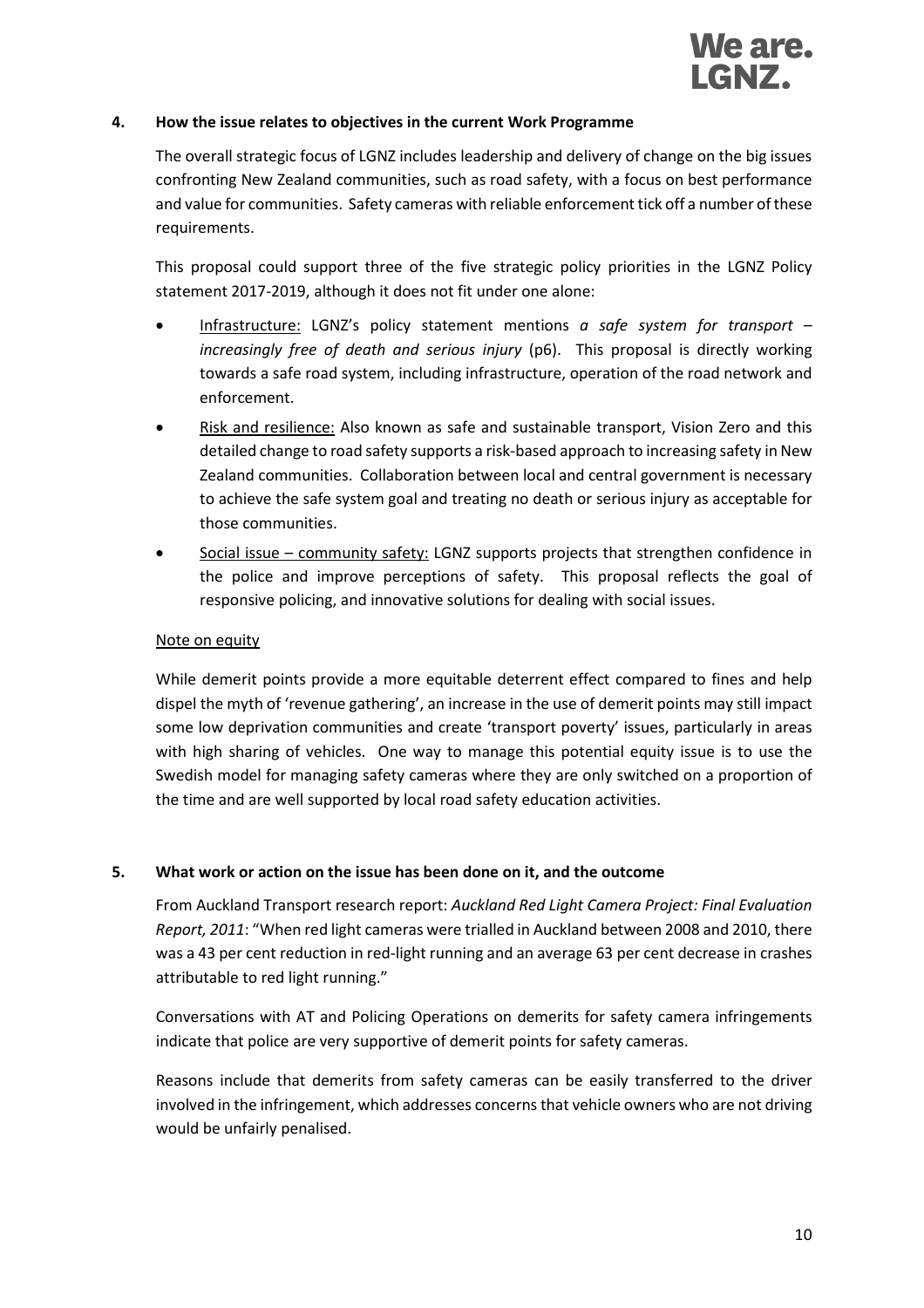Further conversations between AT and New Zealand Police indicate that red light running offences are an anomaly as they do not lead to demerit points. For comparison, failing to give way at a pedestrian crossing is 35 points, and ignoring the flashing red signal at rail crossings, 20 points.

The effect of demerit points on young drivers: incentives and disincentives can have an important impact on young, novice drivers' behaviour, including demerit points as a concrete disincentive.

From OECD research report: *Young Drivers: The Road to Safety* 2006 by the European Conference of Ministers of Transport (EMCT), OECD publishing, France.

#### Comment on technology used for enforcement:

Existing cameras are more than capable of detecting offences, it is just the legal rules that are preventing this. However, it may be worth considering that new intelligent technology will potentially improve this process even further in future.

#### **6. Any existing relevant legislation, policy or practice**

To change the:

- Land Transport Act 1998.
- Land Transport (offenses and penalties) Regulations 1999.
- Land Transport (road user) Rule 2004.

The demerits points system comes from section 88 of the Land Transport Act and expressly excludes offences detected by camera enforcement ("vehicle surveillance equipment" as it is called in legislation).

These sections of the Act are supported by reg 6 and schedule 2 of the Land Transport (Offences and Penalties) Regulations 1999.

#### **7. Suggested course of action envisaged**

We ask that LGNZ request the Government to include red light running with other traffic offences that incur demerit points.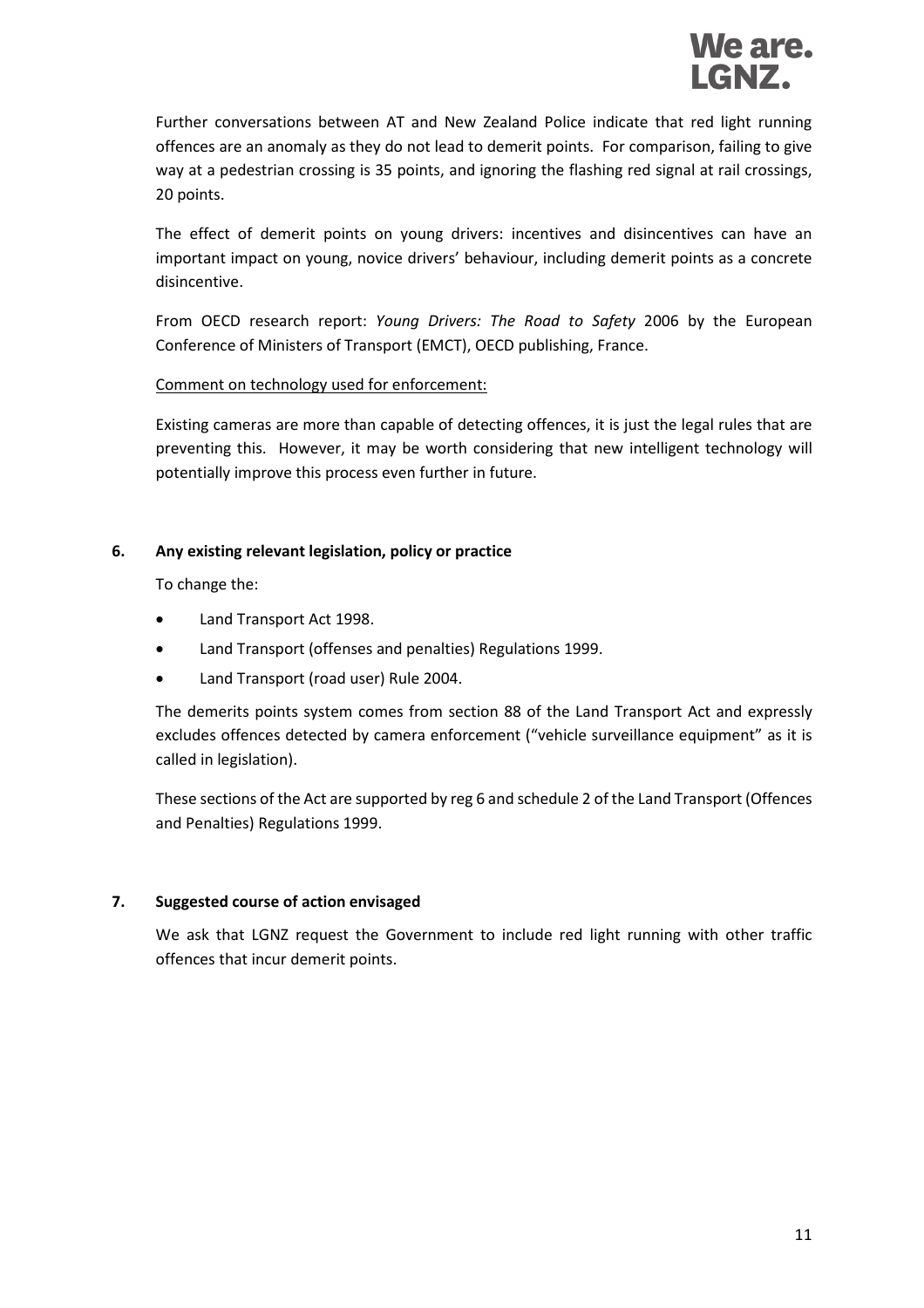

# 4 **Prohibit parking on grass berms**

| <b>Remit:</b> | To seek an amendment to clause 6.2 of the Land Transport (Road User) Rule<br>2004 to prohibit parking on urban berms. |
|---------------|-----------------------------------------------------------------------------------------------------------------------|
| Proposed by:  | <b>Auckland Council</b>                                                                                               |
| Supported by: | Metro Sector                                                                                                          |

#### **Background information and research**

#### **1. Nature of the issue**

Auckland Transport cannot enforce 'parking on the grass berms' without the request signage being in place.

#### **2. Background to its being raised**

In 2015 Auckland Transport Parking Services received advice that the enforcement of motor vehicles parking on the berms of the roadway could not be lawfully carried out, without the requisite signage being in place to inform the driver that the activity is not permitted. After that advice, enforcement was restricted to roadways where signage is in place. A programme to install signage was undertaken on a risk priority basis from that time to present.

#### **3. New or confirming existing policy**

Change in the existing legislative situation.

#### **4. How the issue relates to objectives in the current Work Programme**

The overall strategic focus of LGNZ includes leadership and delivery of change on the big issues confronting New Zealand communities, such as road safety, with a focus on best performance and value for communities.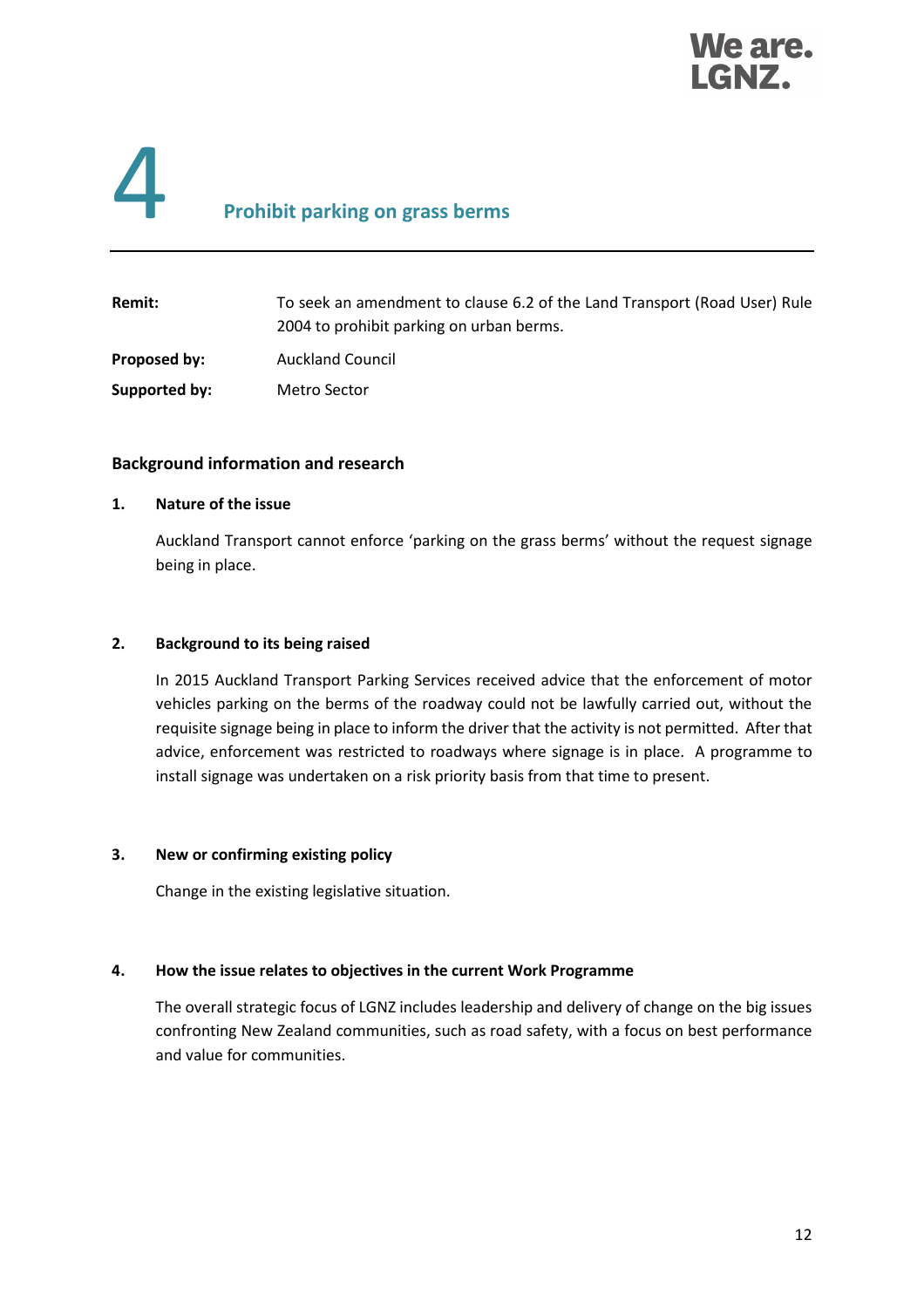

This proposal supports the Infrastructure strategic policy priorities in the LGNZ policy statement 2017-2019:

• Infrastructure: LGNZ policy statement mentions the right infrastructure and services to the right level at the best cost (p6). This proposal is directly working towards a safe road system, including infrastructure that meets the increasing demands within a reasonable roading investment.

#### **5. What work or action on the issue has been done on it, and the outcome**

- September 2015: AT legal team notified Parking Services and Ministry of Transport (MoT) of the issue.
- October 2015: Ministry responded stating it would be included in the next omnibus rule amendment.
- June 2016: AT was advised that the matter would not be progressed as a policy project would be needed. AT also informed that the matter was not in the 2016/17 programme but would be considered in the forward work programme.
- AT advised there would be workshops with local government to determine potential regulatory proposals in the 2017/18 programme. This did not happen.
- November 2016: AT's Legal team wrote to the MoT again requesting for an update on when the workshops would take place.
- November 2016: MoT advised AT that they were currently co-ordinating proposals.

AT have not received an update on the issue since.

#### **6. Any existing relevant legislation, policy or practice**

AT's Traffic Bylaw 2012 prohibits parking on the grass within the Auckland urban traffic area. However, the combination of provisions in the Land Transport Act 1998, and the various rules made under it, mean that for AT to enforce this prohibition, we must first install prescribed signs every 100 metres on all grass road margins within the urban traffic area.

It should be noted that this is not just confined to Auckland, but is a nationwide issue, hence our multiple requests for the Ministry to consider the issue.

To note: The same requirements apply to beaches, meaning before AT can enforce a Council prohibition on parking on the beach, signage must first be installed every 100 metres along the beach.

Clearly, installing the required signage on all road margins and beaches is both aesthetically undesirable as well as prohibitively expensive.

Operational practice by AT parking services is to respond to calls for service and complaints from the public. This change is not to introduce a change in enforcement practices.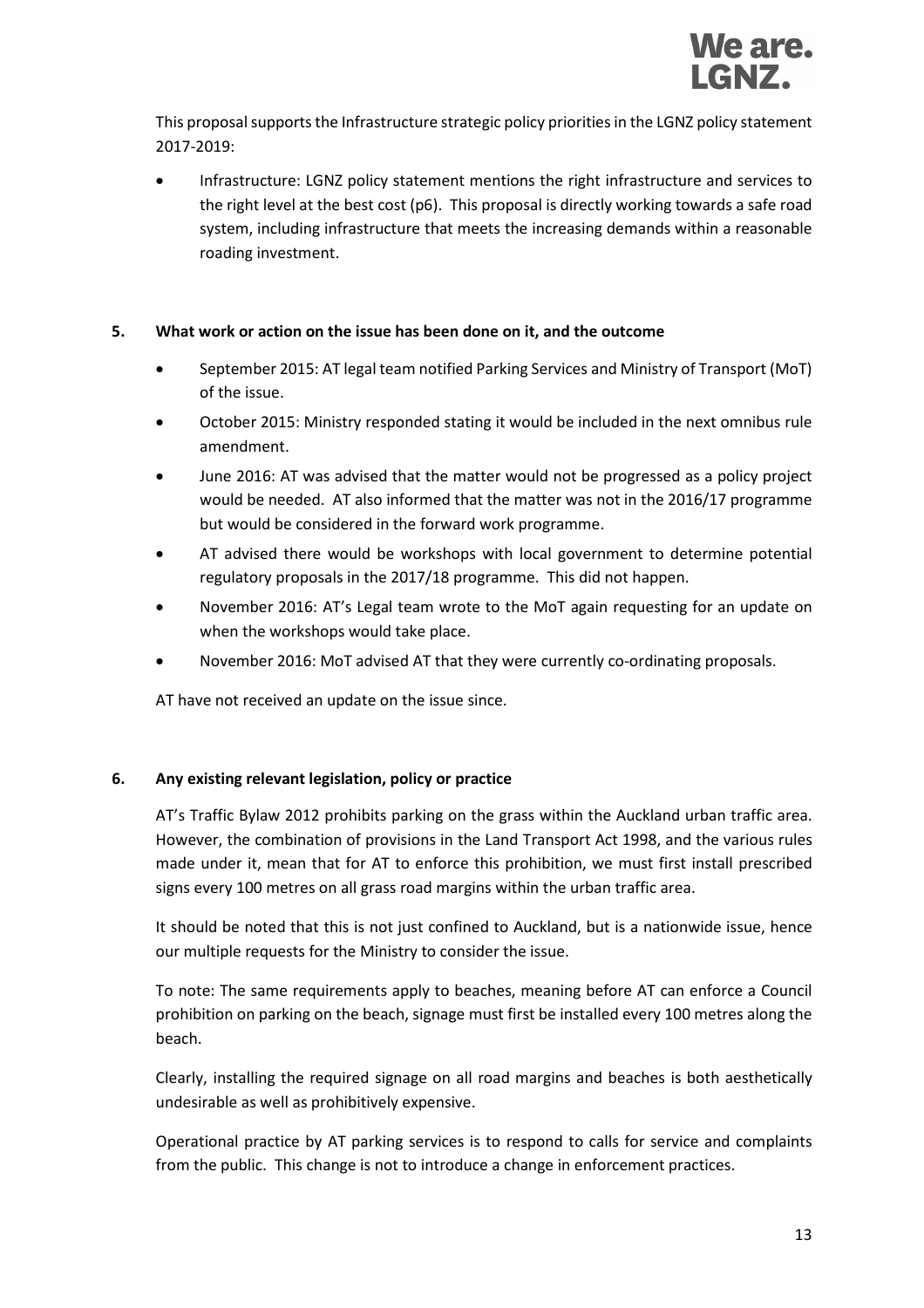

# 5 **Short-term guest accommodation**

| Remit:        | That LGNZ advocates for enabling legislation that would allow councils to<br>require all guest accommodation providers to register with the council and<br>that provides an efficient approach to imposing punitive action on operators<br>who don't comply. |
|---------------|--------------------------------------------------------------------------------------------------------------------------------------------------------------------------------------------------------------------------------------------------------------|
| Proposed by:  | Christchurch City Council                                                                                                                                                                                                                                    |
| Supported by: | Metro Sector                                                                                                                                                                                                                                                 |

#### **Background information and research**

#### **1. Nature of the issue**

The advent of online listing and payment platforms like Airbnb and HomeAway have helped grow a largely informal accommodation provider sector around the world on a huge scale. This is presenting challenges for local authorities around the world to adapt regulatory frameworks to effectively capture these new businesses.

The Airbnb market share in Christchurch has grown exponentially from June 2016 to December 2018.

- Rooms in owner-occupied homes listed grew from 58 in June 2016 to 1,496 in December 2018.
- Entire homes listed increased from 54 to 1,281 over the same period (+2,272 per cent).
- Airbnb's share of all guest nights in Christchurch rose from 0.7 per cent in June 2016 to 24 per cent in December 2018.
- In the month of December 2018 there were an estimated 120,000 guest nights in Christchurch at Airbnb providers.

Councils generally have regulatory and rating requirements that guest accommodation providers are required to work within. District Plan rules protect residential amenity and coherence and many councils require business properties to pay a differential premium on general rates.

However, many informal short-term guest accommodation providers operate outside the applicable regulatory and rates frameworks. The nature of the activity makes finding properties being used for this activity problematic. Location information on the listing is vague and GPS coordinates scrambled. Hosts do not provide exact address information until a property is booked, and the platform providers won't provide detailed location, booking frequency or contact details to councils, citing privacy obligations. In their view, the onus is on hosts to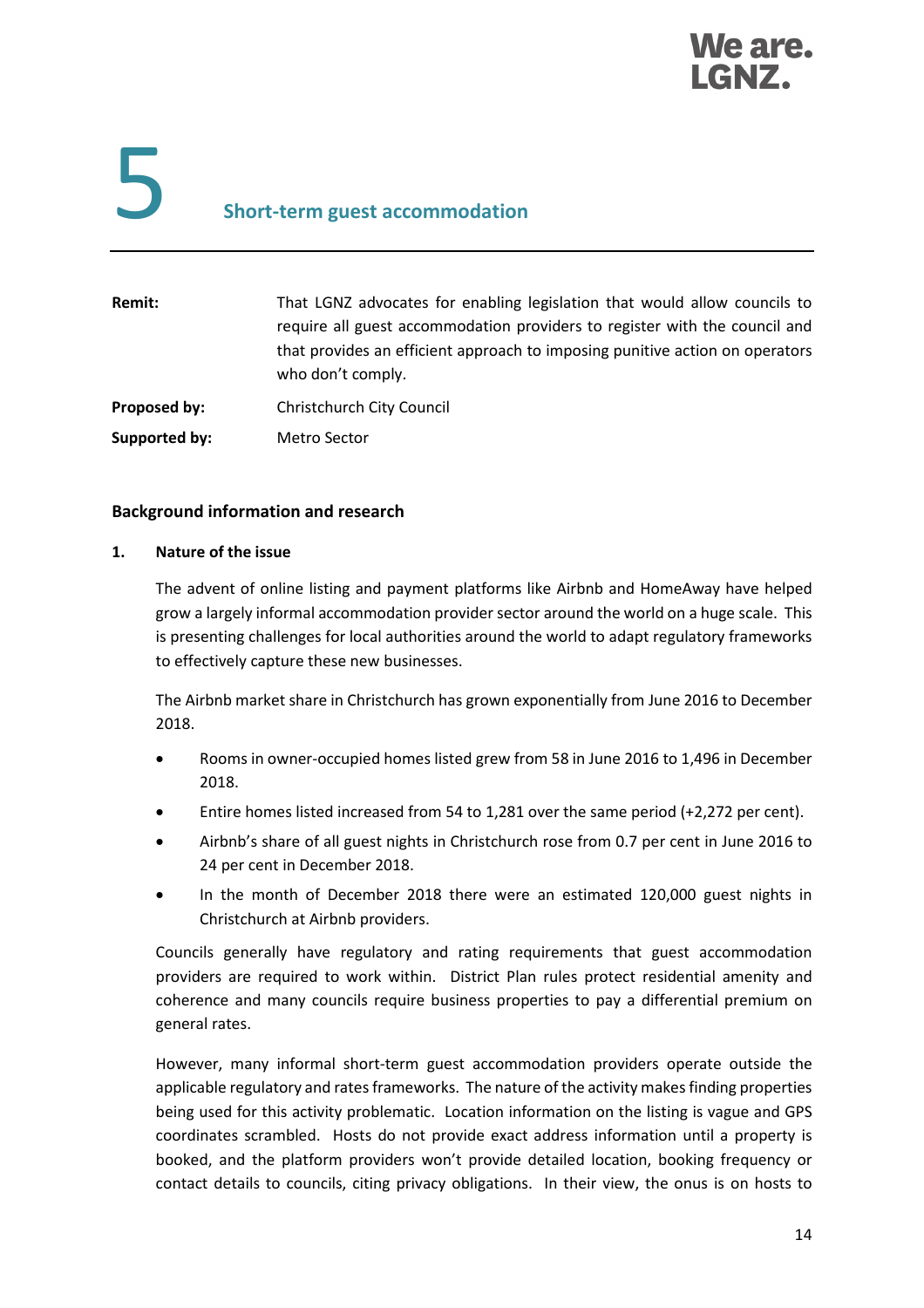confirm they meet relevant regulatory requirements. In short, we don't know where they are and finding them is an expensive and resource-intensive exercise akin to playing whack-a-mole with a blind fold on.

This means the informal accommodation sector is able to capture competitive advantages visà-vis the formal sector by reducing compliance costs and risks. In popular residential neighbourhoods, high demand for this activity can reduce housing affordability, supply and choice and compromise the neighbourhood amenity.

Councils need to be able to require guest accommodation providers to register with them and to keep records of the frequency of use of residential homes for this purpose. This would enable councils to communicate better with providers, ensure regulatory and rating requirements are being met and enable a more productive relationship with platform providers.

Queenstown Lakes District Council proposed a registration approach through its District Plan review but withdrew that part of their proposal after seeking further legal advice. Christchurch City Council has also had legal advice to the effect that registration with the Council cannot be used as a condition for permitted activity status under the District Plan, particularly if that registration is contingent on compliance with other Acts (eg the Building Act, various fire safety regulations, etc). The closest thing to a form of registration that can be achieved under the RMA is to require a controlled resource consent which is still a relatively costly and onerous process for casual hosts.

#### **2. Background to it being raised**

Christchurch City Council has received numerous complaints and requests for action from representatives of the traditional accommodation sector – hotels, motels and campgrounds. They have asked for short-term rental accommodation to be brought into the same regulatory framework they are required to operate in.

There are other wider issues to consider such as impact on rental housing availability, impact on house prices and impact on type of development being delivered in response to this market.

Representatives from the Christchurch accommodation sector have raised the disparity in operating costs and regulation that are imposed on them and not the informal sector. They believe the effect of this is:

- Undermining the financial viability of the formal accommodation sector.
- Resulting in anti-social behaviour and negative amenity impacts in residential neighbourhoods.
- Creating a health and safety risk where small, casual operators are not required to meet the same standards that they are.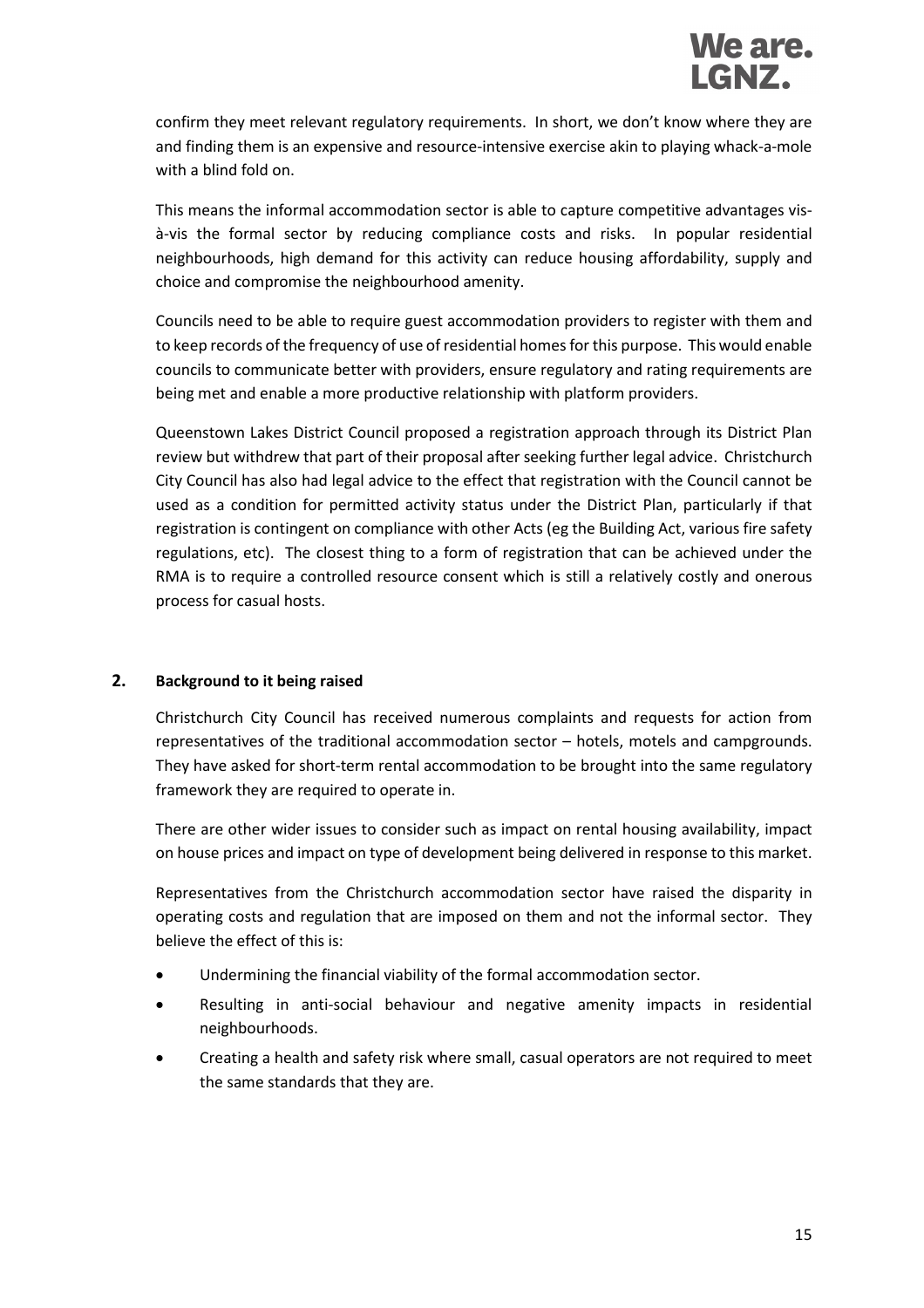

#### **3. How the issue relates to objectives in the current Work Programme**

#### LGNZ Flagship Policy Project - Localism

''Local government is calling for a shift in the way public decisions are made in New Zealand by seeking a commitment to localism. Instead of relying on central government to decide what is good for our communities it is time to empower councils and communities themselves to make such decisions. Strengthening self-government at the local level means putting people back in charge of politics and reinvigorating our democracy."

Providing councils with the means to require accommodation providers to register will greatly assist them to work with their communities to develop approaches to regulating the short-term guest accommodation sector that best serves that particular community. For many councils it would enable a nuanced approach for each community to evolve under a district-wide policy.

#### **4. What work or action on the issue has been done on it, and the outcome**

Christchurch City Council is taking a four-pronged approach to creating a more workable regulatory and rating frameworks.

- Preliminary work is underway to consider changes to the District Plan. These will explore options including:
	- $\circ$  To differentiate between scales of the activity with a primarily residential or rural versus primarily commercial character (likely to be determined based on the number of days a year that a residential unit is used for this activity and whether or not it is also used for a residential purpose);
	- o To enable short-term guest accommodation with a primarily residential or rural character in areas where it will have no or minimal effects on housing availability or affordability, residential amenity or character, and the recovery of the Central City; and
	- o Restrict short-term guest accommodation in residential areas where it has a primarily commercial character.
- Consideration will be given to business rates approaches that align with any changes to District Plan rules. This may see a graduated approach to imposing business rates based on the level of activity and in line with District Plan compliance thresholds. This is an approach Auckland Council and Queenstown Lakes District Council are using.
- Consideration of a more proactive regulatory compliance approach once any changes to District Plan rules are introduced. The Council is currently responding to complaints related to guest accommodation activity but is not undertaking proactive enforcement due to the difficulty in identifying properties being used as guest accommodation and then enforcing zone rules.
- Advocating for enabling legislation that would allow councils to require all guest accommodation providers to register with the council and that provides an efficient approach to imposing punitive action on operators who don't comply.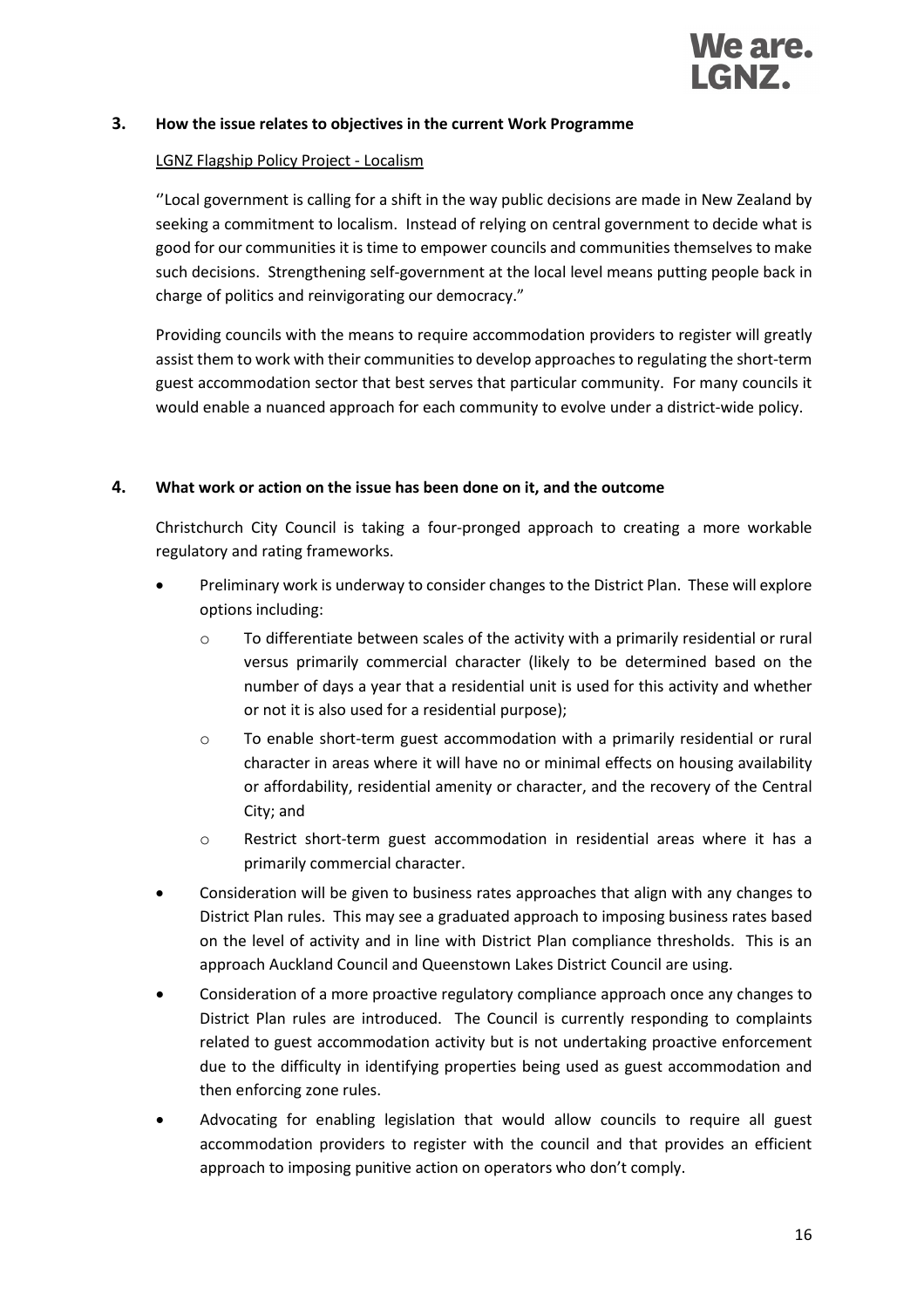

#### **5. Suggested course of action envisaged**

Convene a working group of local government subject matter experts to prepare a prototype legislative solution to put to the Government to guide advice to MPs.

The solution should enable councils to require all accommodation providers to register and keep records of the frequency of their bookings and should enable councils to develop a regulatory and rating approach that best suits its situation and needs.

Examples of legislation that provide similar powers include:

- Class 4 and TAB Gambling Policies under the Gambling Act.
- Prostitution Bylaws under the Prostitution Reform Act.
- Freedom Camping Bylaws under the Freedom Camping Act.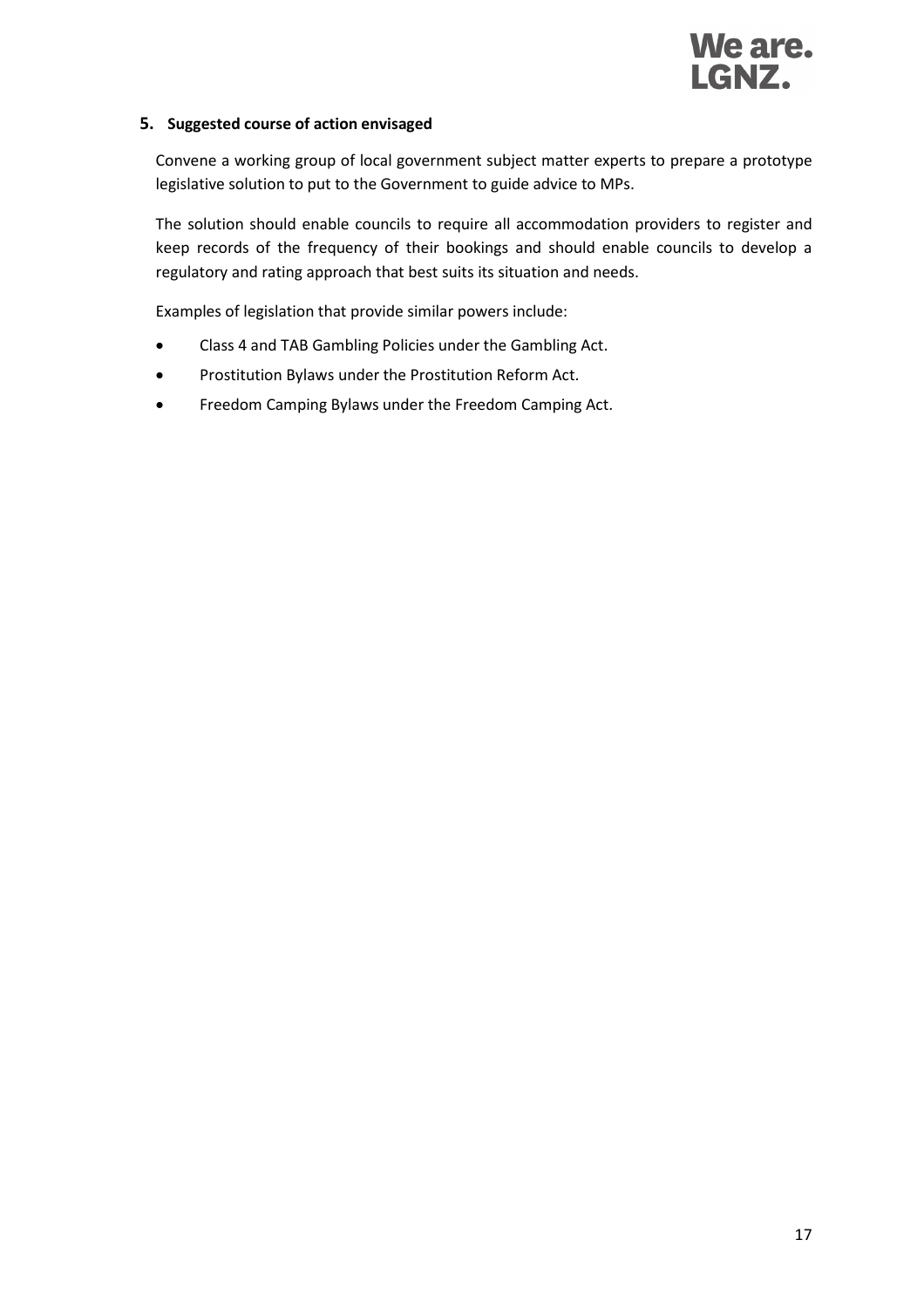

# 6 **Nitrate in drinking water**

| Remit:        | That LGNZ recommend to the Government the funding of additional research<br>into the effects of nitrates in drinking water on human health, and/or partner<br>with international public health organisations to promote such research, in<br>order to determine whether the current drinking water standard for nitrate is<br>still appropriate for the protection of human health. |
|---------------|-------------------------------------------------------------------------------------------------------------------------------------------------------------------------------------------------------------------------------------------------------------------------------------------------------------------------------------------------------------------------------------|
| Proposed by:  | <b>Christchurch City Council</b>                                                                                                                                                                                                                                                                                                                                                    |
| Supported by: | Metro Sector                                                                                                                                                                                                                                                                                                                                                                        |

#### **Background information and research**

#### **1. Nature of the issue**

Nitrates are one of the chemical contaminants in drinking water for which the Ministry of Health has set a maximum acceptable value (MAV) of 50 mg/L nitrate (equivalent to 11.3 mg/L nitrate-Nitrogen) for 'short-term' exposure. This level was determined to protect babies from methaemoglobinaemia ('blue baby' syndrome).

Some studies, in particular a recent Danish study, indicate a relationship between nitrates in drinking water and increased risk of adverse health effects, in particular colorectal cancer.

The well-publicised 2018 Danish study found that much lower levels of nitrate than that set in the New Zealand drinking water standards may increase the risk of colorectal cancer. The level of increased risk was small, but 'significant' even at levels as low as 0.87 mg/L nitrate-Nitrogen, which is more than an order of magnitude lower than the New Zealand drinking water standard.

Other studies looking at the relationship of nitrate in drinking water and possible adverse human health effects have in some instances been inconclusive or have found a relationship between nitrate in drinking water and colorectal cancer for specific sub-groups with additional risk factors (such as high red meat consumption), but not necessarily at the same level as the 2018 Danish study. The 2018 Danish study is notable because of its duration (between 1 January 1978 to 31 December 2011) and the size of the population studied (2.7 million Danish adults).

There does not appear to be a robust national system for monitoring and reporting nitrate in drinking water, nor a programme or system in place for considering whether the current drinking water standard for nitrate is still appropriate for protecting human health.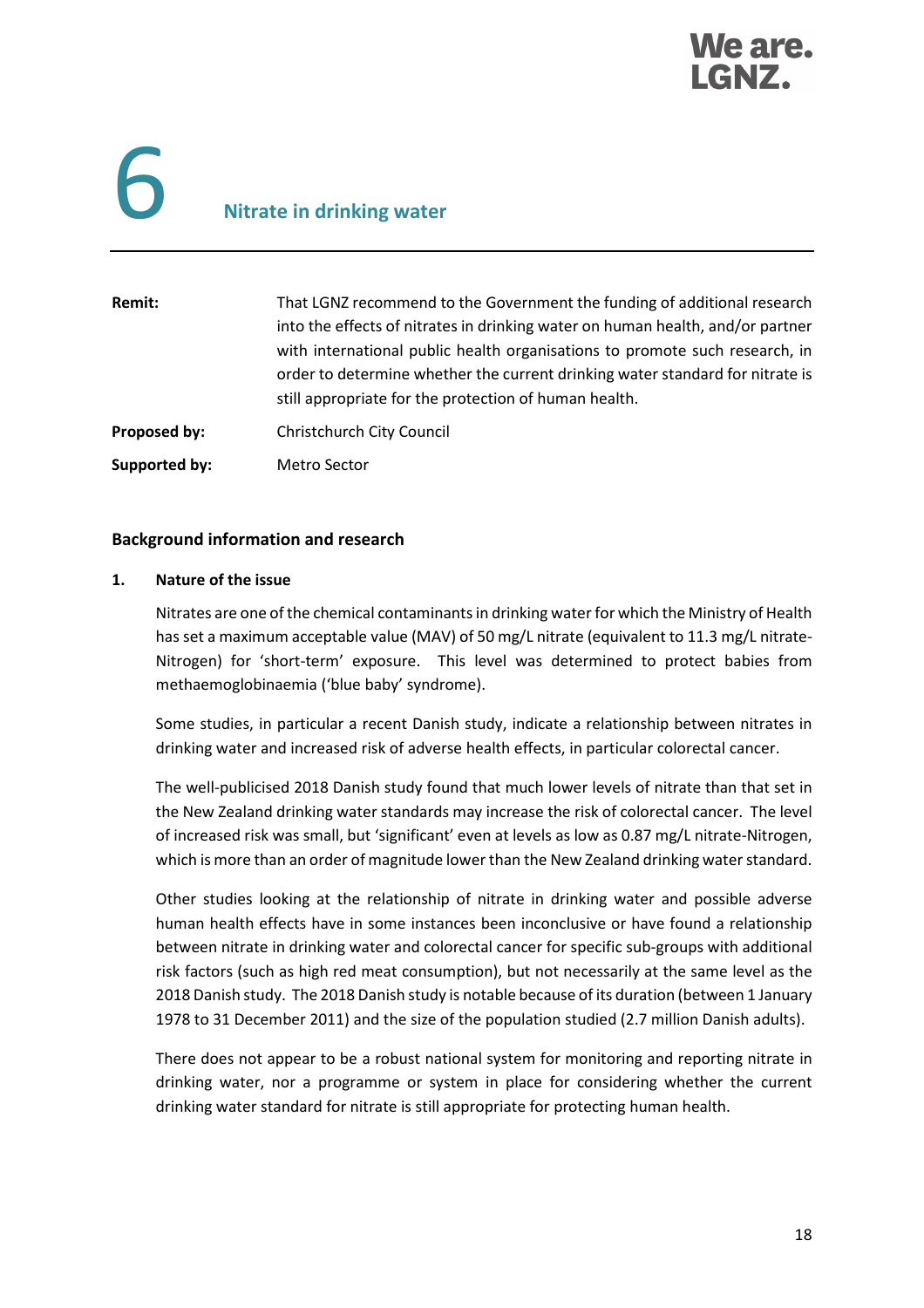#### **2. Background to its being raised**

Dietary intake of nitrates include consumption of vegetables such as spinach, lettuce, beets and carrots, which contain significant amounts of nitrate, and processed meat, and to a lesser extent drinking water (when/where nitrate is present).

In the 2015 Environmental indicators Te taiao Aotearoa compiled by Ministry for the Environment and Statistics New Zealand, an overall trend of increasing levels of nitrate in groundwater was observed for the ten-year period 2005-2014 at monitored sites (see Figure 1).



Figure 1. Nitrate levels in groundwater, 2005-2014

Ministry for the Environment's Our Fresh Water 2017 reports that 47 of 361 sites (13 per cent) did not meet the drinking water quality standard for nitrate at least once in the period between 2012 and 2014. The report doesn't indicate whether any or all of these sites are sources of public water supplies.

#### **3. How the issue relates to objectives in the current Work Programme**

- One of LGNZ's five strategic priorities concerns councils' infrastructure including that for 'Three Waters': "Water is critical to the future health of New Zealanders and their economy and in a world facing water scarcity New Zealand's water resources represent a significant economic advantage. Consequently, protecting the quality of water and ensuring it is used wisely is a matter of critical importance to local government and our communities. Water is also subject to a range of legislative and regulatory reforms, with the overall allocation framework under review and councils subject to national standards, such as drinking water standards."
- Another of LGNZ's strategic priorities is addressing environmental issues including the quality and quantity of New Zealand's freshwater resources: "Water quality is, and will continue to be, one of the defining political issues for governments and councils over the foreseeable future …"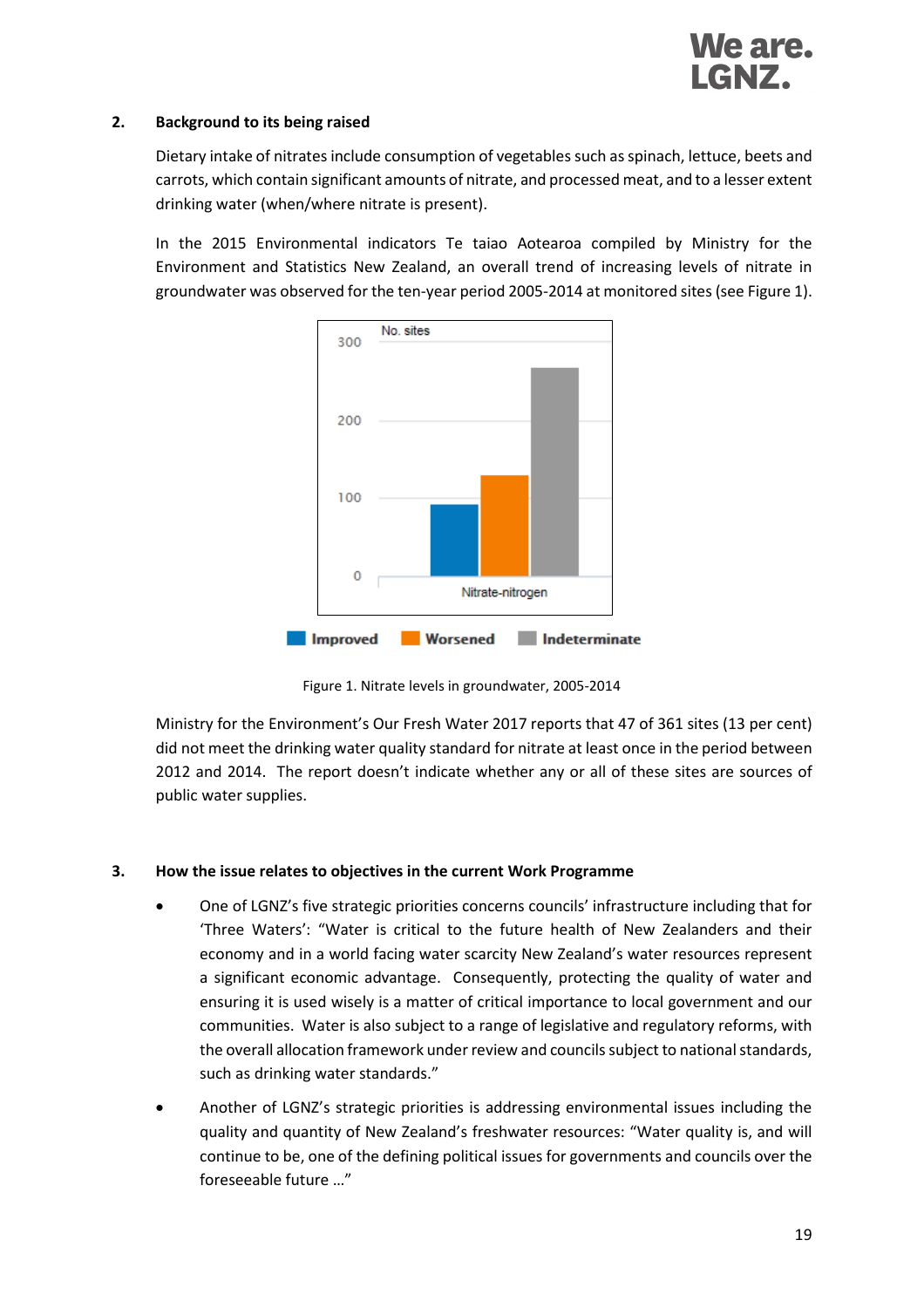

• LGNZ's Water 2050 project is also relevant. This project is described as: "A fit-for-purpose policy framework for the future (Water 2050) which considers freshwater quality and quantity: including standards, freshwater management, impacts on rural and urban areas, such as infrastructure requirements and associated funding, quantity issues including rights and allocation, and institutional frameworks for water governance."

#### **4. What work or action on the issue has been done on it, and the outcome**

The City Council undertakes chemical sampling from approximately 20-25 bores each year as an additional risk management barrier for the provision of its public drinking water supply. This data is shared with Environment Canterbury. The monitoring programme analyses for a number of chemicals, with nitrate being only one of many contaminants analysed. The City Council maintains a database with the results of the chemical monitoring programme.

The extent of the issue with respect to understanding the extent of nitrates in drinking water and its associated human health implication is beyond the scope of the City Council's resources to undertake.

#### **5. Outcome of any prior discussion at a Zone/Sector meeting**

To date no City Council drinking water well has exceeded the drinking water standard for nitrate.

Data from the last ten years of the City Council's monitoring programme have shown that in about a third of the samples taken, results have met or exceeded the 0.87 mg/L level for which the 2018 Danish study found an increased risk of colorectal cancer (see Table 1).

|                                        | Results below<br>$0.87$ mg/L | <b>Results</b><br>at/above 0.87<br>mg/L |
|----------------------------------------|------------------------------|-----------------------------------------|
| Total number of samples taken          | 280                          | 93                                      |
| Number of wells with 1 or more results | 126                          | 57                                      |
| Concentration range                    | $< 0.001 - 0.85$             | $0.89 - 7.1$                            |

| Table 1. Nitrate-Nitrogen sampling results of CCC drinking water wells, 2008-2018 |  |  |
|-----------------------------------------------------------------------------------|--|--|
|                                                                                   |  |  |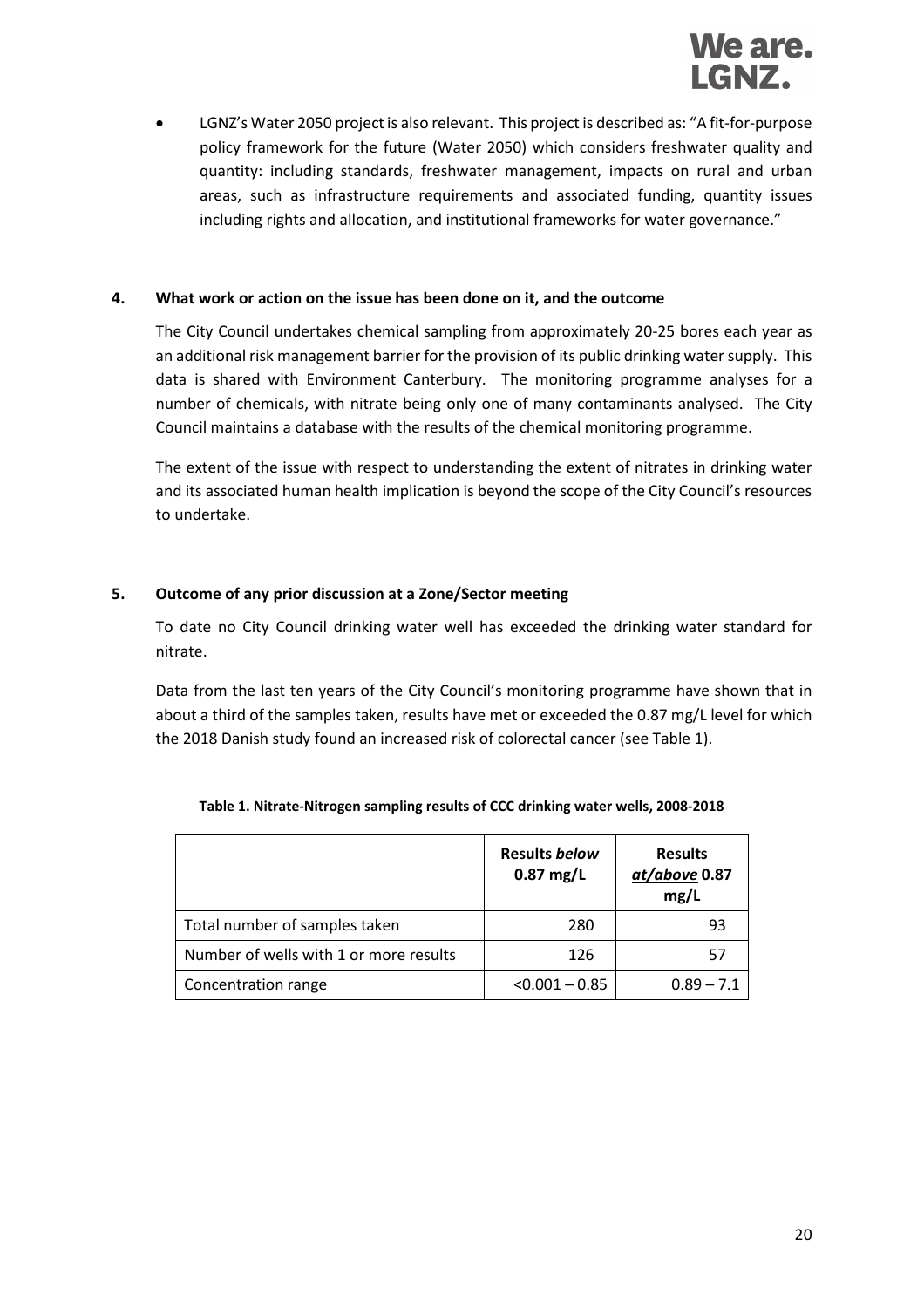

#### **6. Suggested course of action envisaged**

Recommend that central government fund additional research into effects of nitrates in drinking water on human health and/or partner with international public health organisations to promote such research.

Recommend that central government work with regional and local governments to improve monitoring of nitrates in reticulated supplies as well as in the sources of drinking water, noting that in its 2017 report *Our Fresh Water 2017* the Ministry for the Environment has stated that they "have insufficient data to determine groundwater trends at most monitored sites" and that the Ministry of Health's latest report on drinking water *Annual Report on Drinking water Quality 2016–2017* states that "chemical determinants are not regularly monitored in all supplies".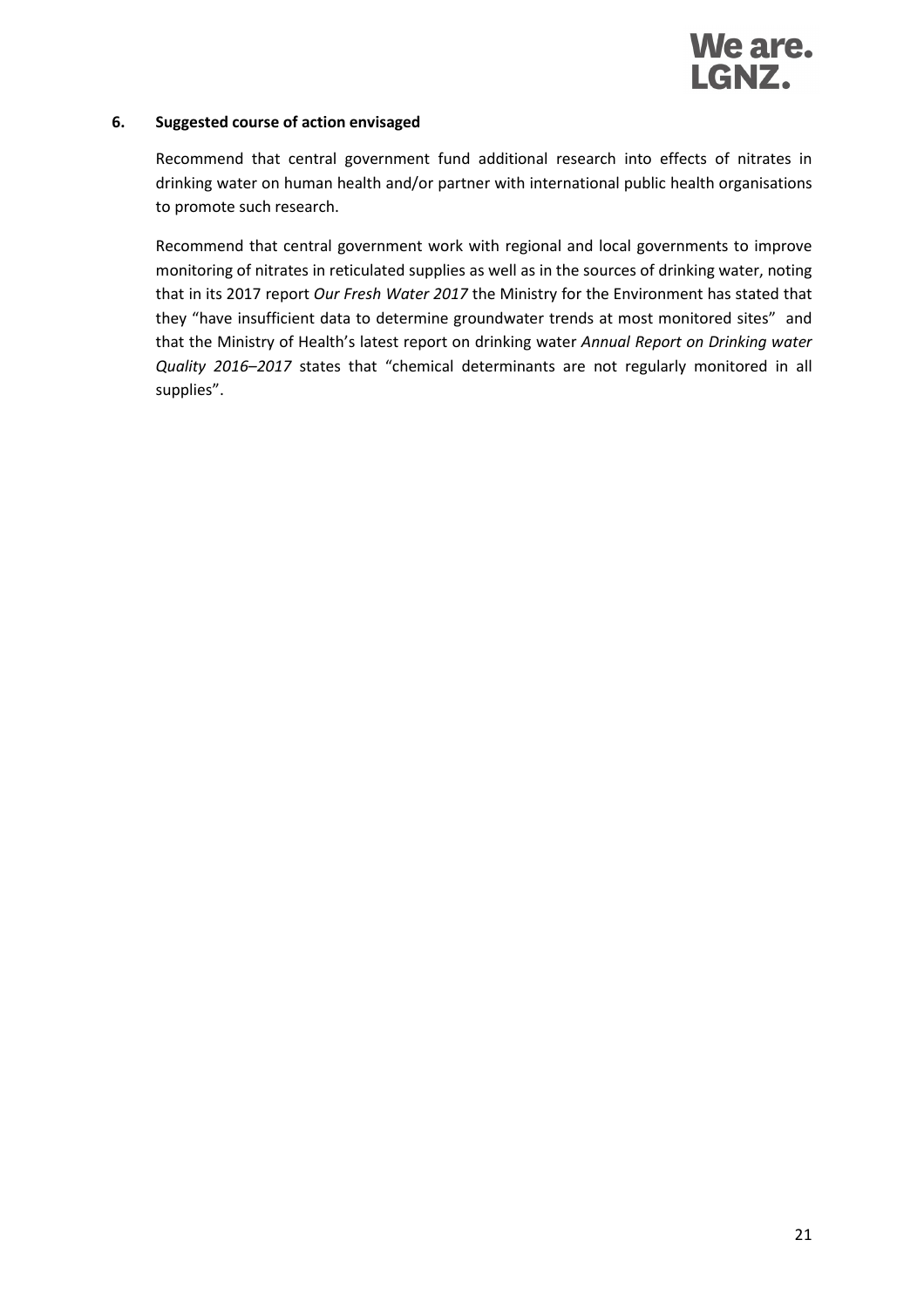

### 7 **Local Government Official Information and Meetings Act (1987)**

| Remit:               | That LGNZ initiates a review of Local Government Official Information and<br>Meetings Act (1987) (LGOIMA) request management nationally with a view to<br>establishing clear and descriptive reporting for and by local authorities that<br>will create a sector-wide picture of: |
|----------------------|-----------------------------------------------------------------------------------------------------------------------------------------------------------------------------------------------------------------------------------------------------------------------------------|
|                      | Trends in the volume and nature of LGOIMA requests over time.<br>$\bullet$<br>Trends in users.<br>٠                                                                                                                                                                               |
|                      | The impacts of technology in terms of accessing information sought<br>٠<br>and the amount of information now held by local authorities (and able<br>to be requested).                                                                                                             |
|                      | The financial and resource impacts on local authorities in managing<br>٠<br>the LGOIMA function.                                                                                                                                                                                  |
|                      | That LGNZ use the data obtained to:                                                                                                                                                                                                                                               |
|                      | Identify opportunities to streamline or simplify LGOIMA processes.<br>$\bullet$<br>Share best practice between local authorities.<br>Assess the value of a common national local government framework                                                                             |
|                      | of practice for LGOIMA requests.<br>Identify opportunities to advocate for legislation changes on behalf of<br>the sector (where these are indicated).                                                                                                                            |
| Proposed by:         | <b>Hamilton City Council</b>                                                                                                                                                                                                                                                      |
| <b>Supported by:</b> | <b>Metro Sector</b>                                                                                                                                                                                                                                                               |

#### **Background information and research**

#### **1. Nature of the issue**

A comprehensive understanding of the current state of play in the sector is needed, as are metrics to measure LGOIMA activity nationally to identify opportunities for improvements and efficiencies for the benefit of local authorities and the public.

An appropriate response is needed to address the tension between transparency and accountability to the public and effective, cost-efficient use of council resources to respond to requests under LGOIMA.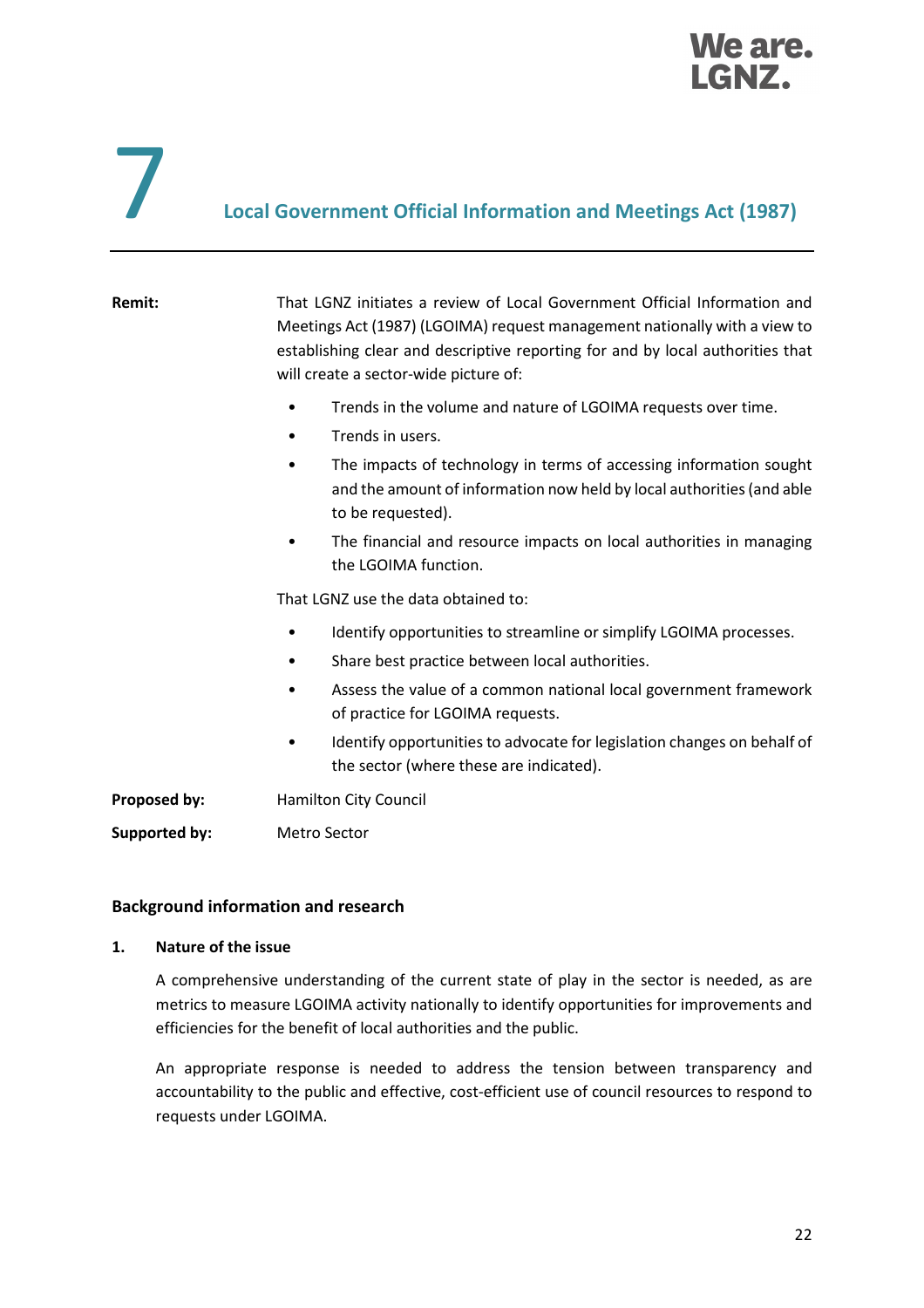

Despite guidance provided by the Office of the Ombudsman, it is becoming harder for local authorities to traverse the range of requests made under LGOIMA with confidence that they are complying fully with the Act. Issues such as grounds for withholding information, charging for information or seeking extensions are becoming increasingly problematic as the scope and scale of complex requests grows.

#### **2. Background to its being raised**

Anecdotally, local authorities all around the country seem to be noticing:

- An increase in the volume of LGOIMA requests year on year;
- An increase in requests from media;
- An increase in serial requestors;
- An increase in referrals for legal advice to negotiate complex requests and the application of the Act;
- An increase in requests that could be described as vexatious; and
- Consequently, an increase in the costs of staff time in managing LGOIMA.

In seeking to comply with the legislation, local authorities share the Ombudsman's view of the importance of public access to public information in a timely fashion in order to "enable more effective public participation in decision-making; and promote the accountability of members and officials; and so, enhance respect for the law and promote good local government" (s4 LGOIMA).

In many ways technology is making it easier to source, collate and share a far greater range of public information faster. At the same time the ubiquitous use of technology within local government has significantly increased the volume and forms of information an organisation generates and captures, with associated implications for researching, collating and then reviewing this information in response to LGOIMA requests.

#### Current status:

- a. Understandably, the Ombudsman's advice encourages local authorities to apply a very high threshold for withholding information and to take a generous view of what is in the public interest.
- b. The scope of requests is becoming broader, more complex and covers longer time periods (to the point where some could be described as fishing expeditions). While local authorities can request refinements to scope, requestors do not always agree to do so or make only minimal changes.
- c. There are costs associated with automated searches of systems, databases and email accounts, some of which should not or are not easily able to be passed on to requestors. Not undertaking automated searches increases the risk of pertinent information being omitted.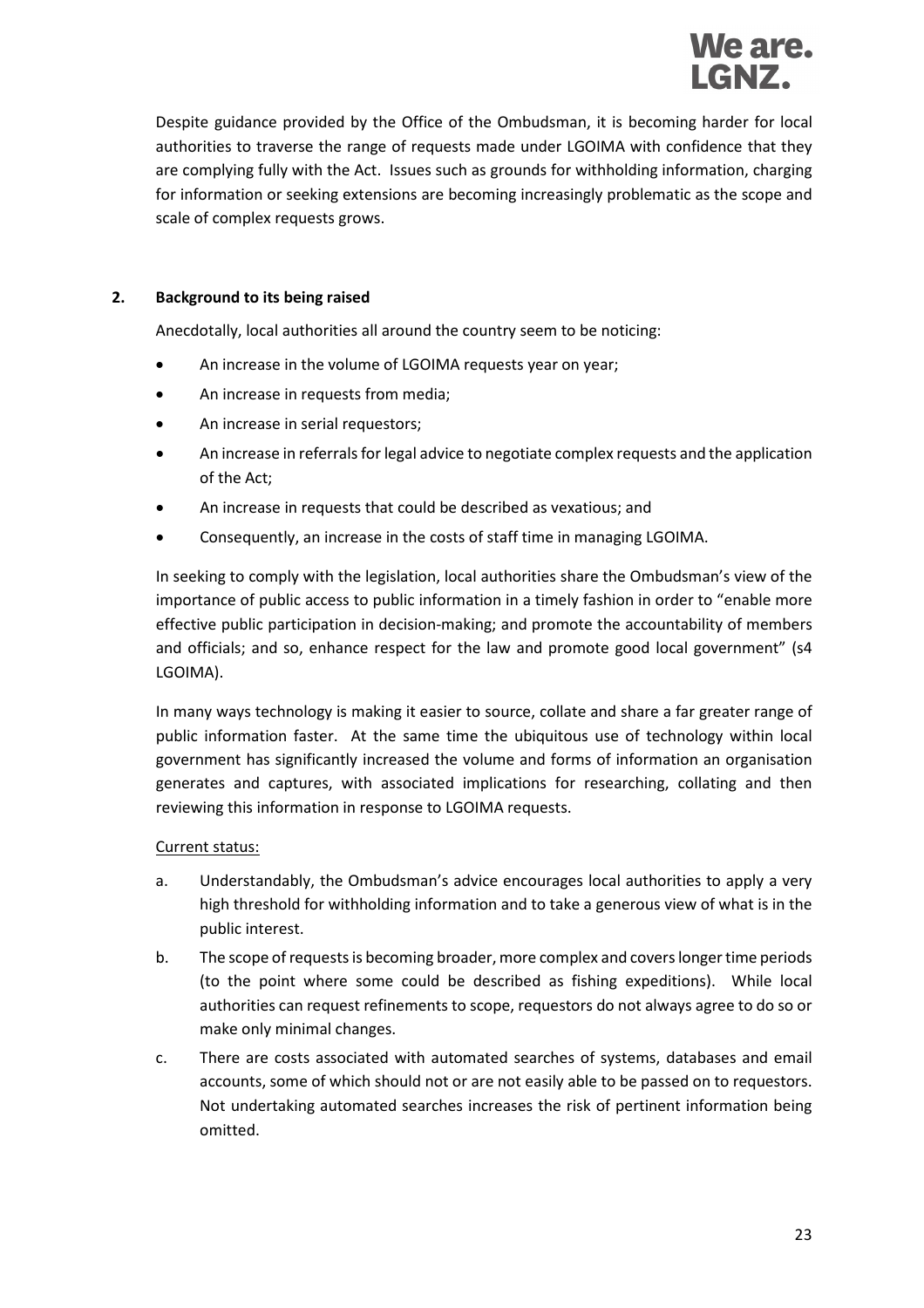- d. The Ombudsman's guidance is very helpful in the main. However, Ombudsman's guidelines take the view that a council will scope the request then make the decision whether to release the information then prepare the information for release. This often does not reflect the reality of dealing with a LGOIMA request especially large and complex requests. These components are interrelated and cannot be processed as entirely separate stages.
- e. A small number of repeat requestors appear to be responsible for an increasingly disproportionate number of the total requests. Some are individuals, but a greater number are media and watchdog groups like the Taxpayers Union.
- f. With an increasing amount of information requested, the review of documents, webpages, etc and redaction of text for reasons of privacy or outside-of-scope is significant and onerous.
- g. Local authorities are failing to take a common approach to people and organisations that are making the same request across the sector.
- h. An increasing number of LGOIMA requests are seeking property/property owner/licenseholder information or other information more often than not to be used for marketing or other commercial ends. Yet local authorities are limited in their ability to recoup associated costs in providing this information, or in the case of standard operating procedures, protect their own intellectual property.

#### **3. How the issue relates to objectives in the current Work Programme**

LGNZ has a work programme focused on improving the local government legal framework. This remit is consistent with that programme and seeks to focus attention on a particularly problematic part of the framework that is currently not being specifically addressed.

#### **4. What work or action on the issue has been done on it, and the outcome**

At a local level, Hamilton City Council has been working continuously over the last 18 months to refine our processes for dealing with LGOIMA requests. This work has ensured that relevant staff as well as the staff in the LGOIMA office and in the Communications Unit are aware of the procedures and requirements for dealing with LGOIMA requests under the Act, and options potentially available where the scope or the complexity of requests tests Council resources. Templates for responses and communications with staff regarding responses have been developed and are used or customised as necessary. We have also introduced a reporting framework so that we have visibility of requests over time and various component factors including time taken to prepare and respond to LGOIMAs. Opportunities for further enhancements relate to understanding and being able to reflect best practice sector-wide.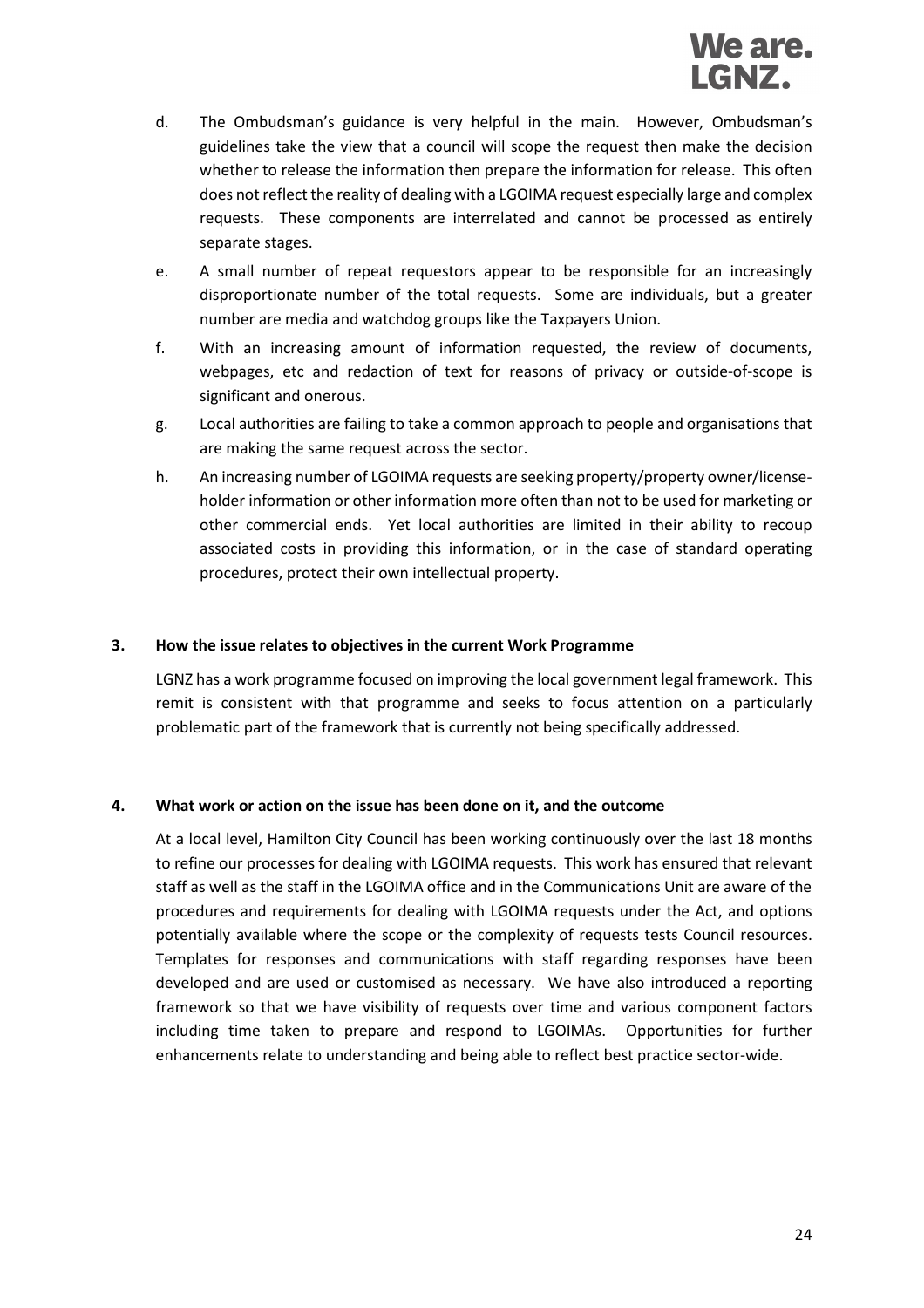

#### **5. Any existing relevant legislation, policy or practice**

Local Government Official Information and Meetings Act 1987; Privacy Act 1993; Office of the Ombudsman Official Information legislation guides; Privacy Commissioner privacy principles.

Hamilton City Council is very conscious of its responsibilities under the Local Government Official Information and Meetings Act 1987, the Privacy Act 1993, and related guidance, and our processes comply with the relevant legislation.

This topic is also closely aligned with Hamilton City Council's strategic imperative: 'A Council that is Best in Business'.

#### **6. Suggested course of action envisaged**

LGNZ prioritises a national review of LGOIMA request management as part of its programme to continuously improve the local government legal environment.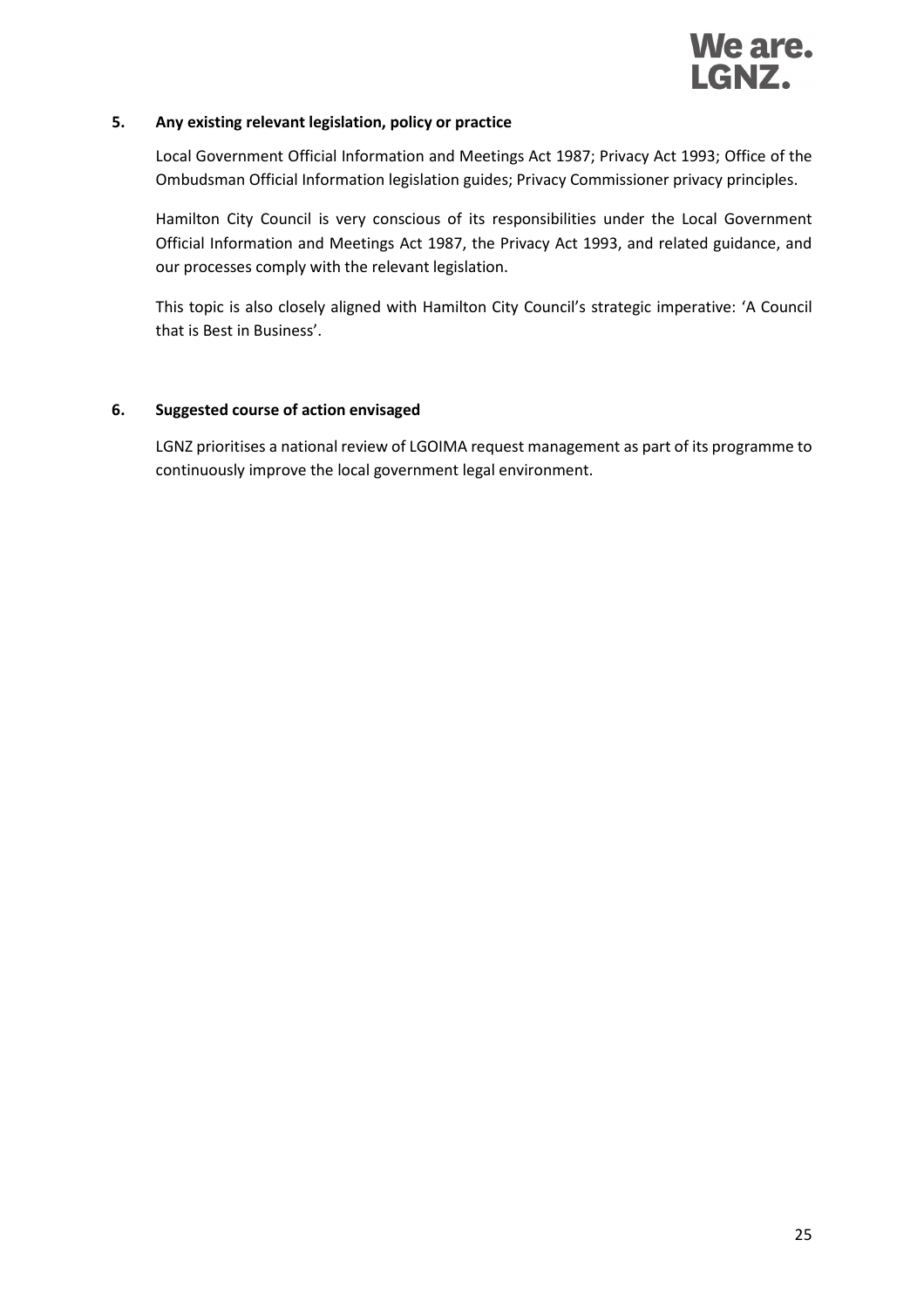

# 8 **Weed control**

| Remit:        | That LGNZ encourages member councils to consider using environmentally<br>friendly weed control methods. |
|---------------|----------------------------------------------------------------------------------------------------------|
| Proposed by:  | Hamilton City Council                                                                                    |
| Supported by: | Metro Sector                                                                                             |

#### **Background information and research**

#### **1. Nature of the issue**

There is mixed evidence of the risks associated with using chemical weed control as a method, particularly glyphosate-based, and lobby groups are actively pressuring councils to reduce use. Glyphosate is currently approved for use as a herbicide by New Zealand's Environmental Protection Agency (EPA), and most New Zealand councils use it, given it is a cost-effective, proven option for weed control. Most councils take an integrated approach to weed control, which includes the use of glyphosate-based products along with alternative methods.

#### **2. Background to its being raised**

In New Zealand, the use of chemicals including glyphosate is regulated by the EPA. A 2016 EPA review concluded that glyphosate is unlikely to be genotoxic or carcinogenic to humans and does not require classification under the Hazardous Substances and New Organisms Act 1996 as a carcinogen or mutagen.

Internationally, there is controversy surrounding the use of glyphosate. In 2004 a World Health Organisation (WHO) Group (the Joint Meeting on Pesticides Residues) determined that glyphosate does not pose a cancer risk to humans. In 2015, another WHO sub-group (the International Agency for Research on Cancer) classified glyphosate as 'probably carcinogenic to humans'.

In August 2018 a California jury found Monsanto liable in a case linking the use of the company's glyphosate-based weedkillers to cancer. In March 2019, a federal jury in America ruled that use of Monsanto's glyphosate-based weedkiller was a 'substantial factor' in another user developing cancer. These cases have reinvigorated calls to ban the use of glyphosate in New Zealand and worldwide.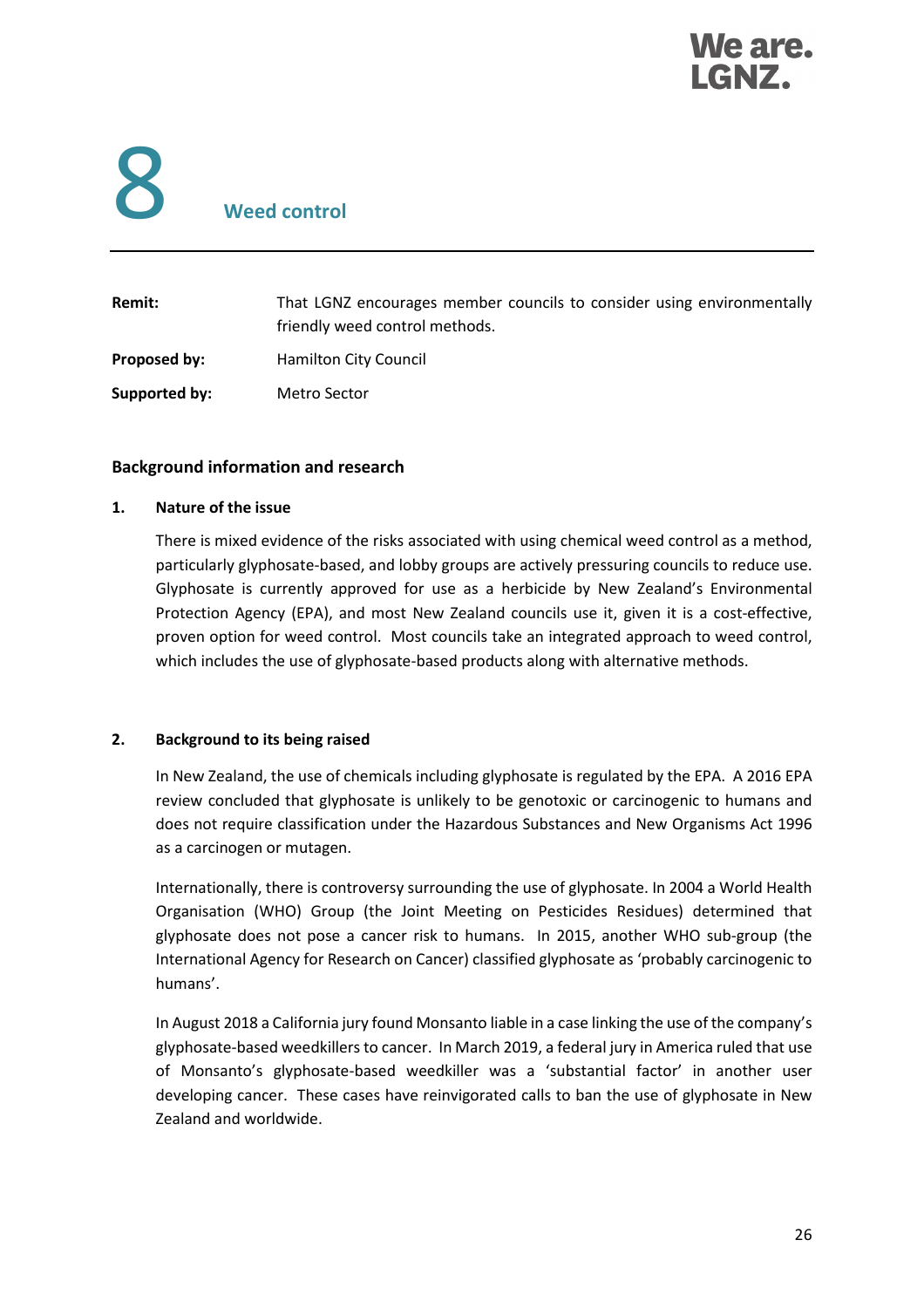

#### **3. How the issue relates to objectives in the current Work Programme**

LGNZ has an environmental work programme and the proposed remit is consistent with this focus on environmental issues that affect local government and local communities. The LGNZ programme does not specifically address the issue of non-chemical methods of weed control despite strong public interest.

#### **4. What work or action on the issue has been done on it, and the outcome**

At a local level, Hamilton City Council staff are currently actively looking at reducing chemical use in general and, more specifically, at alternative weed control methods. Our approach acknowledges the importance of keeping our community and staff safe and healthy. Staff are appropriately trained and required to wear the correct personal protective equipment (PPE) for the task.

Our investigation of non-chemical options has incorporated the following:

- In September 2018, we began trialling use of a steam machine for weed control. The equipment has a large carbon footprint (9 litres of fossil fuel per hour of operation) and requires more frequent application to achieve the same level of weed control.
- The use of a new mulch application machine has enabled sites to be mulched faster than traditional methods, which supresses weeds for longer.
- We have trialled longer grass-cutting heights to reduce Onehunga weed in amenity areas. This has led to a reduction in selective herbicide application.
- We are working with Kiwicare to trial alternative weed control methods in Hamilton parks. Kiwicare has a wide range of alternatives, including an organic fatty acid-based product.

Our current operating approach includes continuous review of application equipment efficiency including use of air-induced spray nozzles droplet control, which results in less spray being required.

As a result of Hamilton City Council's strategy to consider alternatives, one large herbicide sprayer was decommissioned from the council parks fleet in early 2019. This will lead to a reduction in glyphosate used.

Glyphosate is no longer used for weed control in our playground sites. It has been replaced with an organic spray alternative (this option is 30 per cent more expensive than using glyphosate).

Glyphosate use by Hamilton City Council is recorded on a dedicated webpage and a no-spray register is maintained. Residents can opt out of the council spraying programme and take responsibility themselves for weed control along property boundaries and street frontages.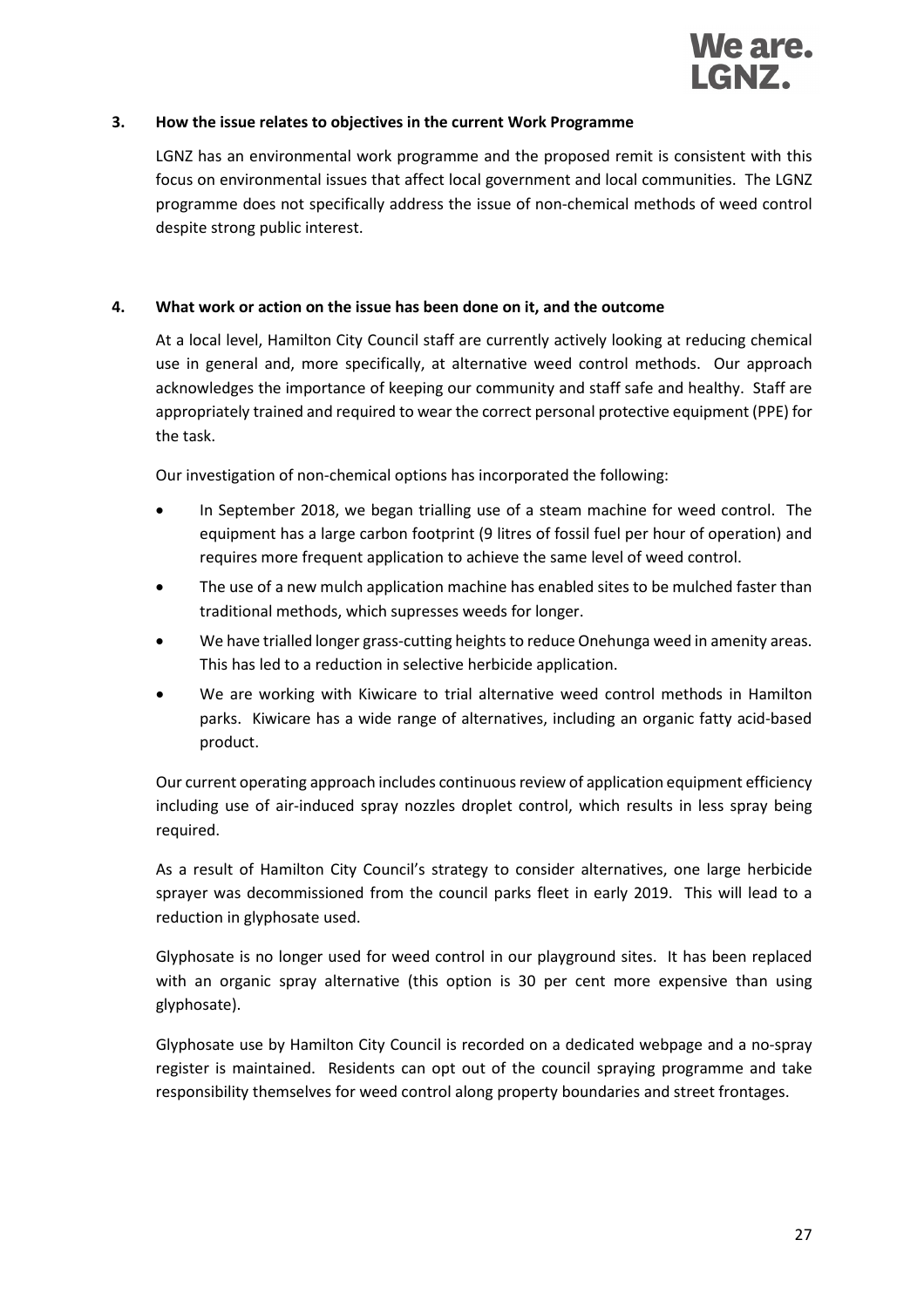

#### **5. Any existing relevant legislation, policy or practice**

Hamilton City Council currently operates in compliance with national standards (New Zealand Standard 8409:2004 Code of Practice for the management of agrichemicals), the Waikato Regional Plan and Pest Management Plan and our own Herbicides Use Management Policy.

#### **6. Outcome of any prior discussion at a Zone/Sector meeting**

Most councils take an integrated approach to weed control, which includes the use of glyphosate-based products along with alternative methods. Reports this year from Christchurch, where the City Council is phasing out use of glyphosate, indicates levels of service and maintenance appearance have been an issue, along with significant cost increases when glyphosate has been significantly reduced.

#### **7. Suggested course of action envisaged**

LGNZ leads a commitment by local government to investigate and trial environmentally friendly alternatives to chemical weed control with results shared amongst member organisations.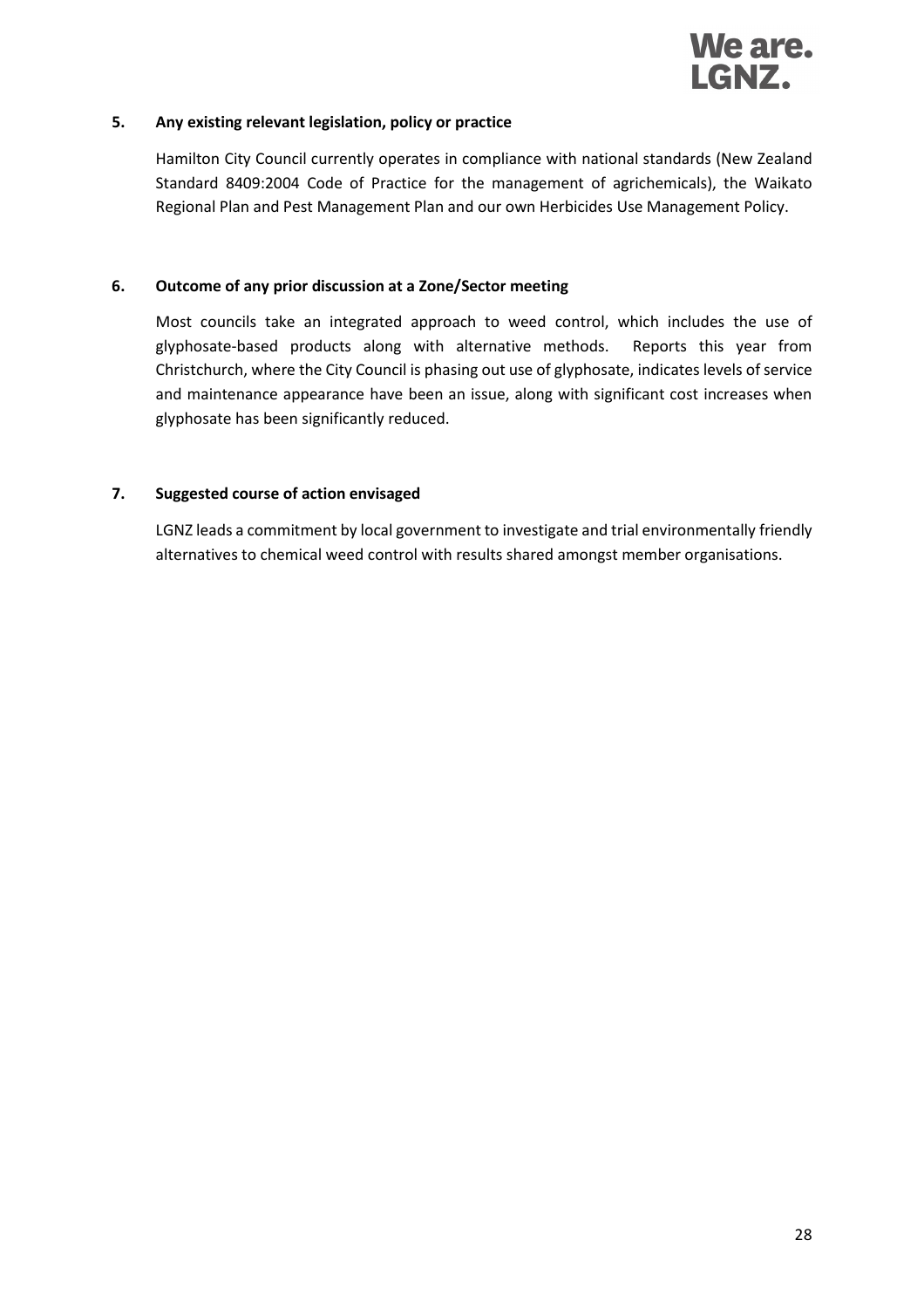

# 9 **Building defects claims**

| Remit:        | LGNZ calls on central government to take action as recommended by the Law<br>Commission in its 2014 report on "Liability of Multiple Defendants" to<br>introduce a cap on the liability of councils in New Zealand in relation to<br>building defects claims whilst joint and several liability applies. |
|---------------|----------------------------------------------------------------------------------------------------------------------------------------------------------------------------------------------------------------------------------------------------------------------------------------------------------|
| Proposed by:  | Napier City Council                                                                                                                                                                                                                                                                                      |
| Supported by: | Zone Three                                                                                                                                                                                                                                                                                               |

#### **Background information and research**

#### **1. Nature of the issue**

- In its report on joint and several liability issued in June 2014 (the Law Commission report) the Law Commission recommended that councils' liability for defective building claims should be capped. Building consent authorities in New Zealand (councils) are disproportionally affected by defective building claims.
- The Government in its response to the Law Commission report directed the Ministry of Justice and the Ministry of Business, Innovation and Employment (MBIE) to further analyse the value and potential impact of the Law Commission's recommendations, including capping liability of councils, and report back to their respective ministers.
- The MBIE website suggests that a Building (Liability) Amendment Bill would be consulted on in 2017 and final policy approval obtained from Cabinet. That Bill, according to the MBIE website, would be aimed to amend the Building Act 2004 to cap the liability of councils and protect consumers by introducing provisions driving greater uptake of home warranty protection. However no progress appears to have been made towards drafting or introducing this Bill into Parliament. At a recent rural and provincial local government meeting in Wellington, MBIE advised that no further action is being taken to progress any capping of council liability.
- This proposed remit is aimed to put pressure on MBIE and the Government to follow the Law Commission's recommendation to limit (ideally by capping) councils' liability in respect of defective building claims.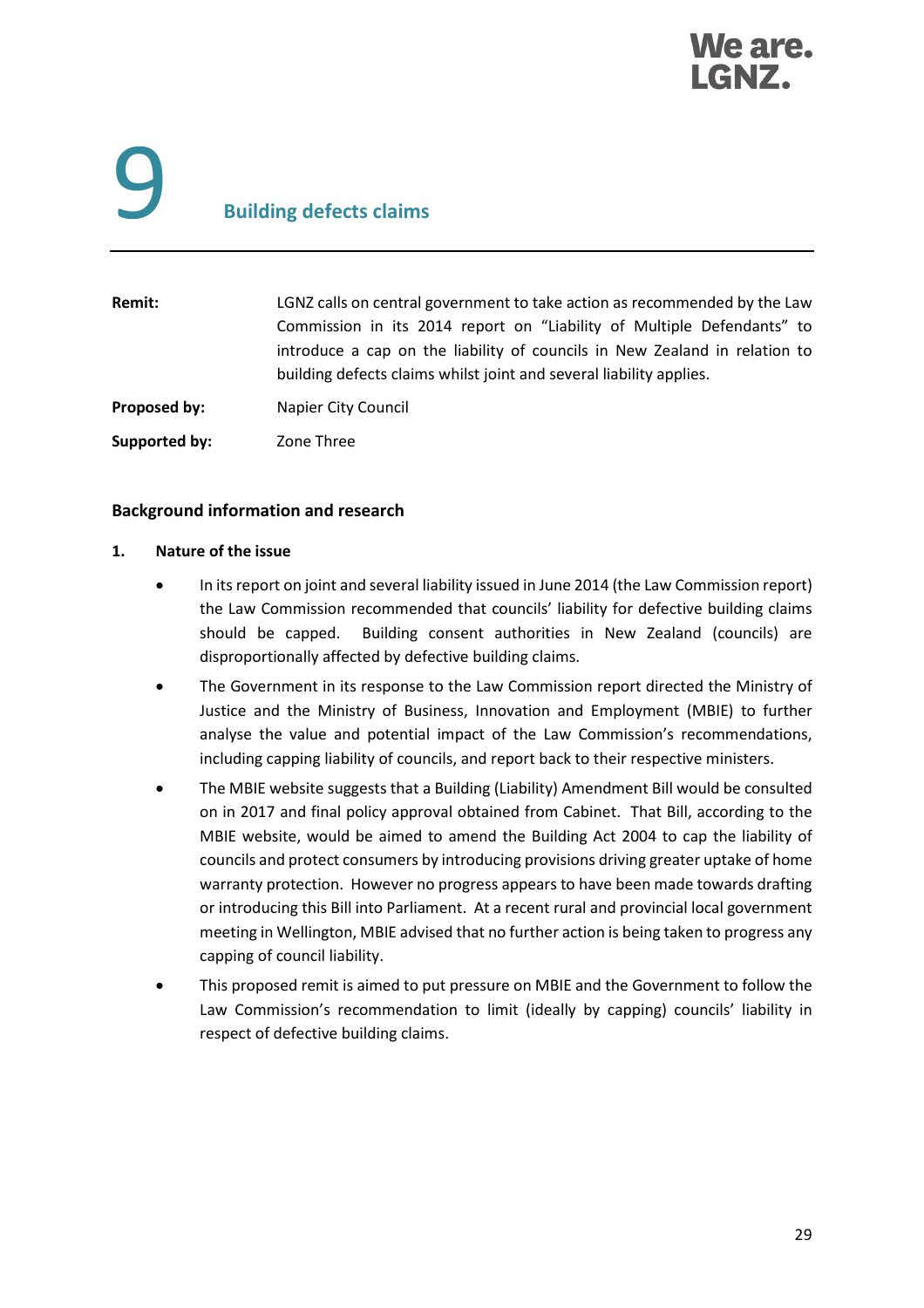

#### **2. Background to its being raised**

- Defective building claims are prevalent throughout New Zealand, both in large centres and small. They are not limited to "leaky building" claims. Claims which include allegations involving structural and fire defects are increasingly common, both for residential and commercial properties.
- The courts have held that councils will generally have a proportionate share of liability in defective building cases in the vicinity of 20 per cent. However, because councils are generally exposed to the full quantum of the claim, when other parties are absent (for example whereabouts unknown, deceased, company struck off) or insolvent (bankrupt or company liquidated), which is the rule, rather than the exception, the Council is left to cover the shortfall. The Law Commission report recognised that councils in New Zealand effectively act as insurers for homeowners, at the expense of ratepayers.
- Other liable parties such as developers, builders and architects can potentially reduce their exposure through insurance and wind up companies in the event of a large claim. Developers often set up a dedicated company for a particular development and then wind that company up following completion.
- Councils on the other hand can no longer access insurance for weathertightness defects (a "known risk"). They have no choice about whether to be involved in the design and construction of buildings, as they have a legislative role as building consent authorities in their districts. They make no profit from developments and cannot increase their fees to account for the level of risk. Yet they are often the main or sole solvent defendant in defective building claims (last person standing).
- The cost to ratepayers of the current joint and several liability system is significant, disproportionately so. This was recognised in the Law Commission report in 2014, but no substantive steps have been taken by central government to address the issue or implement the Law Commission's recommendation that council liability should be capped.

#### **3. How the issue relates to objectives in the current Work Programme**

The current LGNZ Work Programme for housing includes an objective of the regulatory and competitive framework of continuing advocacy to government for alternatives to current liability arrangements. Clearly this remit fits squarely within and would assist to progress that objective.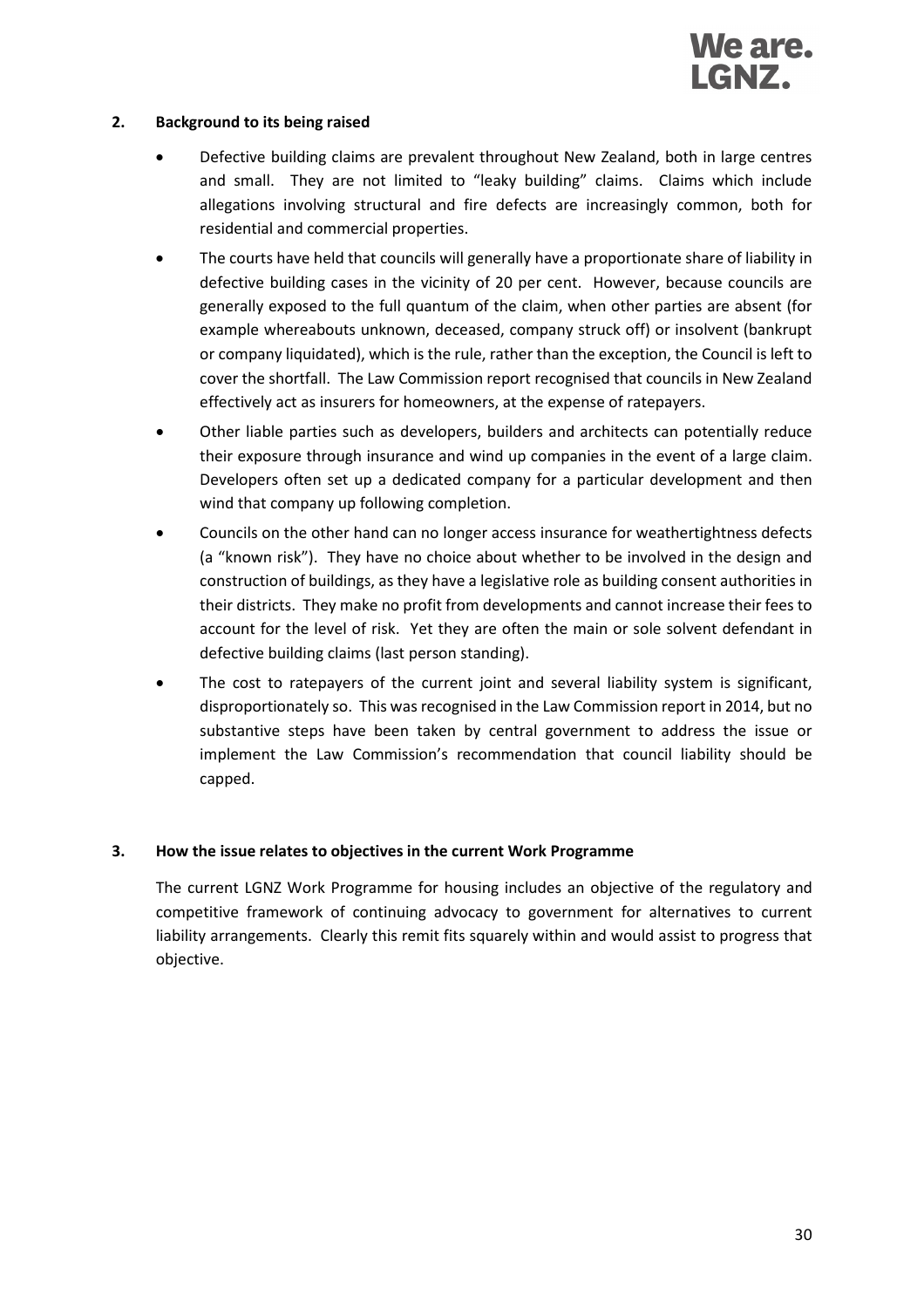

#### **4. What work or action on the issue has been done on it, and the outcome**

- The Law Commission report was a result of concerns raised primarily by LGNZ and councils around New Zealand about the effect of joint and several liability in relation to the leaky homes crisis. Prior to release of the report, LGNZ and a number of councils around New Zealand, including Auckland Council, Christchurch City Council, Hamilton City Council, Hastings District Council, Queenstown Lakes District Council, Tararua District Council, Waipa District Council staff, Wellington City Council, as well as SOLGM and BOINZ all filed submissions advocating for a change to the status quo.
- The Law Commission report, as discussed in more detail above, recommended that councils' liability be capped. It was understood from the Government's response to the Law Commission report and from MBIE (both discussed above) that this recommendation was being progressed in a meaningful way. This was further supported by MBIE's submission to the Law Commission prior to the release of the Law Commission report, in which it stated that:
	- a. Provisions in the Building Amendment Act 2012 not yet in force, in particular the three new types of building consent limiting councils' liability "are likely to be brought into force within a reasonable time after the Commission completes its review of joint and several liability". MBIE stated that the Law Commission should take the impact of these changes into account in preparing its report. However, these provisions are still not in force.
	- b. "The Government has instructed the Ministry to explore options for the consolidation of building consent authorities as part of the Housing Affordability agenda and ongoing reforms in the construction sector. Issues regarding the liability of a central regulator, as well as that of territorial authorities, will be fundamental concerns as consolidation options and other measures to increase productivity in the sector are explored". This does not appear to have been progressed.
- It was only in the last month or so that MBIE has now advised that the recommendation that councils' liability be capped would no longer be progressed.

#### **7. Suggested course of action envisaged**

We consider that LGNZ could form a joint working party with MBIE and the Ministry of Justice, and possibly the relevant Minister's (Jenny Salesa's) staff to explore limiting councils' liability for building defects claims, including:

- Disclosing and considering the following information (whether by way of OIA requests and/or as part of a working group):
	- o MBIE documents relating to its consideration of the Law Commission report and the reasons why it is no longer progressing the capping of council liability.
	- o Ministry of Justice and Minister of Building and Housing's documents relating to the Law Commission report and to proposed capping of council liability.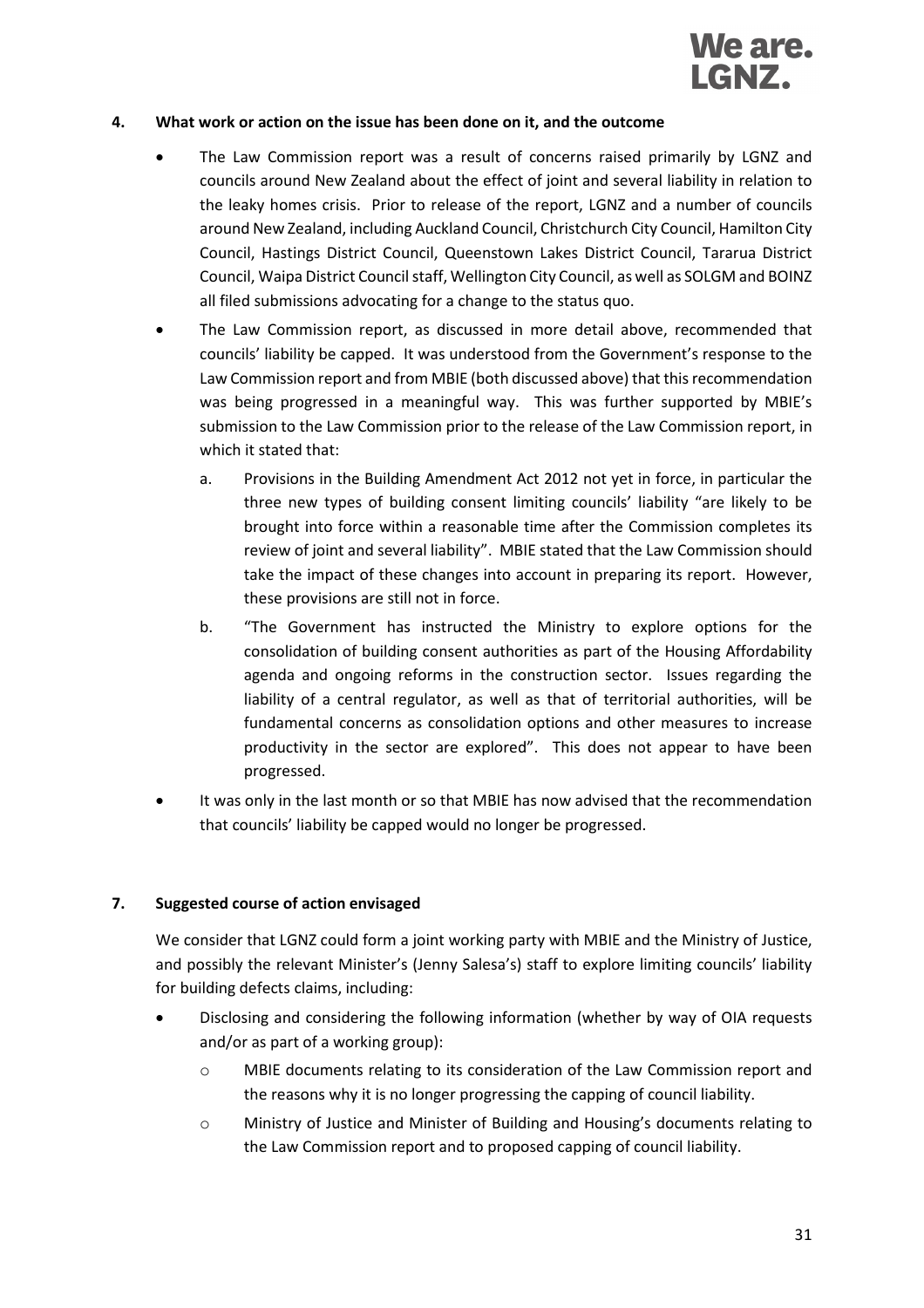- o MBIE and Minister of Building and Housing's documents relating to implementation of s 17 of the Building Amendment Act 2012.
- Drafting proposed amendments to the Building Act and/or a Building (Liability) Amendment Bill (this work may have been started by MBIE, so this task should await the outcome of the information gathering exercise above).
- Drafting content for a cabinet paper regarding the Law Commission's recommendation that council liability for building defect claims be capped.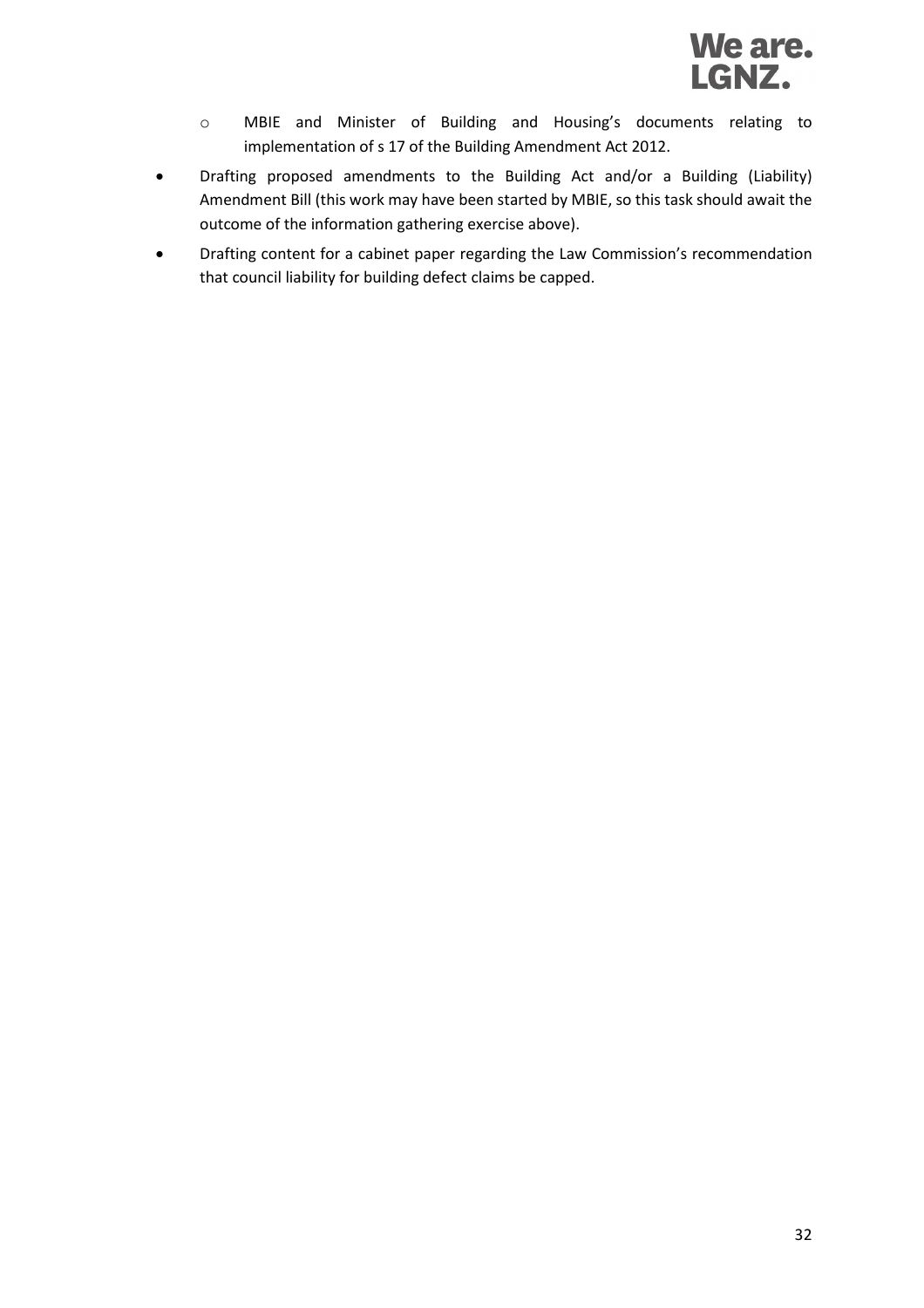### We are.

# 10 **Social housing**

#### **Remit:** That LGNZ, in conjunction with central government, urgently focus on the development and implementation of a broader range of funding and financing tools in respect of community/social housing provision, than those which currently exist in the housing needs space. These should include funding to support the operation, upgrade and growth of council housing portfolios and, where a council chooses, access to Income Related Rents for eligible tenants. **Proposed by:** Napier City Council, Tauranga City Council and Wellington City Council **Supported by:** Zone Three Metro Sector

#### **Background information and research**

#### **1. Nature of the issue**

#### Napier City Council

Social housing, especially for older citizens, is a strategic issue.

New Zealand communities are facing an extremely serious housing affordability crisis that has resulted in the country having the highest rate of homelessness in the developed world. Current policy settings are failing to adequately address the issue.

Local government is the second largest provider of social housing in New Zealand, however, since 1991, successive governments have failed to adequately recognise the contribution we have and are making. Unfortunately, existing policy actively discriminates against councils meeting local housing needs resulting in a gradual reduction in the council owned social housing stock. With Housing New Zealand focussing its attention on fast growing urban areas, social housing needs in smaller communities are not being met.

The issue is becoming more serious as baby boomers retire – the current social housing is not designed to address the needs of this cohort – a role historically provided by councils with support from central government in the form of capital grants.

The issue has already become urgent for Aotearoa New Zealand and its communities.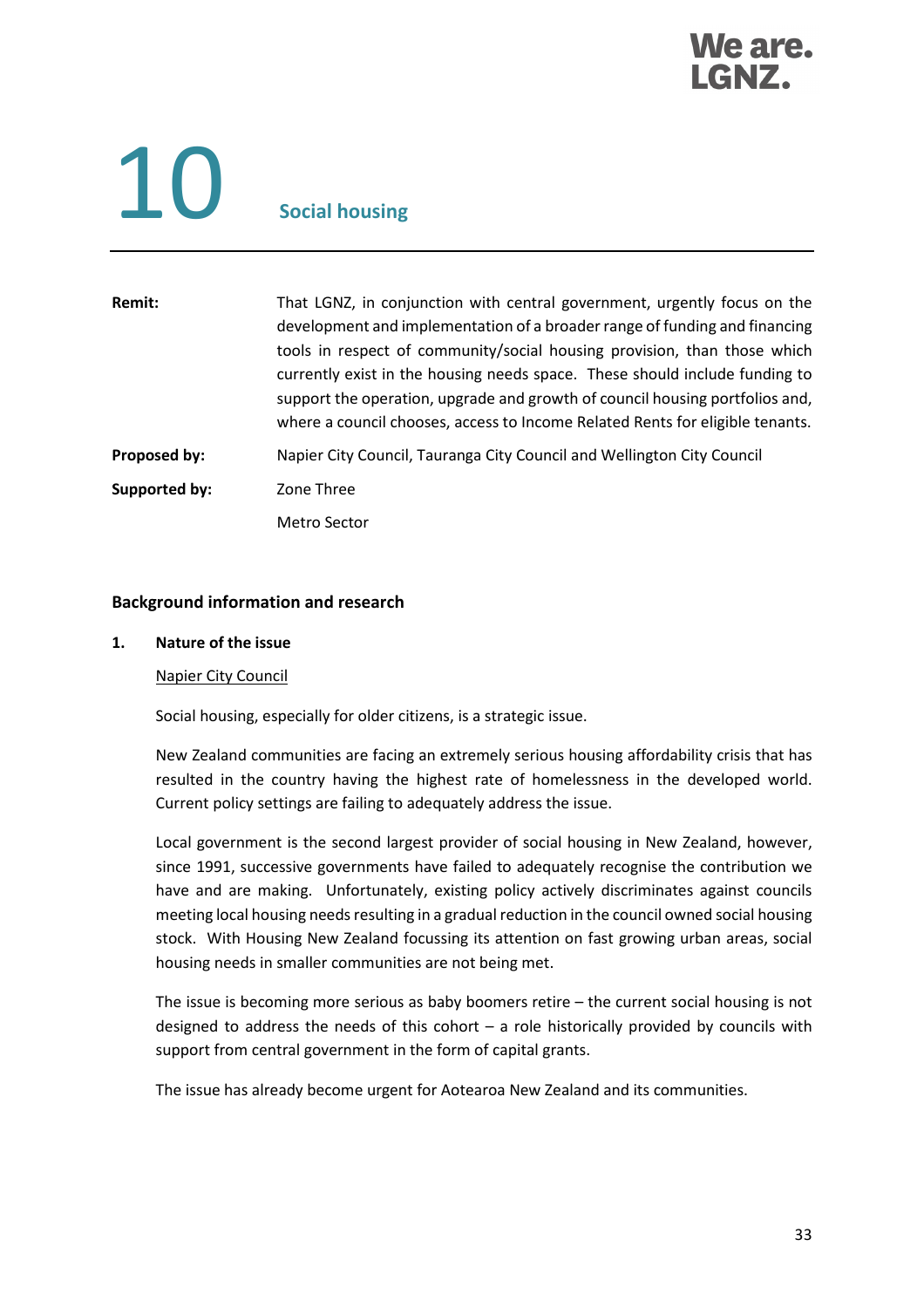

#### Tauranga City Council

The western Bay of Plenty SmartGrowth partnership (Tauranga City Council, Western Bay of Plenty District Council, Bay of Plenty Regional Council and tangata whenua), has undertaken some preliminary research into the potential for government assisted bond raising for community/social housing providers using the Federal Government experience from Australia.

It has also identified the Australian rental housing provision tax incentive opportunities that the current Labour opposition has put forward. The partnership is aware of work being undertaken by Treasury in terms of raising the debt ceilings via amendments to the Local Government (Financial Reporting and Prudence) Regulations 2014. The SmartGrowth partnership would welcome the opportunity to work further with LGNZ and others to take a more "four wellbeings" focus to the housing funding and financing toolkit than currently exists. This matter is becoming critical for all of the Upper North Island growth councils and other councils such as Queenstown.

#### Wellington City Council

Housing is an important contributor to the wellbeing of New Zealanders, and councils support the work of the Government to continue to grow and improve social housing provision in New Zealand.

Addressing housing demand and affordability related challenges are significant issues for local government. 62 (93 per cent) of New Zealand's 67 local authorities reference some type of housing-related activity in their current Long Term Plans. As at November 2018, 60 local authorities (90 per cent) collectively own 12,881 housing units and 13 of those provide 50 per cent or more of the total social housing within their jurisdictions.

The social housing currently owned by local authorities equates to 16 per cent of the nationwide social housing stock, with the remaining 82 per cent largely owned by the Housing New Zealand Corporation (HNZC) and Community Housing Providers (CHPs). While there is variation in housing eligibility policy settings at the local level, a significant proportion of tenants housed by local authorities have a similar profile to those housed by HNZC and CHPs.

To help address housing affordability for households on the lowest incomes, central government provides the Income Related Rent Subsidy (IRRS) for those with housing need and that meet policy eligibility criteria. Eligible households generally pay 25 per cent of their income on rent, and a government subsidy is paid to the housing provider for remaining portion of rent.

Despite housing a similar group of tenants, current IRRS policy settings mean HNZC and CHPs can access the subsidy for tenants but local authorities cannot.

This has created considerable inequity in the housing system and is placing pressure on a vulnerable population group in New Zealand. Tenants who would be eligible for IRRS, but who are housed by a local authority, generally have to pay a significantly higher amount of rent. With demand for HNZC public housing and social housing provided by Community Housing Providers outstripping supply in most areas, these households have very few housing options and are unable to access the Government support they would otherwise be eligible for.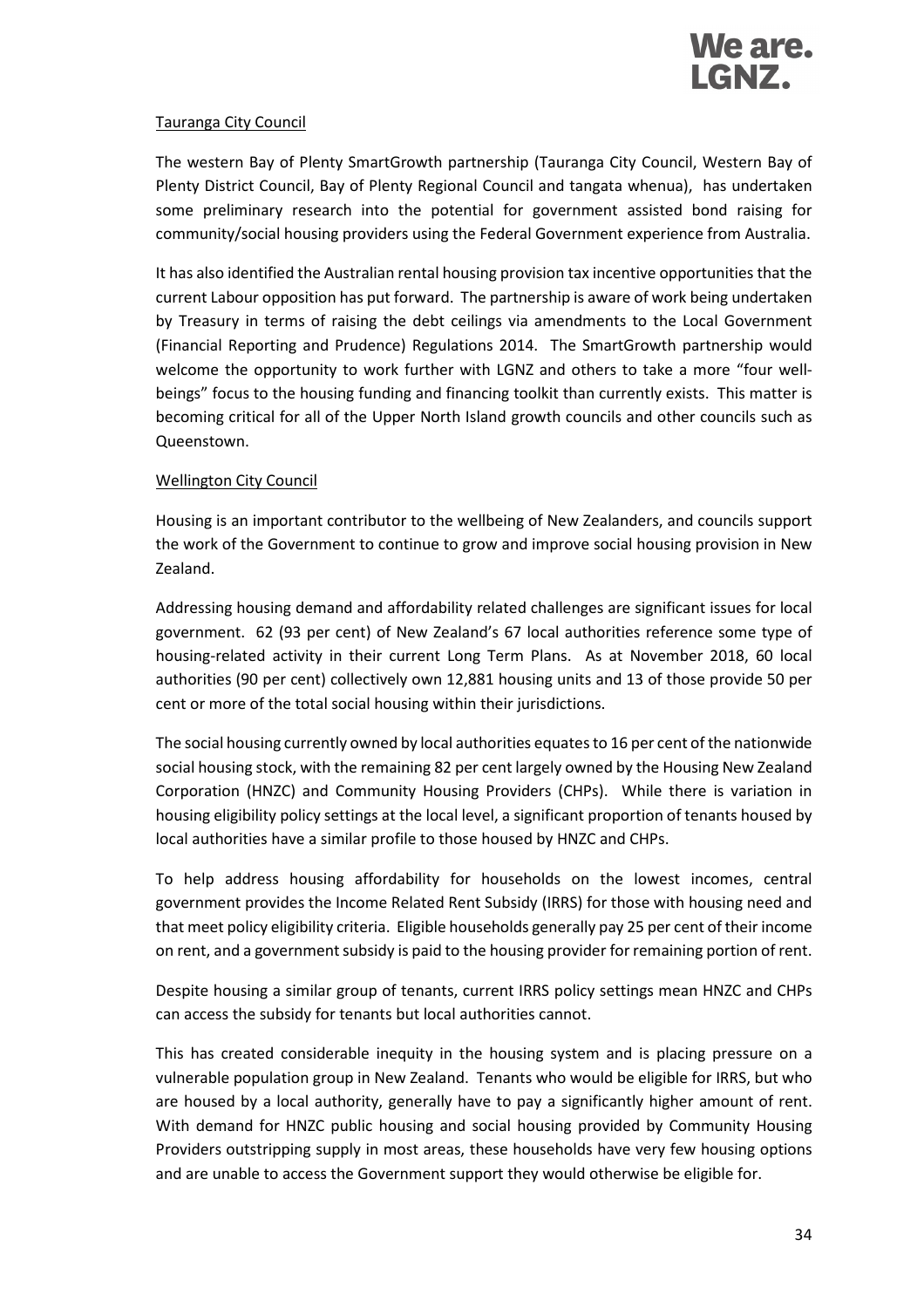

The inability to access IRRS has also contributed to housing portfolio sustainability challenges for local authorities, who cannot access the additional funding through IRRS to help maintain their housing portfolios. This challenge has led to vulnerable tenants having to be charged unaffordable levels of rent, and the decline in the overall social housing stock levels owned by local authorities. This has occurred even as social housing demand has increased and housing affordability has become a more acute challenge for more households.

#### **2. Background to its being raised**

#### Napier City Council

Councils provide in excess of 10,000 housing units, making it a significant provider of community housing in New Zealand. Councils began providing community housing across the country, particularly for pensioners, in the 1960's when central government encouraged them to do so through capital loan funding. In the 1980's, this occurred once again and was applied to general community housing developments. Council's rent setting formulas varied but all provided subsidised rents. While the housing stock was relatively new, the rental income maintained the homes, however, now decades on, and with housing at the end of life, significant investment is required. Income from rents has not been enough to fund renewals let alone growth to meet demand.

The Government introduced Income Related Rent subsidy (IRR) in 2000 for public housing tenants and it was later applied to registered Community Housing Providers. This mechanism allows tenants to pay an affordable rent in relation to their income, while the housing provider receives a 'top up' to the agreed market rent for each property under the scheme. In effect, housing providers receive market rent through this mechanism. Being able to generate market rental income is the most successful sustainable model for the provision of community housing. Providers receive an adequate income to cover the cost of providing housing, to fund future renewals and to raise capital for immediate asset management. Councils are excluded from receiving this subsidy, and so are their tenants.

#### Wellington City Council

Key objectives for councils that provide social housing generally include ensuring that their social housing tenants are well housed in quality homes, and that they pay an affordable level of rent. Balancing this objective with business sustainability continues to be a real challenge for many councils, and has contributed to some divesting their social housing portfolios. At the same time, demand for social housing has generally continued to increase and housing affordability is a more prominent issue, particularly for households on the lowest incomes.

Despite ongoing and repeated lobbying over a number of years from councils and LGNZ, and a commitment from the current government to reconsider IRRS policy settings, local authorities are still unable to access IRRS. This remit recognises the inequitable situation this has created for a significant number of vulnerable households, and the negative impact it has had on the overall supply of social housing owned by local authorities.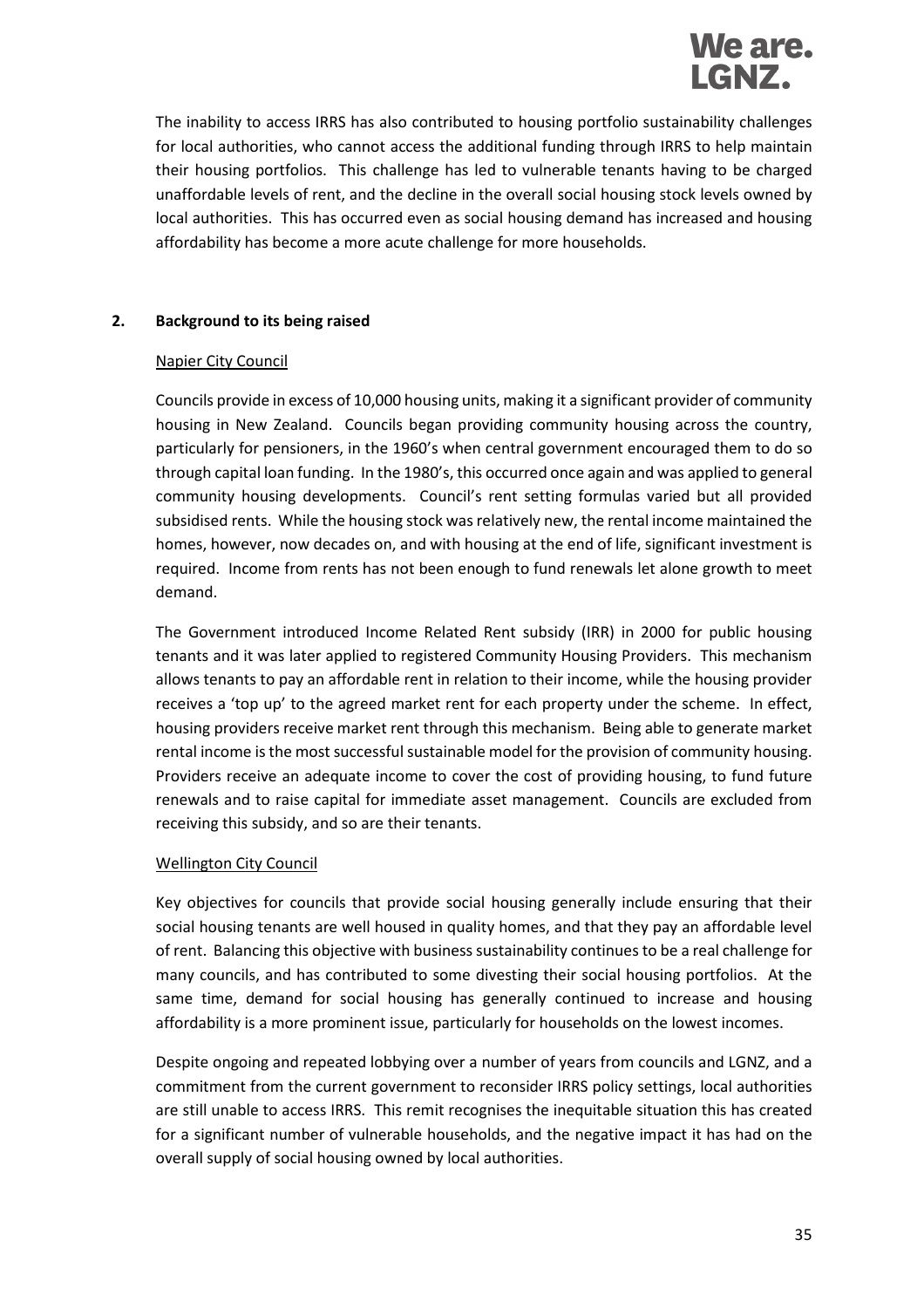#### **3. How the issue relates to objectives in the current Work Programme**

#### Napier City Council

This remit supports LGNZ's Housing 2030 policy and programme, in particular the Social Housing and Affordable Housing workstreams. Housing 2030 is one of LGNZ's four strategic projects. This remit reinforces and supports that initiative.

LGNZ recently hosted a Social Housing workshop with both local and central government agencies to discuss the issues and opportunities and the future role councils could play in the provision of social housing. There was agreement that a partnership approach that recognises local situations with a range of options for support from government (both funding and expertise) would be most suitable.

#### Wellington City Council

By working with central government, local authorities, and a range of other stakeholders, the current LGNZ housing work programme seeks to establish a central local government housing partnership and improve housing outcomes. The work programme includes three key focus areas: housing supply; social and community housing; and healthy homes.

As part of the 'social and community housing' focus area, LGNZ have already signalled an intention to work with government agencies to enable local authorities to access IRRS. This remit would however provide specific mandate from member councils on this point.

#### **4. What work or action on the issue has been done on it, and the outcome**

#### Napier City Council

As the proposer of this remit, Napier City Council, has undertaken an S17A Review of its own provision of community housing, with further investigation underway. In addition, both at a governance and management level, we have taken part in numerous conferences, symposiums and workshops on the matter in the last two years. We lead a local Cross Sector Group – Homelessness forum and take part in the Hawke's Bay Housing Coalition. We have provided housing for our community for over five decades, supplying just under 400 retirement and low cost rental units in Napier.

#### Wellington City Council

Wellington City Council, along with a number of other councils and LGNZ have already made a number of formal submissions to central government regarding this issue. To date, central government has advised that no changes will be made to IRRS policy settings at this stage.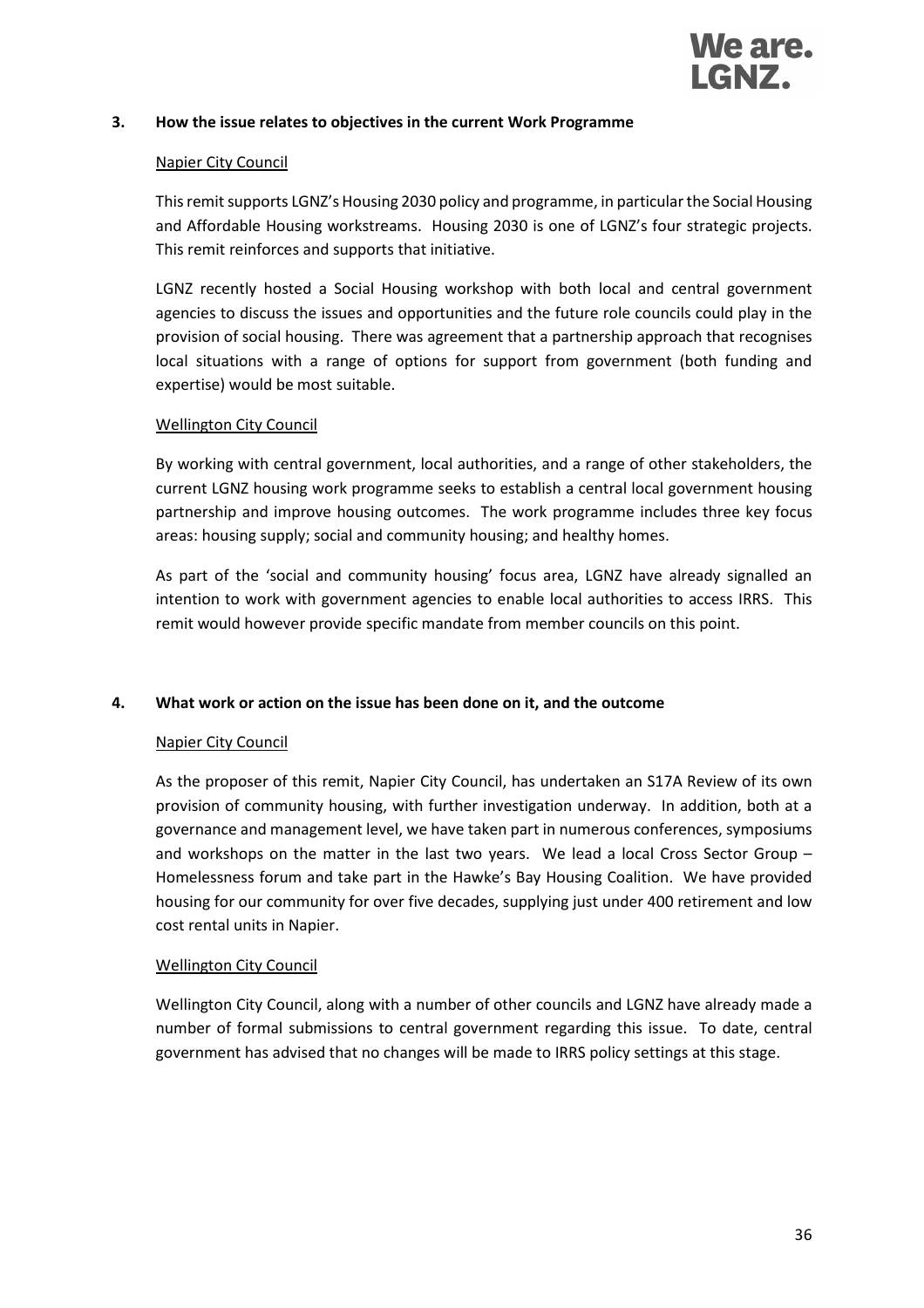

### **5. Suggested course of action envisaged**

### Napier City Council

This remit supports, as a matter of urgency, the further investigation by central government and LGNZ of the opportunities identified at the workshop and any other mechanisms that would support councils provision of community housing in New Zealand.

It is designed to strengthen LGNZ's advocacy and would provide a reason to approach the Government in the knowledge that local government as a whole is in support.

### Wellington City Council

LGNZ, on behalf of member councils, would increase efforts to formally advocate for local authorities to be able to access Income Related Rent Subsidies for all eligible tenants that they house, with implementation within a two year timeframe.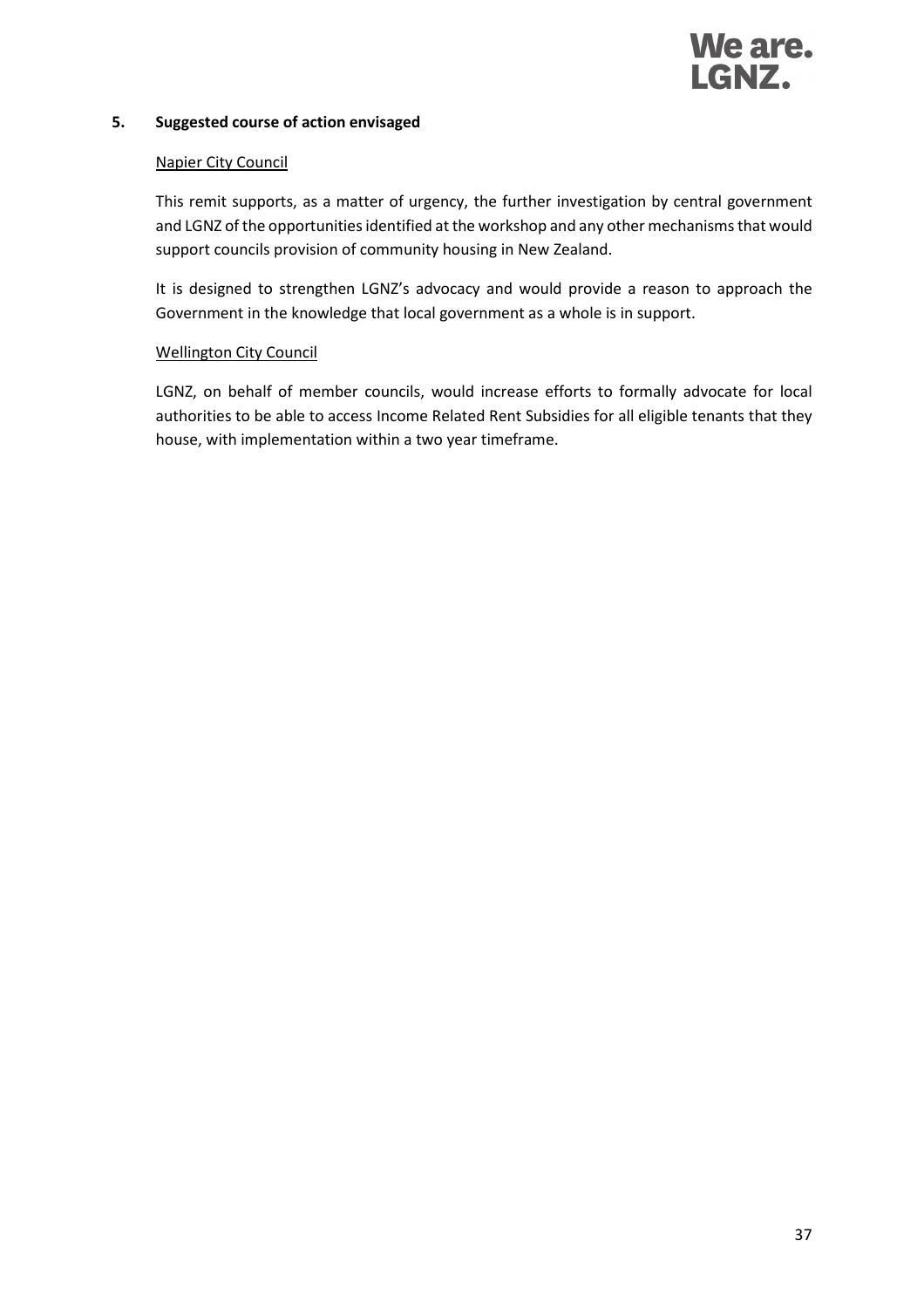### We are. GN7.

# 11 **Procurement**

**Remit:** That LGNZ investigate the ability of the sector to collaborate in procuring open-source designs and plans for bulk infrastructure that are largely similar, with an initial approach to look at water and wastewater treatment facilities.

- **Proposed by:** New Plymouth District Council
- **Supported by:** Central Hawkes Bay District Council
	- Otorohanga District Council
		- South Taranaki District Council
			- Stratford District Council
		- Thames-Coromandel District Council
		- Waitomo District Council
		- Wellington City Council
		- Whanganui District Council

### **Background information and research**

### **1. Nature of the issue**

At present, every local authority in New Zealand undertakes bespoke procurement for its own infrastructure despite there being little difference in the infrastructure provided. Each local authority then receives a slightly different product that largely achieves the same outcome.

### **2. Background to its being raised**

Local authorities often face similar challenges, albeit at different times. Local authorities often procure similar infrastructure that deal with the same inputs and outputs, but are bespoke products designed at significant cost.

A good case example, and a useful starting point, is water and wastewater treatment plants. The Government's Three Waters Reform programme received a report from Beca that identified the number of water treatment plants that are non-compliant with water standards. While not all of these plants will require replacement, some of them may do so.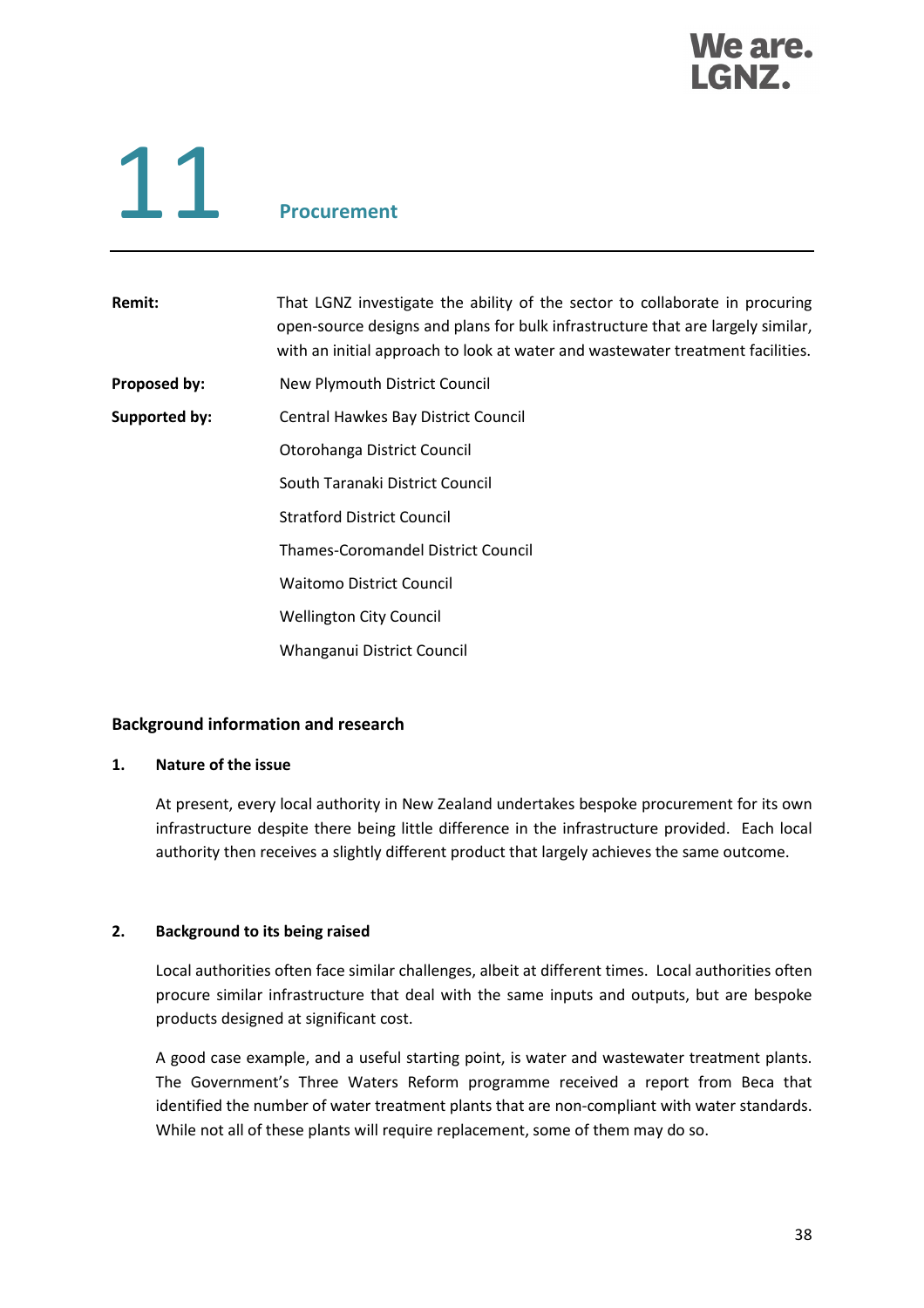The report identifies that 17 large plants (10,001+ people), 13 medium plants (5,001-10,000 people), 140 minor plants (501-5,000 people), 169 small plants (101-500 people) and 153 neighbourhood plants (25-100 people) are not compliant with standards. A similar story emerges with wastewater treatment plants.

At the same time, the sector is aware of the upcoming increase in renewals across water and wastewater treatment plants (including plants currently compliant with standards). There are a considerable number of plants coming near to the end of their useable lifespan in coming years. Often these plants have to be replaced with an entirely new plant so as to keep the existing plant operating during the replacement's construction.

While there may be some local variation, new water and wastewater treatments plants being built in the future will either be large, medium or small. The increasingly prescriptive regulatory framework will invariably reduce scope for choices and options in plant design. All plants will need to meet the same output quality standards, and will require the same treatment processes (with some minor variations to reflect any local preferences or unique circumstances).

Local authority procurement is a 'hot topic' for the Office of the Auditor-General (OAG). The OAG have signalled a forthcoming report *Procurement workforce capacity and capability in local government* that will aim to encourage greater collaboration between local authorities. Similarly, there is a strong focus on procurement within central government, including all-ofgovernment procurement in which local authorities can choose to be involved.

Local authorities should collaborate now to procure a number of standardised open-source options for water and wastewater treatment plants for the future. These would then be available to all local authorities to use when required, rather than having to go to the market for a new design. These would be tested and implementable designs – the risk of failure would be lower than a bespoke design. The processes used would need to be customisable (such as whether drinking water is fluoridated, or to address particular issues in incoming water). Scalability would, of course, be critical. Council procurement would be limited to build-only contracts.

A collaborative procurement process for standardised designs could lead to significant cost savings. Even a small saving of one or two per cent would result in millions of dollars of savings across the sector. Over time, there would be further consequent savings, such as not having to retrain staff when transferring between authorities or even the capacity for further collaboration through shared services.

If successful, the sector would be well-placed to look at other areas where collaborative procurement processes for standardised designs would be useful. These could include solid waste resource recovery and separation facilities, roading assets, or other significant assets.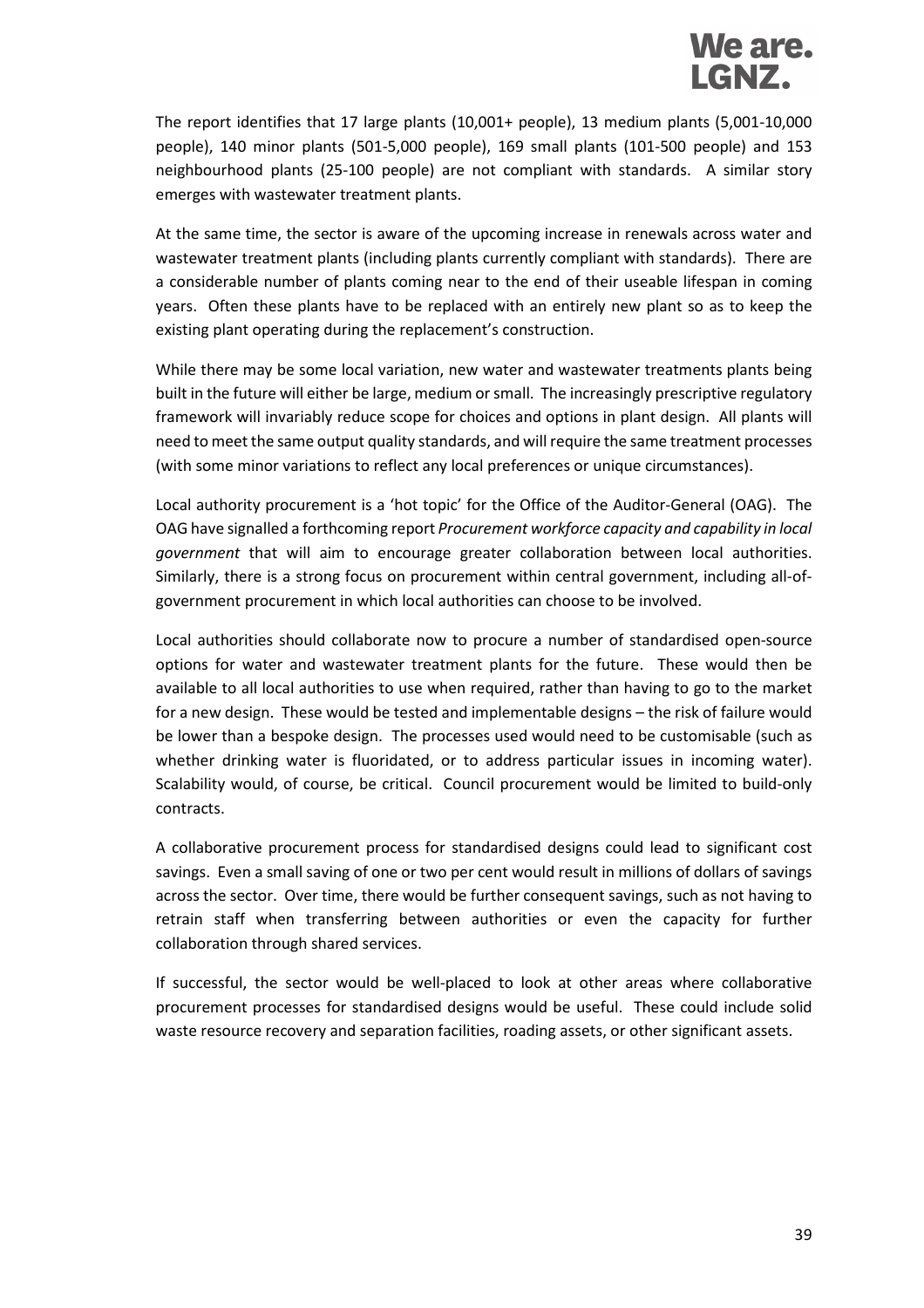

### **3. How the issue relates to objectives in the current Work Programme**

LGNZ has placed significant time and energy into the Three Water Reform programme. LGNZ's position paper on these reforms notes strong support for improving the regulatory framework for drinking water. LGNZ oppose the mandatory aggregation of water assets.

This remit will also contribute to the LGNZ strategic policy priorities: Infrastructure; Risk and Resilience; Environmental; and Economic Development.

### **4. Any existing relevant legislation, policy or practice**

The Three Waters Reforms are likely to result in significant legislative reform that impacts on water and wastewater treatment plants.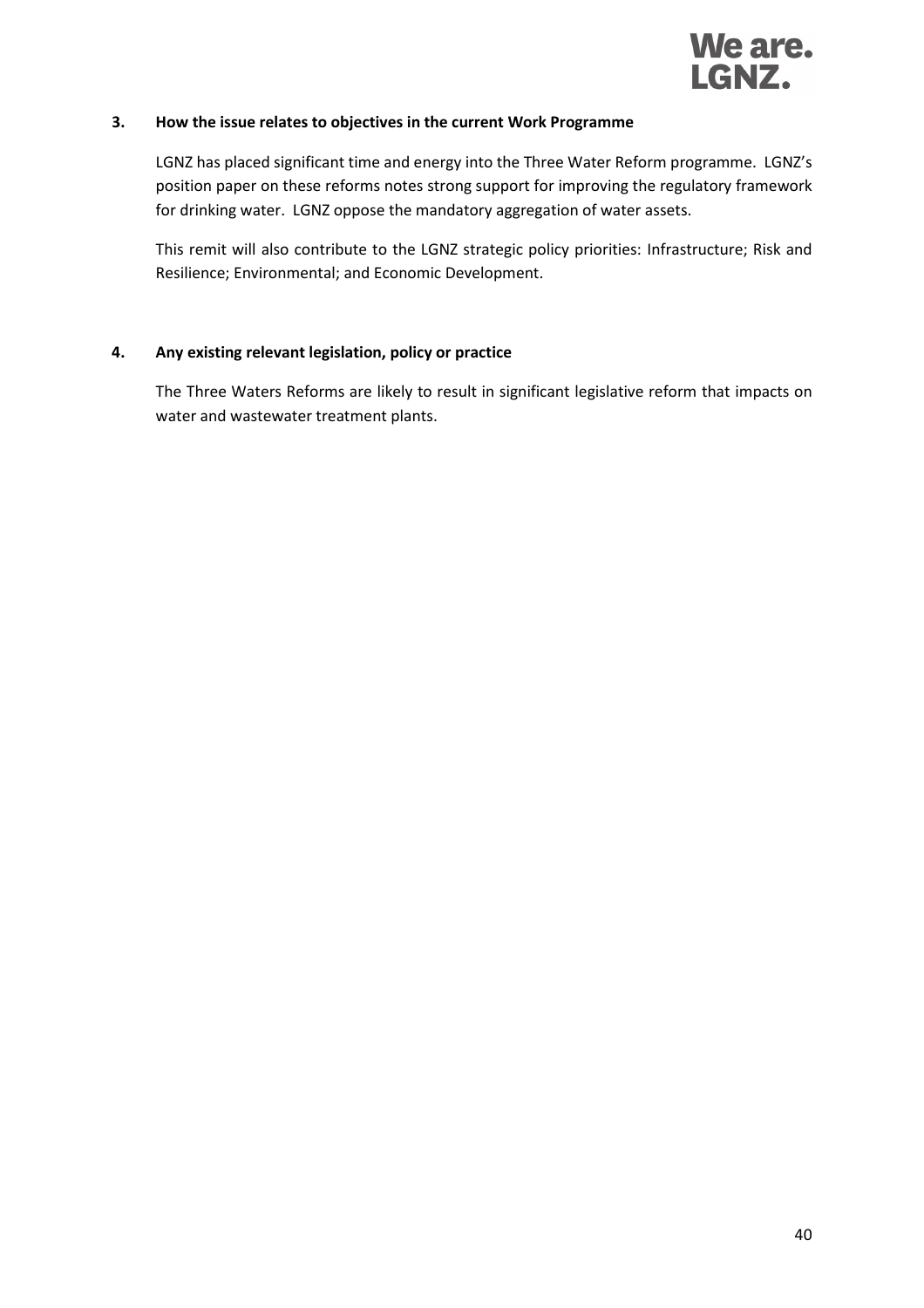

# 12 **Single use polystyrene**

| <b>Remit:</b> | That LGNZ advocates to the Government to phase out single use polystyrene. |  |  |
|---------------|----------------------------------------------------------------------------|--|--|
| Proposed by:  | Palmerston North City Council                                              |  |  |
| Supported by: | Metro Sector                                                               |  |  |

### **Background information and research**

### **1. Nature of the issue**

Expanded polystyrene is bulky and does not break down. While some technologies exist to reduce the bulk of polystyrene prior to landfill, or to recycle it (for example, to make insulation material), these interventions offer only a partial solution to the prevalence of polystyrene. Single-use polystyrene (such as used in food containers) has further contamination issues, meaning that landfill remains the only means of disposal.

Palmerston North City Council's own Waste Management and Minimisation Bylaw 2016 prohibits the use of polystyrene or styrofoam containers or cups at events held on council land or with council funding. This has encouraged the use of more sustainable substitutes. However, while the council can control, to some small extent, the use of polystyrene and its disposal (for example, by refusing to collect it), in practice its influence is limited. This is because most of the supply of polystyrene originates outside of the city, and the Council has limited ability to ensure it doesn't end up in the waste stream (for example, it can be inside rubbish bags).

### **2. Background to it being raised**

Under section 23(1)(b) of the Waste Minimisation Act 2008, the Government is empowered to ban or regulate certain problematic or wasteful products. This provision is currently being used to phase out single-use plastic shopping bags.

This remit proposal meets both LGNZ remit policy criteria. As with single-use plastic bags, the national regulation of single-use polystyrene products would be more effective in beginning to address their use in the first place, rather than being addressed (as at present) as a city-level waste issue.

Single-use polystyrene contributes significantly to landfill in New Zealand, and it is the view of the Palmerston North City Council that a nationwide ban would reduce the environmental impact of these products.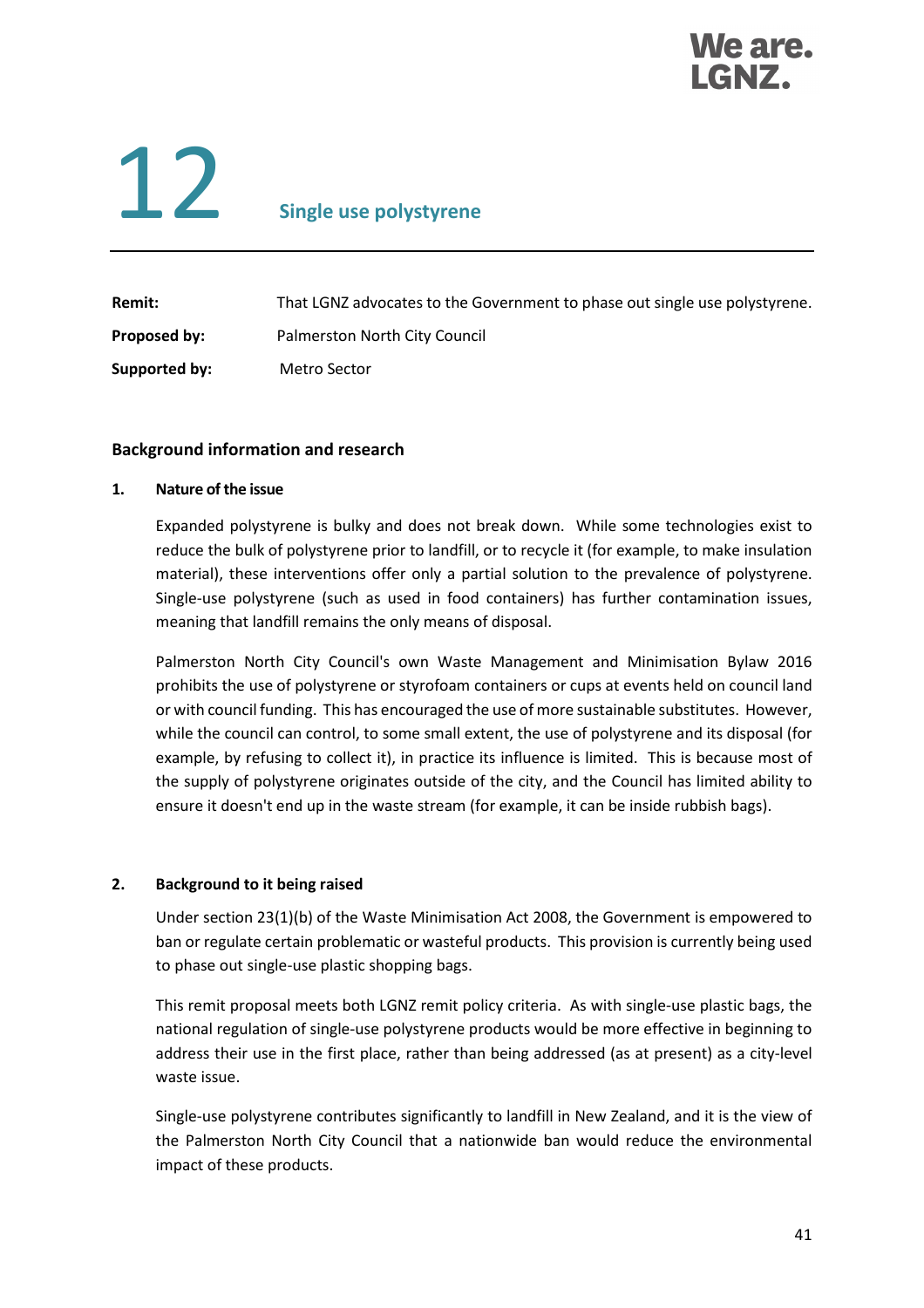

### 13 **Local Government Act 2002**

| Remit:        | That LGNZ pursue an amendment to the Local Government Act 2002 to:                                                                                                                                                                                                                                      |  |  |
|---------------|---------------------------------------------------------------------------------------------------------------------------------------------------------------------------------------------------------------------------------------------------------------------------------------------------------|--|--|
|               | Re-number sub-sections 181 (5) and (6) to sub-sections (6) and (7);<br>а.<br>and                                                                                                                                                                                                                        |  |  |
|               | Introduce a new sub-section (5) to read: For all purposes the term<br>b.<br>"any work" in subsection 4 means any works constructed before xx<br>Month 20xx; and includes any works that were wholly or partly in<br>existence, or work on the construction of which commenced, before<br>xx Month 20xx. |  |  |
| Proposed by:  | Rangitikei District Council                                                                                                                                                                                                                                                                             |  |  |
| Supported by: | Zone Three                                                                                                                                                                                                                                                                                              |  |  |

### **Background information and research**

### **1. Nature of the issue**

Historic assumptions that there is statutory authority for the siting of Three Waters infrastructure on private land do not reflect the complete picture.

### Questions arise:

- May an infrastructure asset owner notify further works on private land where the original works are not protected by written consent (or notification)?
- Does an infrastructure asset owner have authority to restrict a landowner's ability to build over a non-protected asset?
- What is the potential cost to infrastructure asset owners to remedy the absence of enforceable authority?

### **2. Background to its being raised**

### An example in the Rangitikei – Hunterville urban and rural water schemes

- a. The rural scheme was constructed in the 1970's (government grant involved).
- b. Construction was a collective project (county and scheme users).
- c. The urban supply draws bulk (raw) water from the rural scheme.
- d. Infrastructure is sited on numerous private landholdings.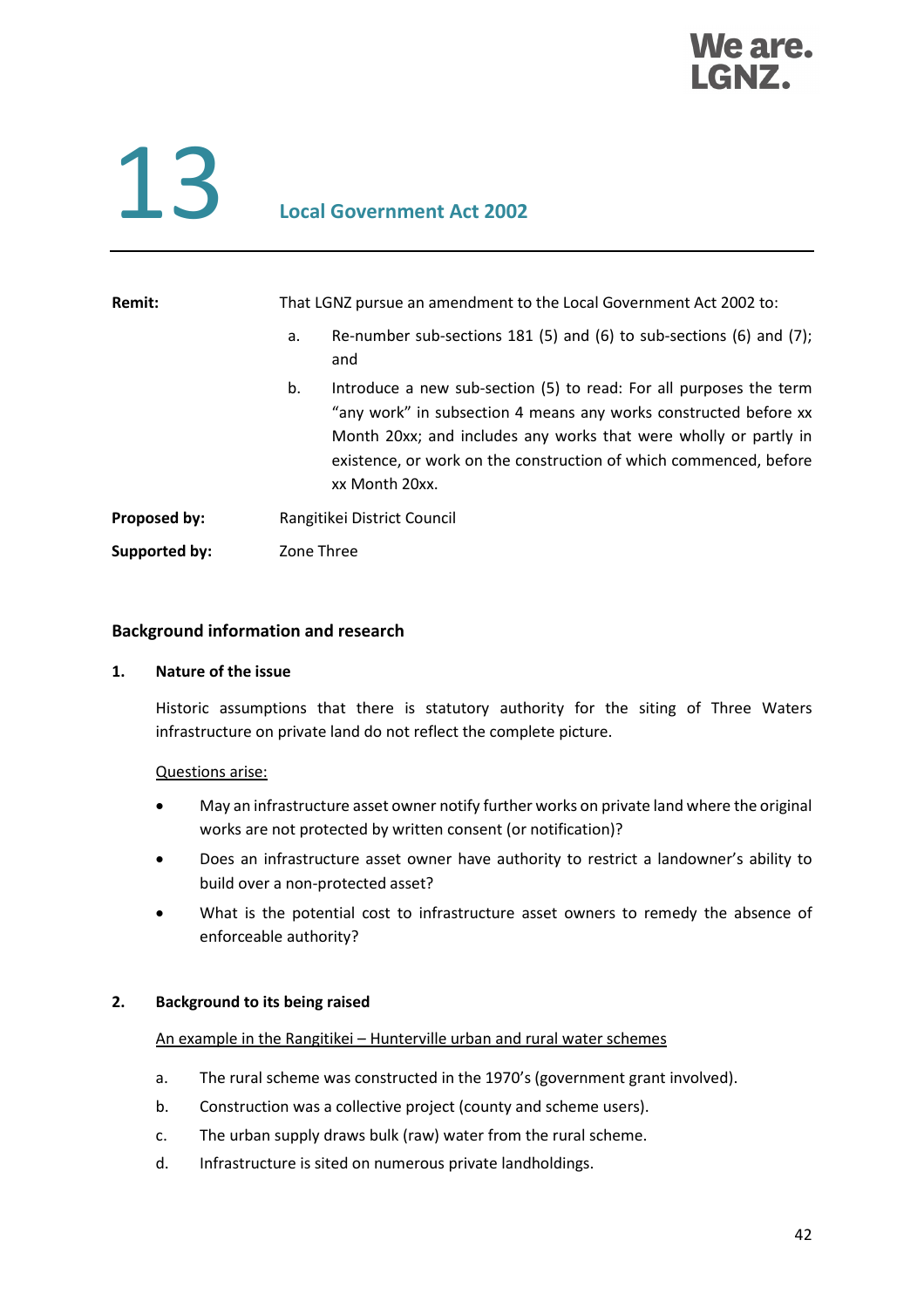

- e. Conscious decision that landowner consents not required (relied on "the Act").
- f. Urban supply treatment, storage, reticulation sited on one member's land.
- g. Land has changed hands (twice) since urban supply infrastructure developed.
- h. Current owners seek renegotiation of access rights as well as compensation.
- i. Council and owners negotiating (little progress after seven years).
- j. Substantial costs to survey and register easement.

### The issue is not unique to Rangitikei

- a. Several local authorities from Waikato and Bay of Plenty to Otago have emailed to comment. All record similar experiences to Rangitikei's, both historic and ongoing'. One noted that such incidents arise, on average, monthly.
- b. All comments received have noted frustration at the potential costs to formalise previously 'casual' but cordial and workable arrangements with prior landowners.

### The power to construct is constrained

- Local Government Act (2002) sections 181 (1) and (2) empower a local authority to construct Three Waters works on private land.
- Section 181 (3) specifies the local authority must not exercise the power to construct unless it has the prior written consent of the landowner (or it has followed the prescribed notification process).
- Similar provisions that existed in previous legislation were repealed by the 2002 Act.

### Effect of the law

- The Act provides power to construct; it is the owner consent (or notification process) that provides the authority to enter private land to exercise its power to construct.
- A local authority cannot claim absolute right of access without evidence of owner consent or compliance with the notification requirements.
- The High Court considered the need for fresh consent from, or notice to, subsequent owners (Re Watercare Services Ltd [2018] NZHC 294 [1 March 2018]).

### Other infrastructure owners

- The Electricity Act 1992, the Gas Act 1992, and the Telecommunications Act 2001 all provide retrospective authority for siting of infrastructure on private land.
- No record has been found of the rationale behind those retrospective authorities.
- The thread of these authorities could be brought into the Local Government Act.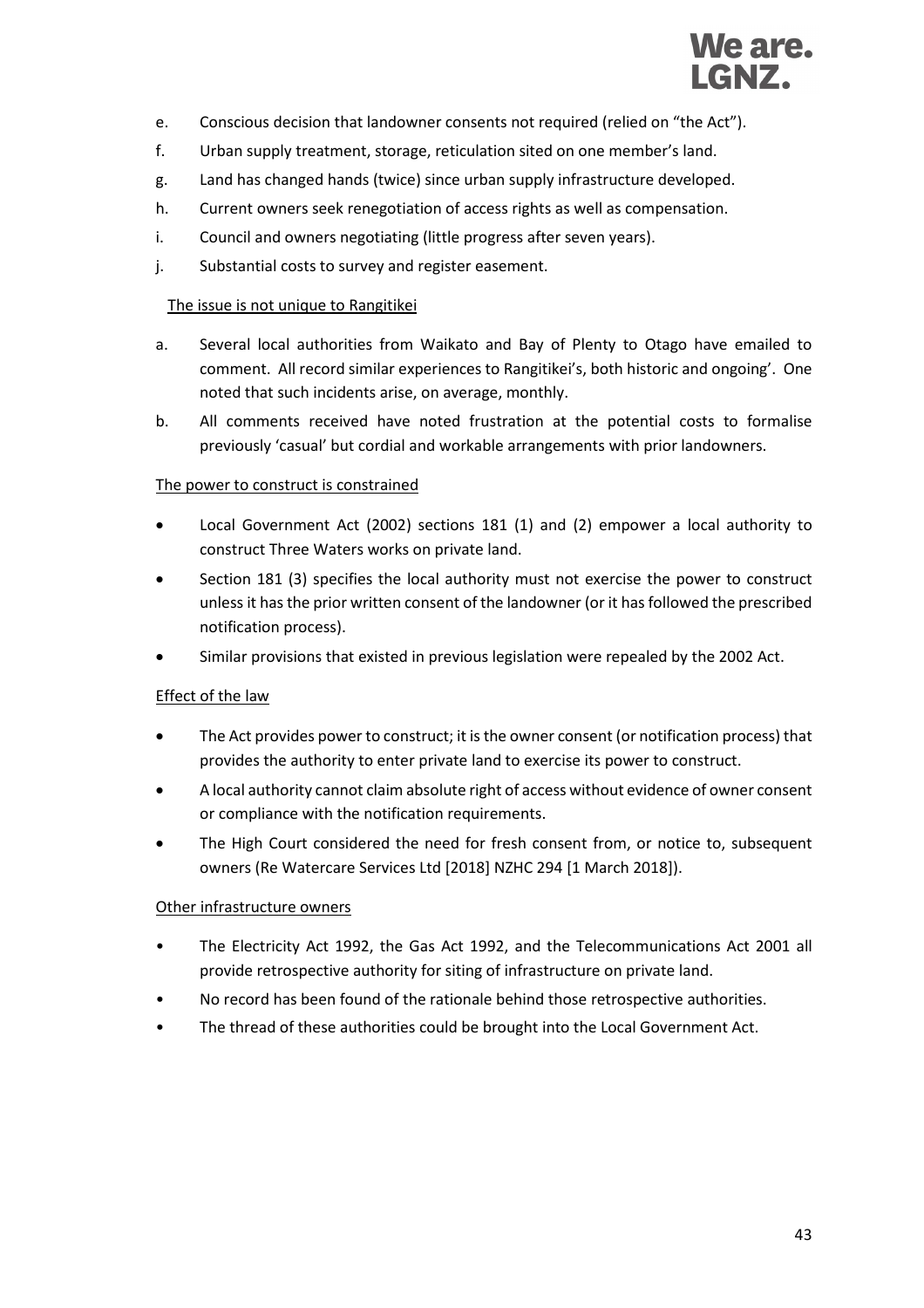

### **3. How the issue relates to objectives in the current Work Programme**

- Local Government Act (2002) section 181 (4) authorises entry to any work constructed under the Act or the corresponding provisions of a prior Act.
- The effect of the Court's (Watercare) Declaration is to confirm that a local authority must have evidence of prior written consent (or notification) for the original works on that land.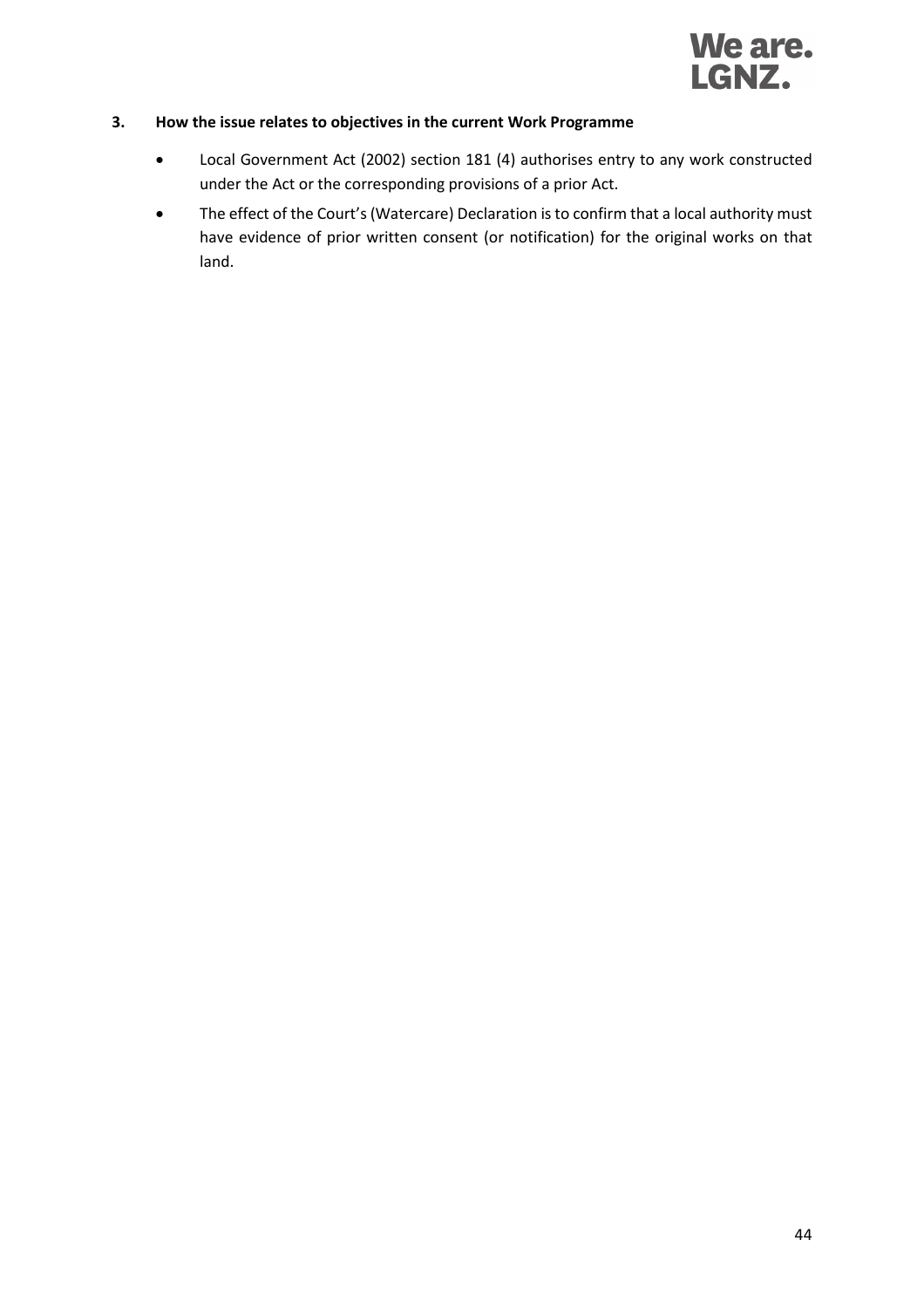

### 14 **Campground regulations**

Remit: That LGNZ request the Government to amend the Camping - Ground Regulations to allow councils to approve remote camp facilities on private property, subject to any such conditions as deemed required by a council, including the condition that any approved campground is x distance away from an existing campground, unless the existing campground operator agrees to waive this condition in writing. **Proposed by:** Thames-Coromandel District Council **Supported by:** Dunedin City Council Waikato District Council

New Plymouth District Council

Mackenzie District Council

Hamilton City Council

### **Background information and research**

### **1. Nature of the issue**

Currently the 'remote camp site' definition means a camping ground: 'in a national park, state forest, state forest park or public reserve or on Crown Land.' As the provision is only for public land there is no opportunity to provide such an experience on private property.

### **2. Background to its being raised**

Ratepayers, through their council, are having to provide areas for camping for increasing numbers of what are being called "freedom campers", with associated increasing costs to ratepayers and community both regarding environmental and financial considerations.

Unfortunately for councils there is nothing for free, and to provide any public facilities there is a range of costs to provide and maintain the facilities including power, water, waste collection, maintenance, cleaning, and compliance monitoring and enforcement etc. Those costs are increasing.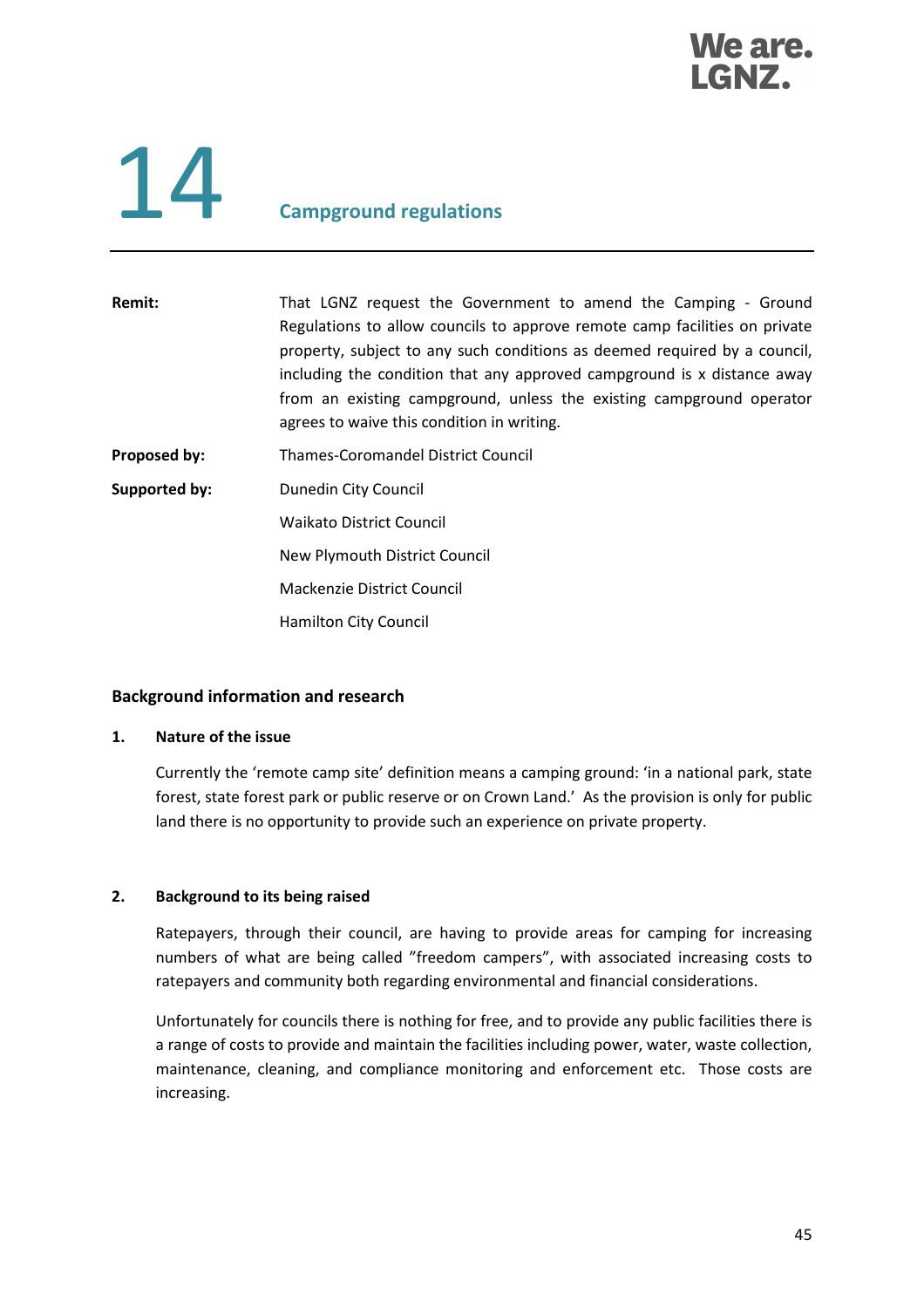Enforcement for compliance is increasingly problematic and costly and in addition, social media is sending the wrong messages for our communities who must contend with freedom campers in their area. The result is that prime beach front sites are being degraded through overuse, and abuse of sites available.

While reserve areas can be either managed or leased for a remote camp facility, councils are constrained by the lack of public land where a remote site can be established, particularly in more remote locations. Remote camps have far fewer regulatory requirements than usual campgrounds.

### **3. How the issue relates to objectives in the current Work Programme**

There is work underway regarding freedom camping in New Zealand which is looking at a range of issues in relation to freedom camping.

The Responsible Camping Working Group comprises central and local government representatives, as well as other interested parties, and is currently looking at a number of matters, including the Camping Ground Regulations. A review of the Regulations was one of the recommendations of the Working Group and work is underway specifically on this.

### **4. Any existing relevant legislation, policy or practice**

The remit seeks an amendment of the Camping - Ground Regulations to broaden the definition of remote camp site to allow councils to authorise remote camp sites on private land, taking into account distance from existing campground facilities. A new definition would enable sites to be established where, for a modest fee, an operator would be able to provide basic facilities and recover some of the cost of provision and maintenance.

In addition the 2016 annual general meeting agreed to ask the Government to change to s14(3) of the Camping Ground Regulations 1985 (made under s120B of the Health Act 1956) to allow broader exemptions to the need for provision of camping facilities for those that wish to freedom camp in all areas and not just at "remote" camps; this is yet to be actioned but is being considered by the joint officials body.

### **5. Suggested course of action envisaged**

Amend the Campground Regulations definition for remote sites to allow councils to authorise remote camps on private land taking into account distance from existing campground facilities.

By providing sites where a modest fee is required, the operator provides the basic facilities at no cost to ratepayers or the environment.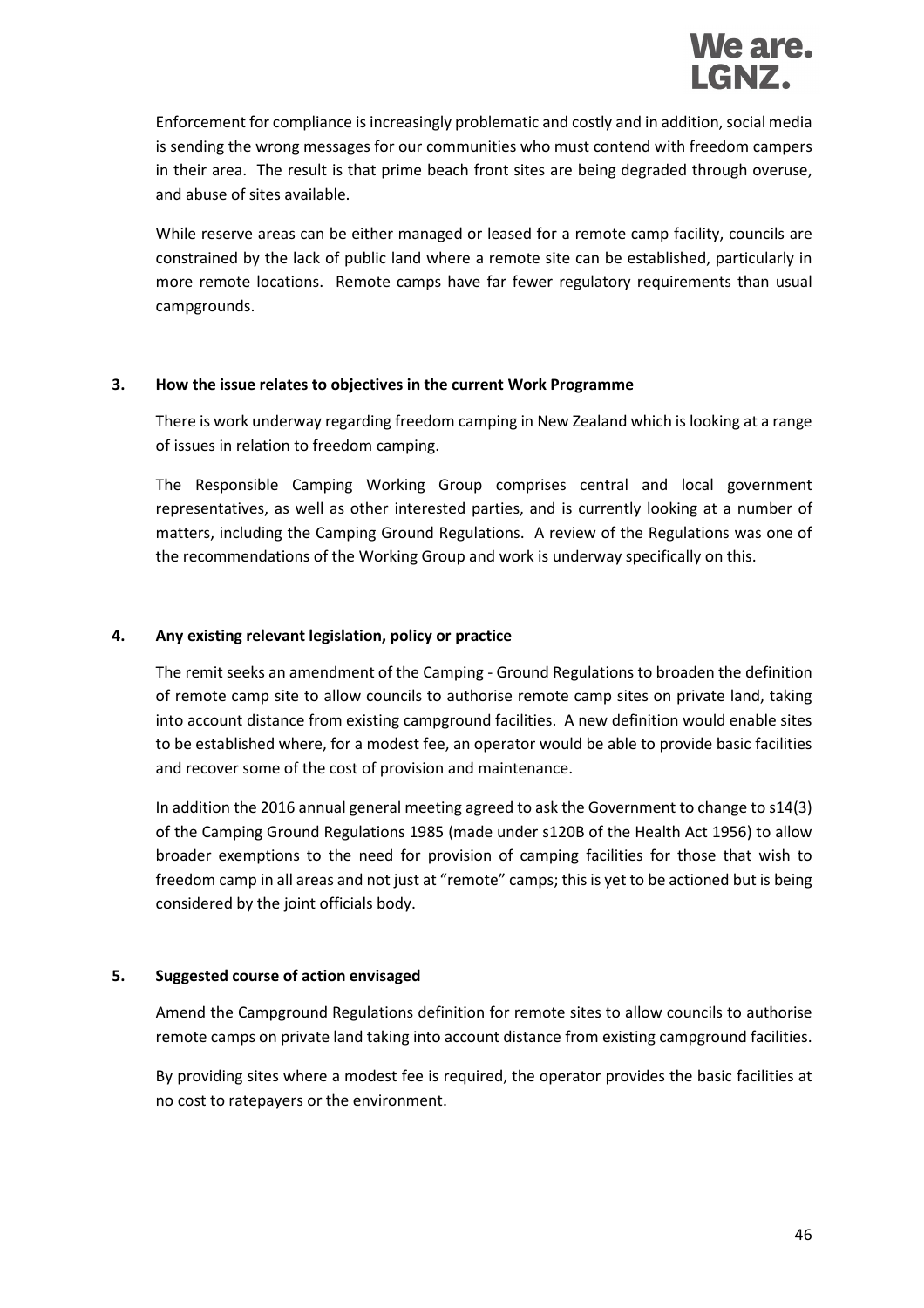

# 15 **Living Wage**

| Remit:        | Wellington City Council asks that LGNZ members consider engaging with the<br>Living Wage Aotearoa New Zealand Movement when developing policies on<br>payment of the Living Wage. |
|---------------|-----------------------------------------------------------------------------------------------------------------------------------------------------------------------------------|
| Proposed by:  | <b>Wellington City Council</b>                                                                                                                                                    |
| Supported by: | Metro Sector                                                                                                                                                                      |

### **Background information and research**

### **1. Nature of the issue**

According to the Living Wage Movement Aotearoa New Zealand, "Over the last 30 years New Zealand has gone from one of the most equal countries in the developed world to one of the most unequal. Wages have stagnated while New Zealanders are working harder and longer than ever before. Growing poverty and inequality hurts us all; workers and their families, employers, business, the Government and society as a whole."

The Living Wage Movement Aotearoa New Zealand was formed in 2012 to generate a conversation about working poverty in Aotearoa. It brings together community, union and faith based groups to campaign for a Living Wage.

The Living Wage is defined as: "The income necessary to provide workers and their families with the basic necessities of life. A living wage will enable workers to live with dignity and to participate as active citizens in society". The Living Wage is an independently researched hourly rate based on the actual cost of living and is reviewed annually. The official 2019 New Zealand Living Wage is \$21.15 and will come into effect on 1 September 2019.

Research from around the world shows that paying a Living Wage brings benefits to employers, to the community and most importantly to workers who need it the most.

### **2. Background to its being raised**

The Living Wage Movement Aotearoa New Zealand has an accreditation system available to employers who meet the criteria to become a Living Wage Employer. In order to use this trade mark, employers must sign a license committing the organisation to paying no less than the Living Wage to directly employees and contracted workers, delivering services on a regular and ongoing basis.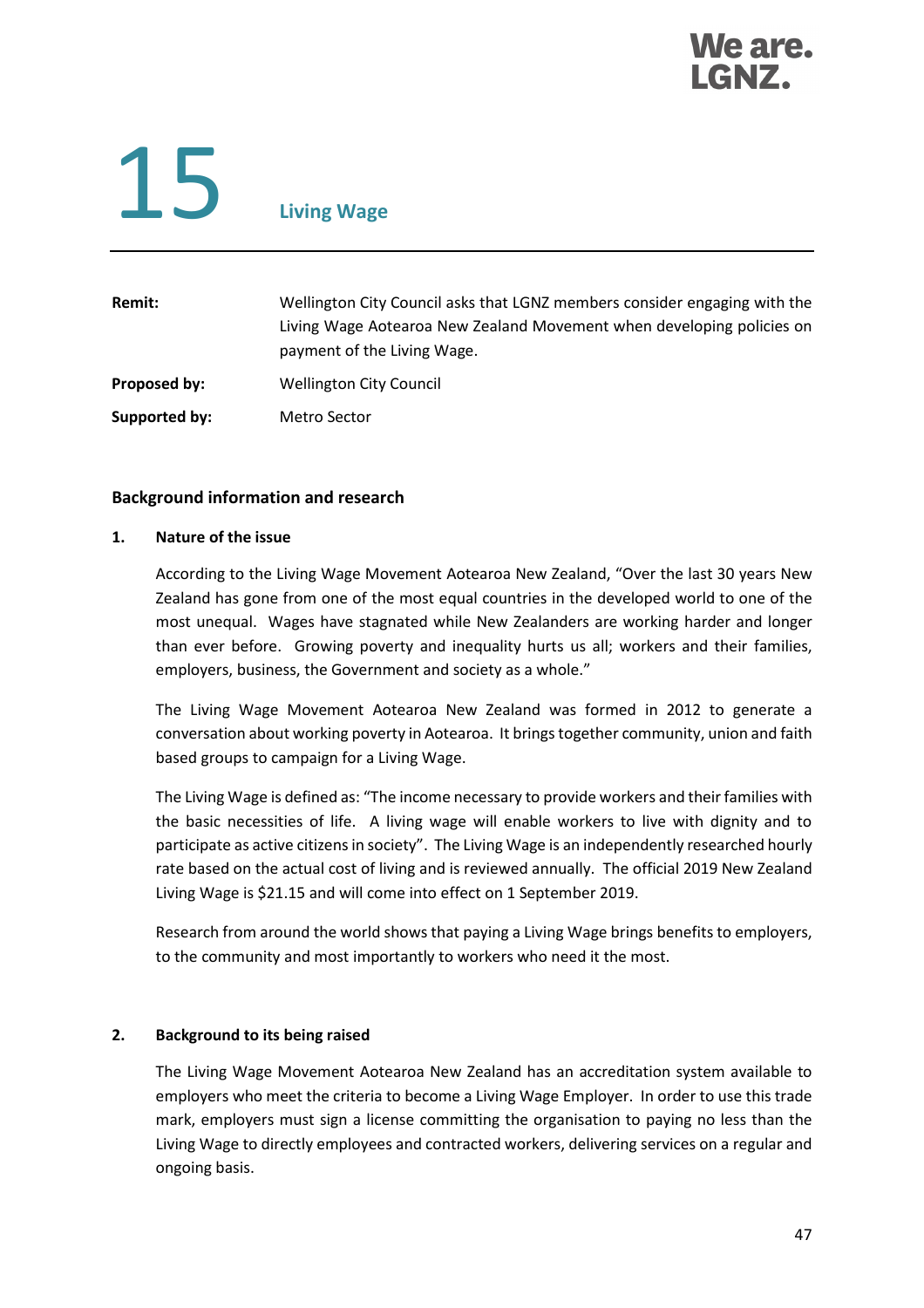

This remit recognises that a number of local authorities across New Zealand are currently taking steps towards becoming Living Wage councils.

### **3. How the issue relates to objectives in the current Work Programme**

LGNZ is committed to working alongside central government and iwi to address social issues in New Zealand's communities, including disparity between social groups.

### **4. What work or action on the issue has been done on it, and the outcome**

In September 2018, Wellington City Council became the first council in New Zealand to be accredited as a Living Wage Employer. This was the culmination of implementing a Living Wage and working with the Living Wage Movement Aotearoa New Zealand since 2013, in summary:

- Following a decision in 2013, from January 2014 the Council implemented a minimum wage rate of \$18.40 for all fully trained directly employed staff.
- On 1 July 2014, WCC implemented its decision to introduce the Living Wage (at \$18.40 per hour) for council and Council Controlled Organisation (CCO) staff.
- On 15 May 2015, the Council's Governance, Finance and Planning Committee passed a resolution to increase the \$18.40 rate to reflect annual inflation movement.
- On 28 October 2015, WCC extended the living wage (at \$18.55 per hour) to security and core cleaning contractors.
- In July 2017, the Council implemented the New Zealand Living Wage (\$20.20 at the time) for staff, CCOs and core contractors as they come up for renewal.
- In September 2018, WCC was accredited as a Living Wage employer.

### **5. Suggested course of action envisaged**

Member councils who are developing policies on payment of the Living Wage will consider engaging with the Living Wage Movement Aotearoa New Zealand to understand the criteria for becoming a Living Wage accredited employer.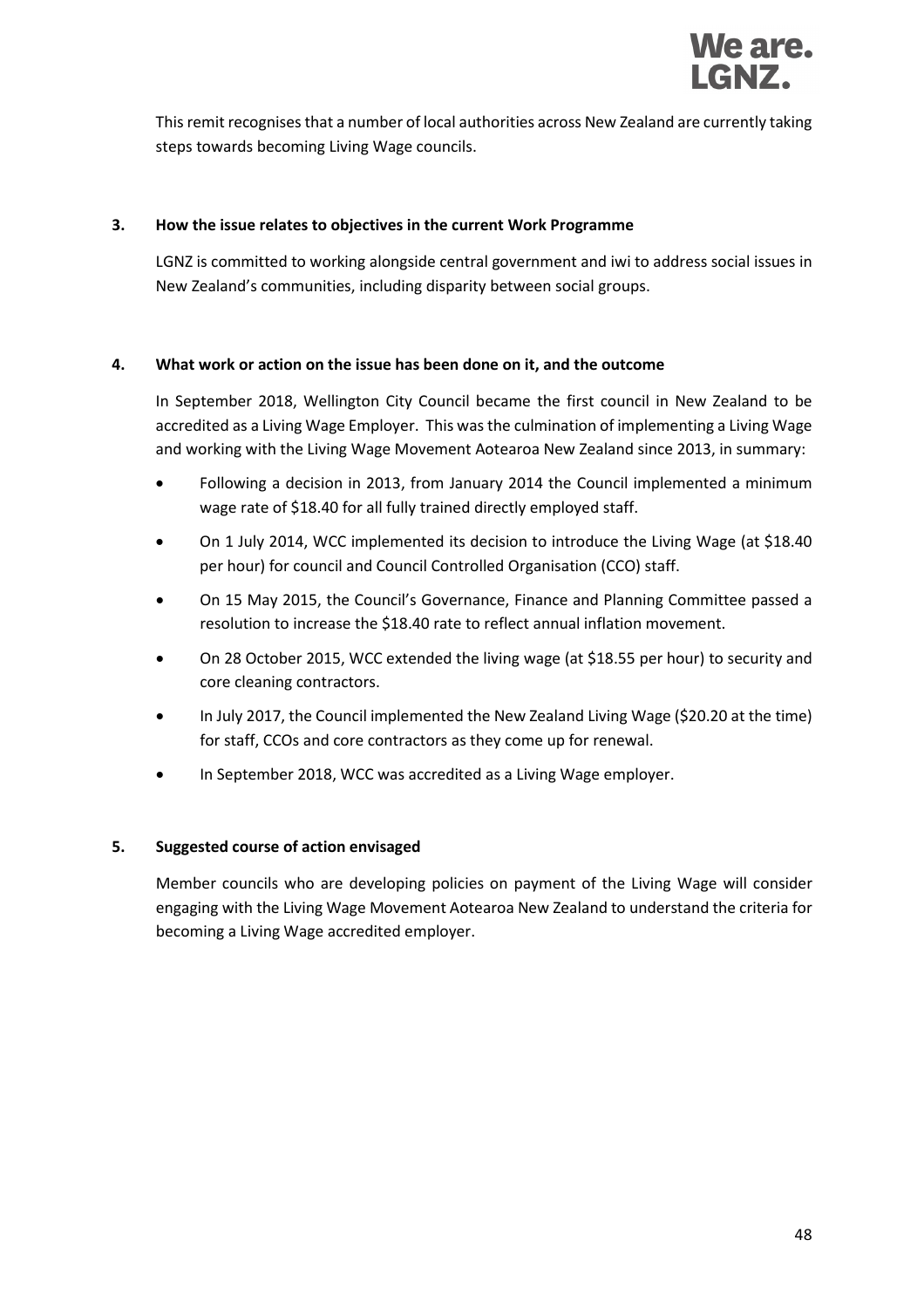### **We are.** GNZ.

## **16** Sale and Supply of Alcohol Act

| Remit:        | LGNZ, on behalf of its member councils ask for a review of the effectiveness<br>of the Sale and Supply of Alcohol Act 2012 in reducing alcohol harm (eg price,<br>advertising, purchase age and availability) and fully involve local government<br>in that review. |  |
|---------------|---------------------------------------------------------------------------------------------------------------------------------------------------------------------------------------------------------------------------------------------------------------------|--|
| Proposed by:  | Wellington City Council and Hastings District Council                                                                                                                                                                                                               |  |
| Supported by: | <b>Metro Sector</b>                                                                                                                                                                                                                                                 |  |

### **Background information and research**

### **1. Nature of the issue**

### Wellington City Council

The Sale and Supply of Alcohol Act was introduced in 2012 and has not as yet been reviewed.

There is now considerable experience in how it is working in practice and it is timely that a review is undertaken to ensure it is meeting the outcomes that were sought when it was introduced and that any anomalies that have emerged from regulation under the Act are addressed.

Addressing anomalies: an example of such an anomaly that has become apparent is the definition of 'grocery store' in the Act, where a business is only a grocery store if its largest single sales group (by turnover) is a specified type of food/groceries. In hearings the focus is often more on the accounting statements of an applicant, rather than about alcohol effects.

An established operator for whom the highest turnover item was topping up Snapper cards ahead of groceries applied for a renewal of their licence. The Act requires the District Licensing Committee (DLC) to use turnover as the measure to define the type of business and there is no discretion allowed to the DLC. In effect the DLC had the choice of declining the liquor licence or saying they could only retain their liquor licence by stopping Snapper top ups. They were not a grocery store by definition as Snapper card top ups was the highest turnover item. The obvious decision was to stop the Snapper top ups, to meet the "grocery store" definition, and retain the liquor licence. The overall outcome of considering the safe and responsible sale, supply and consumption of alcohol; and the minimisation of harm was not achieved.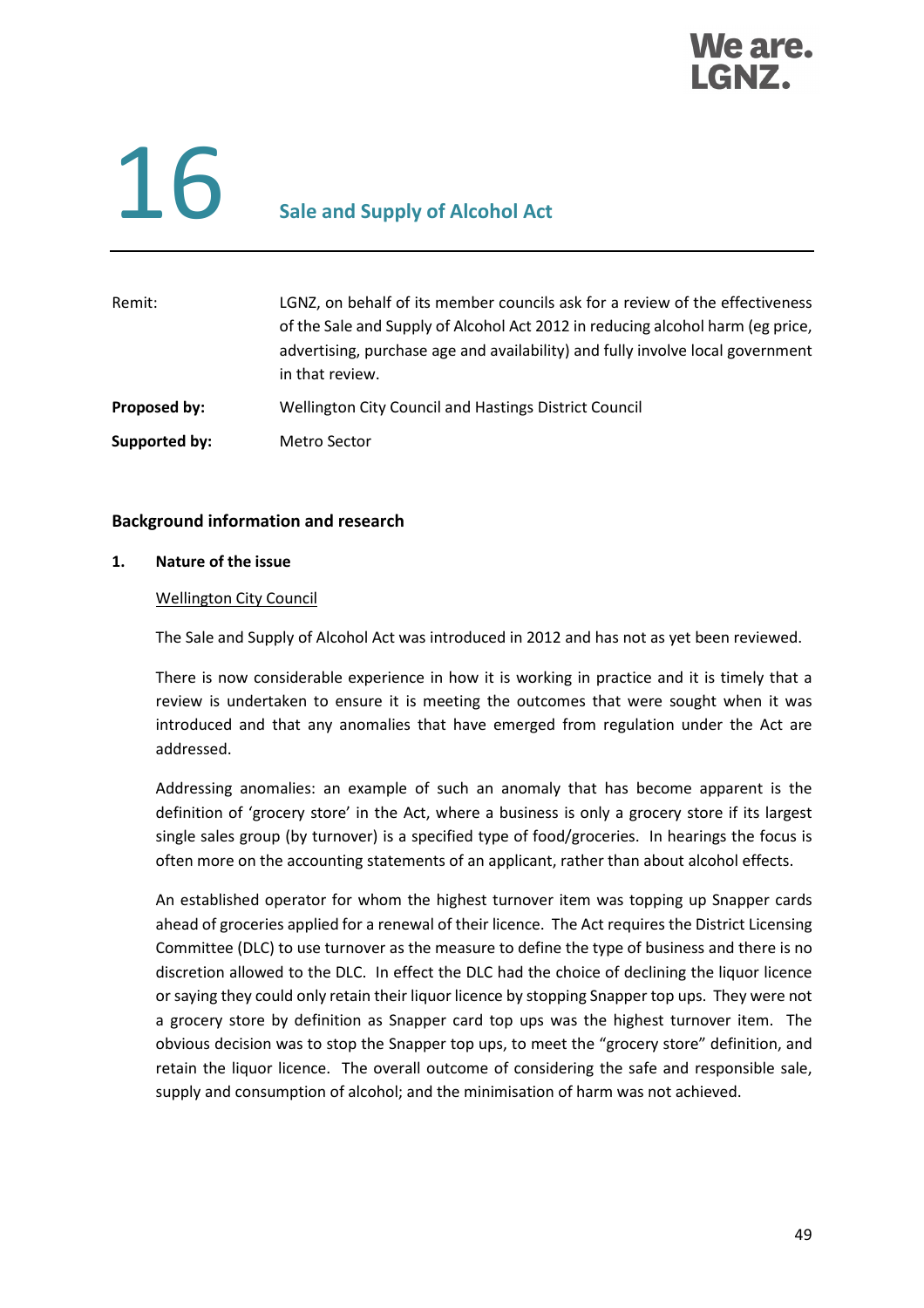This is one of a range of issues. The District Licensing Committees all report each year to the Alcohol Regulatory and Licensing Authority. This addresses the issues of the operation of the Act. After five years this now provides a considerable base of information that can be used in a wider review to improve the effectiveness of the Act.

Better regulation: The current regulations are tightly prescribed (eg setting maximum penalties or fees), leave little flexibility for local circumstances and have not been reviewed. The process of establishing local alcohol policies has also not been effective.

The Council developed a Provisional Local Alcohol Policy which was notified on January 21, 2014. Appeals were lodged by eight parties which were heard by the Authority over eight days between 20 October and 5 November 2014. The Authority released its decision on 20 January 2015 which asked the Council to reconsider elements of its PLAP. In 2016, the Council resolved that it should not at that time resubmit the PLAP to the Authority, and should instead continue to monitor alcohol-related data in Wellington, work with key stakeholders, and consider future Alcohol Regulatory and Licensing Authority (ARLA) decisions on other PLAP appeals prior to determining if the Council requires a local alcohol policy.

This experience is not uncommon and it has been difficult to establish a comprehensive Local Alcohol Policy which was a key building block of the regulatory framework. As at November 2018 while 34 of the 67 territorial authorities have an adopted LAP, this only covers 28 per cent of the New Zealand population. The majority of New Zealand communities have not been able to achieve the level of community input that was envisaged under the Act. This process needs to be reviewed in light of the experience of how the Act is operating in practice.

### **2. Background to its being raised**

### Wellington City Council

This remit recognises that almost all local authorities across New Zealand are currently managing this issue through the licensing powers under the Act. They can bring practical experience of the operation of the Act and help enable communities to benefit from a review of the provisions of the Act.

### Hastings District Council

Hawke's Bay faces significant social challenges as demonstrated in the following statistics:

- 25 per cent of Hawke's Bay 0-4 year olds live in a household receiving a main benefit (compared with 18 per cent nationally).
- 40 per cent of Hawke's Bay tamariki Maori aged 0-4 years live in a household receiving a main benefit.
- 250 Hawke's Bay children are in the care of Oranga Tamariki.
- Hawke's Bay rates of violent crime continues to be higher that the New Zealand average and is twice the rate of New Zealand as a whole.
- There were 9,932 family violence investigations by the Eastern Police District in 2017.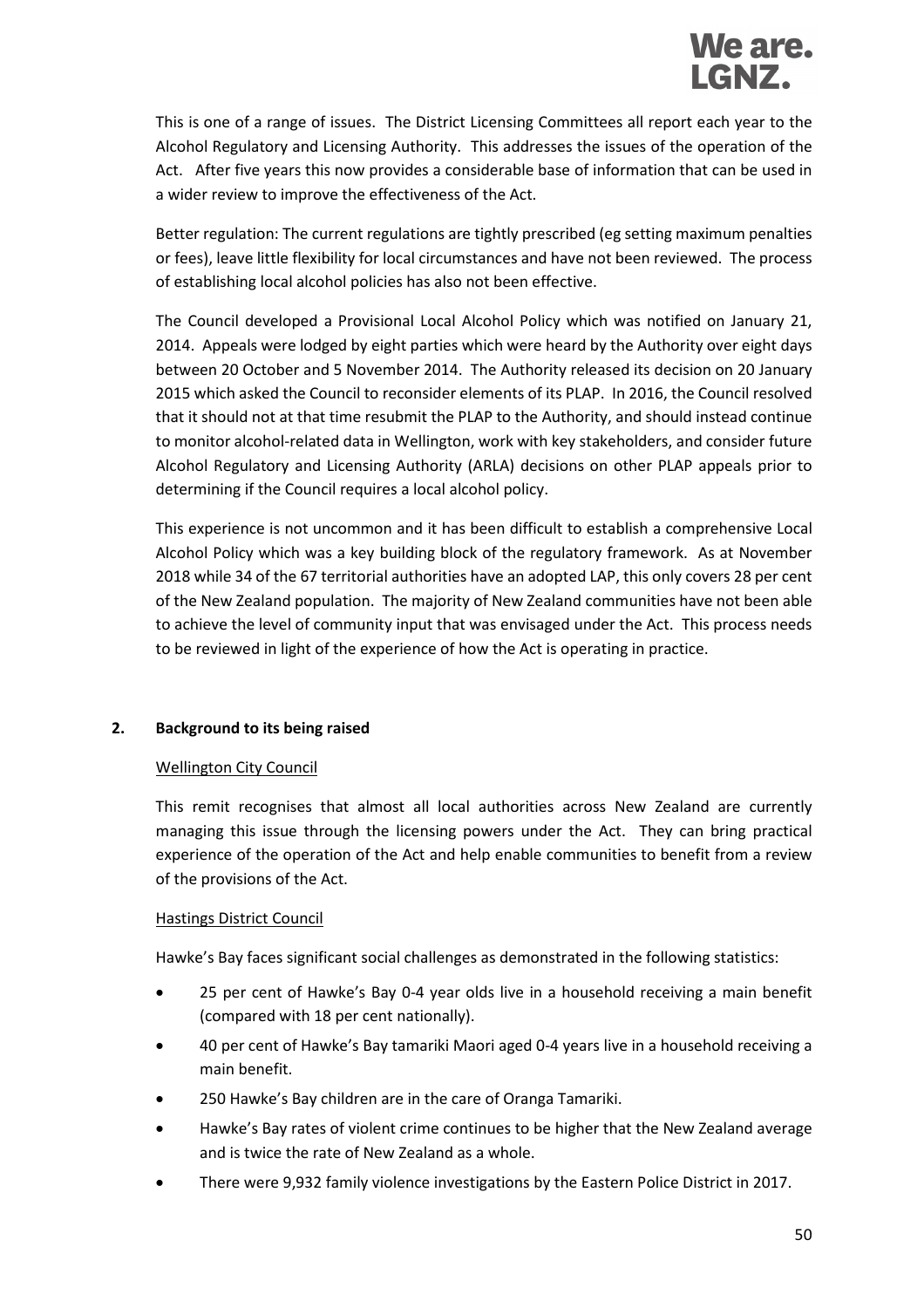

- Suicide;
	- o Is a major cause of premature, avoidable death in Hawke's Bay.
	- $\circ$  From 2010 to 2015, suicide was the second highest reason for premature death for those aged 0 to 74 years.
	- o Since 1 July 2018, 29 people have committed suicide in Hawke's Bay.
- Drugs;
	- o Synthetic substances are a serious concern for many whanau.
	- o Fewer youth are smoking but more Hawke's Bay adults smoke than nationally.

A contributing factor of these negative statistics is the significant problem that the Hawke's Bay community has with alcohol consumption. For our region the issues manifested by alcohol consumption are a problem across the whole community including for young newly-born babies, infants and children, young people, adults and seniors across the generations. Local alcohol statistics are alarming and include:

- 29 per cent of Hawke's Bay adults drink at harmful levels compared to 21 per cent nationally, and this rate is increasing over time.
- 41 per cent of young people aged 15-24 are drinking hazardously.
- Over half of young men are drinking hazardously.
- The number of 15 years and older hospitalisations wholly attributable to alcohol; see the below graph. Note, there is an increasing rate of people being admitted to hospital due to alcohol.



Wholly attributable alcohol age standardised hospitalisation rates per 100,000 Hawkes Bay and New Zealand

• Alcohol intoxication or a history of alcohol abuse are often associated with youth suicide.

The statistics relating to our alcohol harm impact negatively on other key community safety concerns including health issues; death and injury; violence; suicide; assault and anti-social behaviours. This is why addressing the harm of alcohol is such an important issue for our community to address.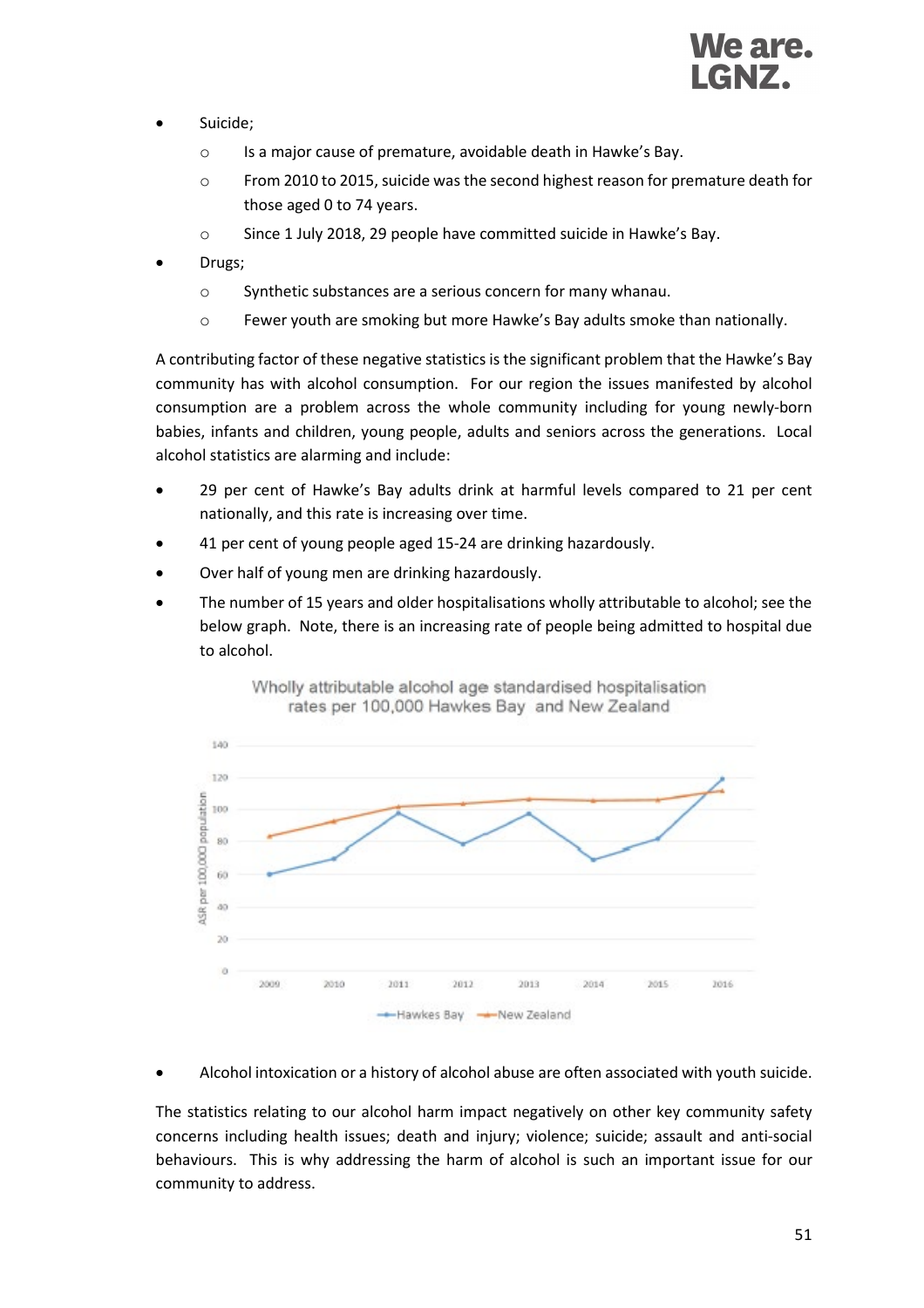The harm that alcohol causes across New Zealand is also a significant issue for the country and as with Hawke's Bay the harm that alcohol causes within the community is pervasive. National statistics include:

- About four in five (79 per cent) of adults aged 15 years or more drank alcohol in the past year (in 2017/18).
- 21 per cent of New Zealand adults drink at harmful levels.
- In 2017/18, 25 per cent of adults aged 15 years or more who drank alcohol in the past year has a potentially hazardous drinking pattern, with men (32 per cent) more likely to drink hazardously than women (17 per cent).

At a local level there are some tools available to territorial authorities and their respective communities to combat alcohol harm. For example, Local Alcohol Policies (LAPs) are permitted in accordance with the Sale and Supply of Alcohol Act 2012. Unfortunately for many LAPs there are significant delays in these becoming operational due to long appeal processes.

There are typically commercial implications for businesses particularly supermarkets and these often result in appeals being lodged. Appeal processes have not allowed for more local input and influence by community members and groups, but have instead allowed larger companies, with more money and resources, to force councils to amend their LAP's reducing the potential impact on harm minimisation.

Of course, local tools available to territorial authorities are also limited by what is permitted within our national laws. We consider that current statutes and their content are not strong enough and need to be strengthened so that alcohol harm within our communities can be more effectively addressed.

The most significant drivers of alcohol-related harm include:

- The low price of alcohol.
- Levels of physical availability.
- Alcohol advertising; promotion and sponsorship.
- The minimum legal purchase age (18).

Therefore this remit seeks a focus on effective national level strategies and interventions that prevent or minimise alcohol-related harm in regards to:

- Pricing and taxing (minimum unit pricing for alcohol).
- Regulating the physical availability.
- Raising the purchase age.
- Restrictions on marketing, advertising and sponsorship.
- Drink driving countermeasures.
- Treatment and early intervention services.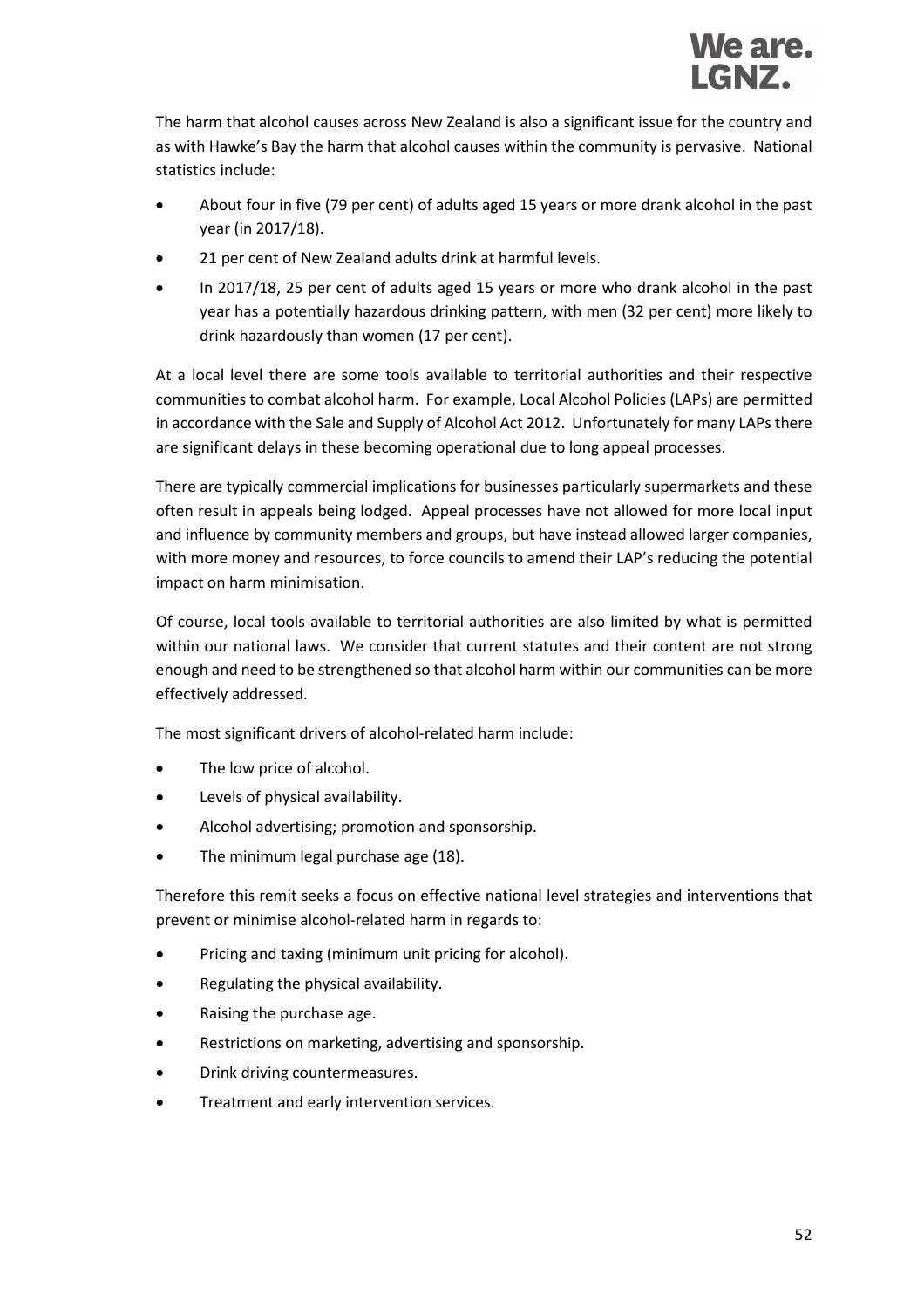

We consider that significant changes in national policy and law that address key issues pertaining to alcohol harm are needed to create significant impact on reducing the harm that alcohol causes both in Hawke's Bay and New Zealand.

### **3. How the issue relates to objectives in the current Work Programme**

### Wellington City Council

LGNZ has a priority to work, in partnership with central government, for local areas to develop innovative and place-based approaches for dealing with social issues. While the operation of the Act is not directly listed as one of the social issues covered by the current work programme, the intent of the Act was to allow place-based approaches to the management of alcohol related harm.

### Hastings District Council

This remit links to the social policy priority; community safety. Integrate policy positions from *Mobilising the Regions* including: integrated transport planning and decision-making models into the above.

### **4. What work or action on the issue has been done on it, and the outcome**

### Wellington City Council

We are actively involved. The Council was proactive in initiating the development of a Local Alcohol Policy. We administer licencing functions under the Act and the DLC reports each year to the Alcohol Regulatory and Licensing Authority on its functions.

We have not directly progressed work on a review at this point as it requires central government leadership with the input of local authorities across New Zealand.

### Hastings District Council

The Napier City and Hastings District Councils have a Joint Alcohol Strategy 2017-2022 (JAS) and have started to implement the JAS Action Plan with support from the JAS Reference Group (local stakeholder organisations that also contribute to this strategy). Some actions completed thus far include:

- Removal of alcohol advertising on bus shelters in Hastings and Napier;
- Funding obtained to identify and develop youth-driven alcohol harm prevention projects;
- Creation and distribution of an alcohol network newsletter (bi-monthly) to make the licensing process more accessible to the community;
- A move to notifying liquor licence applications online; and
- Funding obtained to create brand and resources for alcohol free events and alcohol free zones.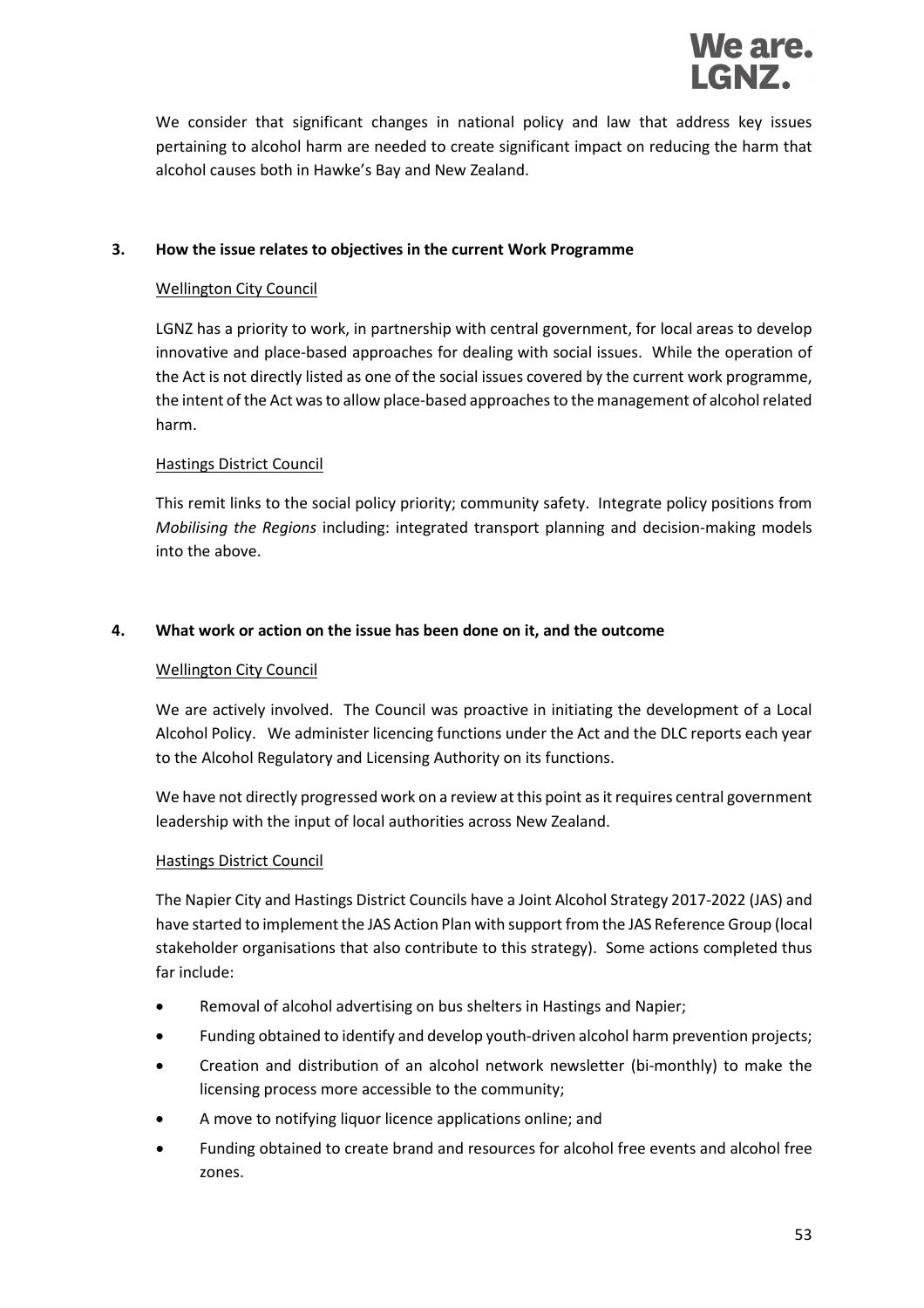

Hastings District and Napier City Councils have completed a Provisional Local Alcohol Policy that was notified in July 2016. The Provisional Local Alcohol Policy has been before ARLA as a result of appeals. A position has been negotiated with the appellants. That position has been considered by ARLA and will be notified to the original submitters once ARLA is satisfied with the final wording. If no one seeks to appeal the revised version it will become the adopted Local Alcohol Policy.

### **5. Suggested course of action envisaged**

### Wellington City Council

That LGNZ would, on behalf of its member councils, form a working group to work with central agencies to review the effectiveness of the Sale and Supply of Alcohol Act 2012.

### Hastings District Council

- Actively monitor opportunities to submit to central government with respect to review of statutes and regulations that relate to alcohol.
- Prepare submissions to central government review processes that relate to the key drivers of alcohol harm as outlined in this remit.
- Write to and meet with the Minister of Justice and officials to promote changes to laws and regulations that will address the key drivers of alcohol harm.
- Create a national action plan to reduce harm caused by alcohol.
- Engage and support councils nationwide to implement strategies, policies and actions that are aimed at reducing alcohol-related harm. This could include delivering workshops; providing statistics and information on the harm alcohol causes and developing templates for policies and strategies that can be easily implemented.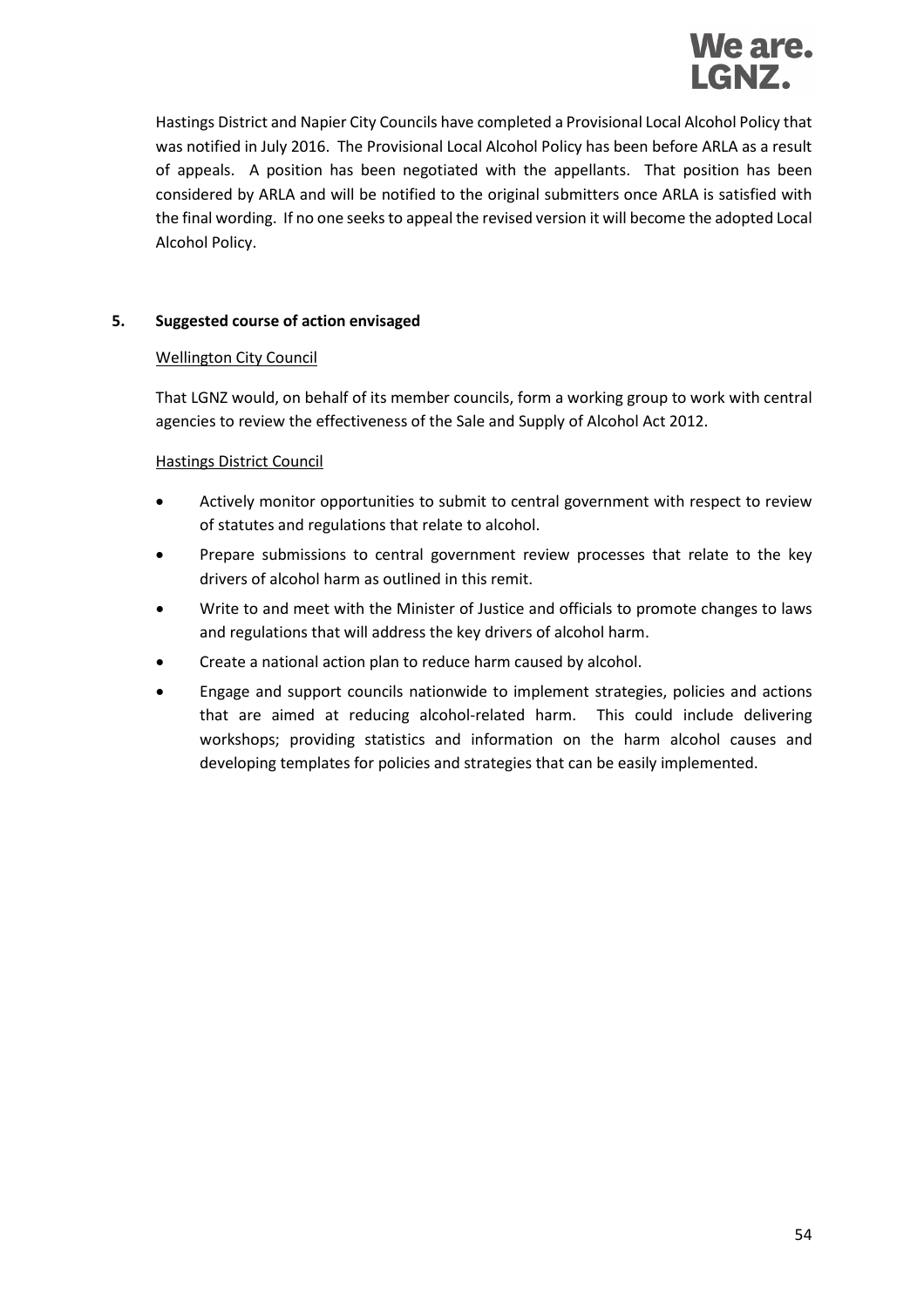

# 17 **Greenhouse gases**

| Wellington City Council asks that LGNZ members collectively adopt the   |
|-------------------------------------------------------------------------|
| position that government should revise the Resource Management Act 1991 |
| to adequately consider the impact of greenhouse gases when making       |
| decisions under that law and to ensure that the Resource Management Act |
| 1991 is consistent with the Zero Carbon Bill.                           |
| <b>Wellington City Council</b>                                          |
|                                                                         |

**Supported by:** Metro Sector

### **Background information and research**

### **1. Nature of the issue**

The purpose of the Resource Management Act 1991 (RMA) is to promote the sustainable management of natural and physical resources.

The Act seeks to enable people and communities to provide for their social, economic, and cultural well-being and for their health and safety while:

- Sustaining the potential of natural and physical resources (excluding minerals) to meet the reasonably foreseeable needs of future generations;
- Safeguarding the life-supporting capacity of air, water, soil, and ecosystems; and
- Avoiding, remedying, or mitigating any adverse effects of activities on the environment.

Under the RMA, most decisions are decentralised to local and regional levels to enables public participation in decision-making.

The emissions trading scheme is a national framework. Because of this, there is a disconnection between decisions taken under the RMA and the emission of greenhouse gases. Emissions are not consistently contemplated when decisions are taken; there appears to be a gap, however the Council currently doesn't have a formal position on this.

### **2. Background to its being raised**

Wellington is proposing a substantial change in urban form and transportation in order to accommodate anticipated growth and to meet community expectations around carbon emissions. Planning for this growth has highlighted the regulatory gap described above.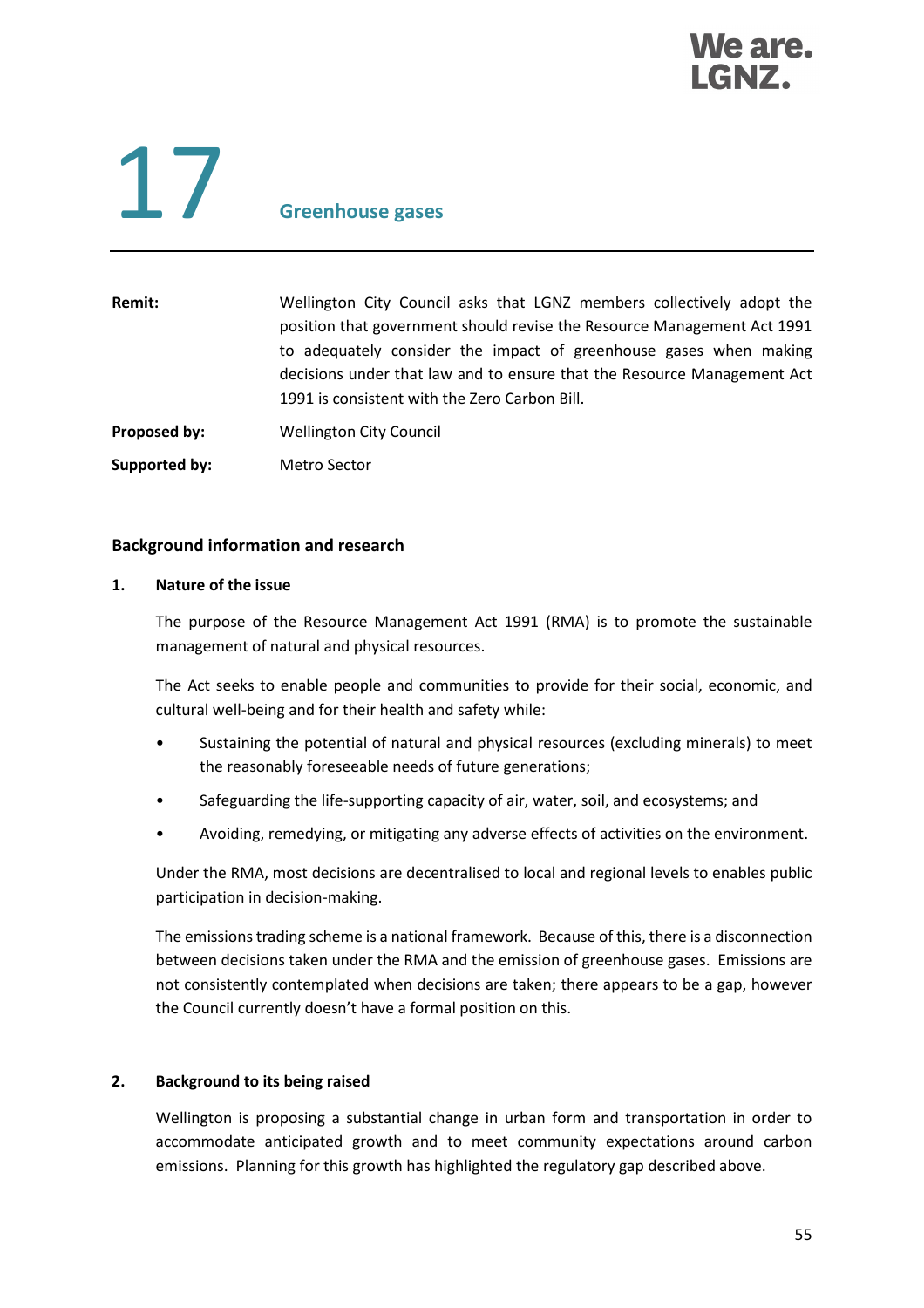

### **3. How the issue relates to objectives in the current Work Programme**

In planning for growth the Council is setting out to develop a future Wellington that is low carbon and resilient. Decisions will be taken under the RMA, yet the need to reduce carbon emissions is not currently a requirement under our key planning legislation.

### **4. What work or action on the issue has been done on it, and the outcome**

The Council has developed a draft plan, Te Atakura – First to Zero, that would establish the Council's advocacy position in favour of significantly boosted consideration of emissions in the RMA. This draft was released for consultation on 15 April 2019 and is to be considered for adoption on 22 June 2019.

### **5. Suggested course of action envisaged**

The Minister for the Environment is aware of the gap, and has publicly stated:

"The Government intends to undertake a comprehensive review of the resource management system (Stage 2), which is expected to begin this year."

"Cabinet has already noted my intention to consider RMA changes relating to climate change (both mitigation and adaptation) within the scope of this review."

Local government will have an opportunity to advocate for the inclusion of climate change effects through this process.

This remit asks councils to work together in engaging with government to amend the RMA to require decision makers to reduce greenhouse gas emissions.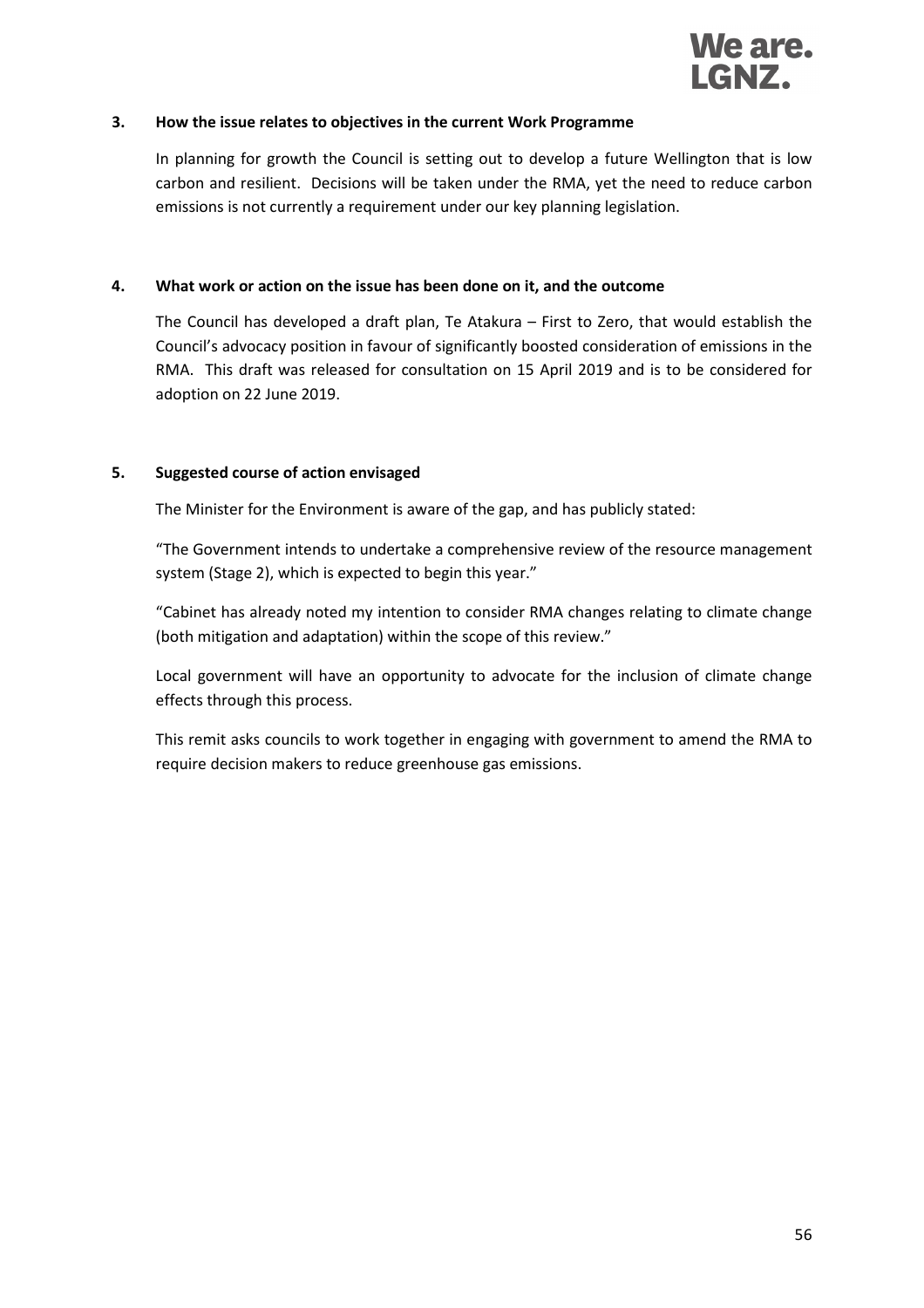

## 18 **Climate Change – funding policy framework**

| Remit:        | That LGNZ recommends to government that they establish an independent<br>expert group to develop a new policy framework for adapting to climate<br>change impacts as recommended by the Climate Change Adaptation |  |
|---------------|-------------------------------------------------------------------------------------------------------------------------------------------------------------------------------------------------------------------|--|
|               | Technical Working Group (CCATWG). This new expert group would<br>be supported by a secretariat and stakeholder advisory group. [updated 29]<br>May 2019]                                                          |  |
| Proposed by:  | Greater Wellington Regional Council                                                                                                                                                                               |  |
| Supported by: | <b>Regional Sector</b>                                                                                                                                                                                            |  |

### **Background information and research**

### **1. Nature of the issue**

New Zealand will need a new policy framework to enable effective, efficient and equitable long-term adaptation to the many challenges posed by climate change. Any such framework must be comprehensive, fit for purpose, and facilitate flexible and dynamic responses.

While there is broad agreement that the current policy framework for climate change adaptation, and especially sea level rise, is inadequate, there has been little attention given to securing a consensus among the stakeholders on the core features of a new framework.

Some small initiatives have been taken by a few local councils and academics towards the formulation of a new framework.

There are a large number of separate, yet interconnected issues that require investigation in parallel or in sequence. It is very likely to take several years to formulate a new, well-designed policy framework, followed by the drafting and enactment of legislative reforms, before the process of implementation can begin. Given the amount of work that is involved and that climate change impacts are already making themselves felt, it is important that this process is started without further delay.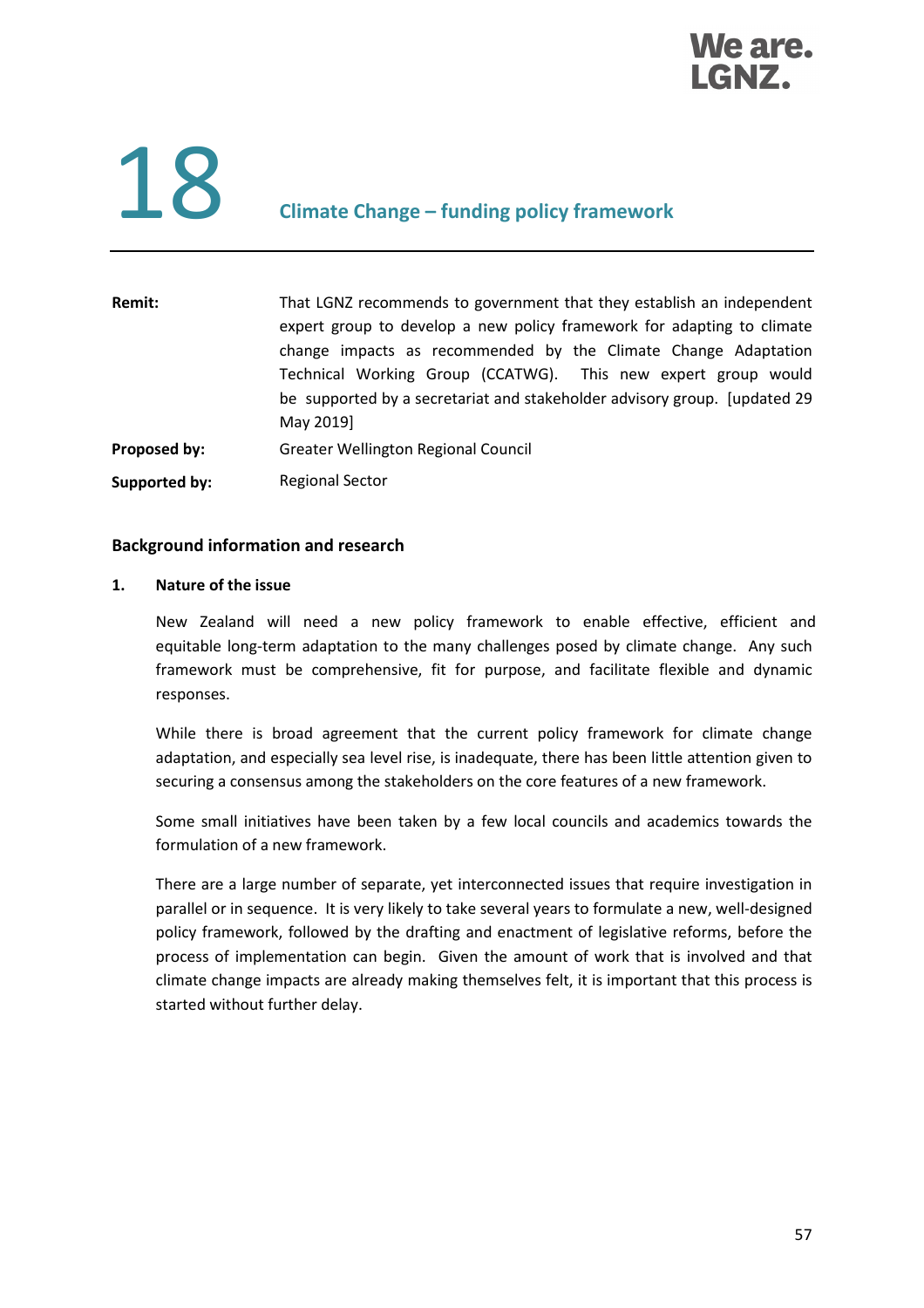

### **2. Background to its being raised**

Sea level rise constitutes a particularly serious challenge due to irreversibility of the near-term impacts. Already many low-lying coastal communities around New Zealand are facing a growing threat to their homes and livelihoods, public infrastructure and private businesses. This and other impacts on human and natural systems related to more intense rainfall, heat, wind, and pathogens and disease vectors, will increase and become disruptive. They will increase the financial burden on the state at all levels and create inequities across society.

For further discussion of the issues and options for developing a new policy framework, from which the proposed remit was derived, see the discussion paper by Jonathan Boston (VUW) and Judy Lawrence (VUW), dated 4 February 2019.

### **3. What work or action on the issue has been done on it, and the outcome**

A recent report by LGNZ found an estimated \$14 billion of local government assets are at risk from climate change impacts. It has called on central government to create a 'National Climate Change Adaptation Fund'. It has also recently published a legal opinion by Jack Hodder QC regarding the potential for local government to be litigated in relation to its actions or inaction in relation to climate change. A key risk raised by Mr Hodder's report was the absence of national climate change adaptation guidance (or framework) in New Zealand, which in effect is leaving it to the courts to decide how to remedy climate change related harms. This will be an uncertain and inefficient means of doing so.

The Government has received the recommendations of the CCATWG, but is yet to act upon them. The CCATWG recommendation to the Government (quoted below) was to set up a specialist group to define funding arrangements for funding adaptation.

"We recommend that a specialist group of practitioners and experts undertake this action (formulate a new policy framework for adaptation funding). These should be drawn from central and local government, iwi/hapū, sectors such as banking, insurance, and infrastructure; and have expertise in climate change, planning and law, public finance, capital markets, infrastructure financing, and risk management. The group should be serviced by a secretariat with officials across relevant public sector and local government agencies and include significant public engagement."

### **4. Suggested course of action envisaged**

That LGNZ issue a news release explaining the content of the remit, and that they engage with central government directly (in face to face meetings) to discuss the setting up of an independent expert group to progress the development of a new policy framework for adapting to climate change impacts.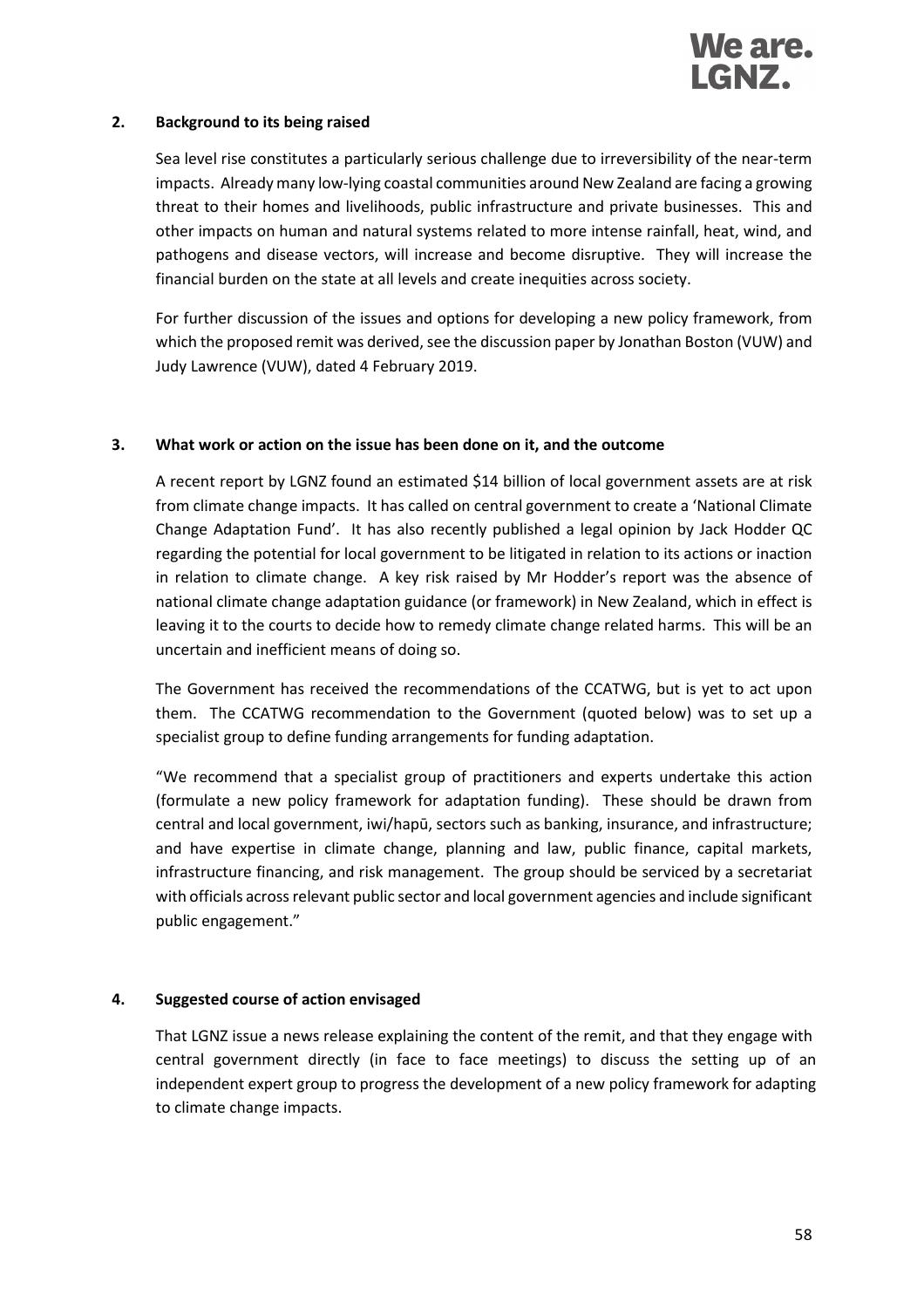### **We are.**

# 19 **Road safety**

### **Remit:**

- 1. That LGNZ acknowledges that the New Zealand Transport Agency's (NZTA's), Code of Practice for Temporary Traffic Management (CoPTTM) is a comprehensive and robust document, and that NZTA ensures the CoPTTM system is regularly reviewed, refined and updated. However, in light of the recent road worker fatalities LGNZ requests NZTA, in partnership with Road Controlling Authorities (RCAs);
	- a. Review afresh its Code of Practice for Temporary Traffic Management (CoPTTM} to satisfy themselves that;
		- i. The document provides sufficient guidelines and procedures to ensure approaching traffic are given every possible opportunity to become aware of the worksite ahead and to respond appropriately and in a timely manner.
	- b. Review its CoPTTM Training System to ensure;
		- i. Trainers are sufficiently qualified and adequately covering the training syllabus.
		- ii. Site Traffic Management Supervisors (STMS's) and Traffic Controllers (TC's) are only certified when they can demonstrate competence in the application of CoPTTM.
		- ii. A robust refresher programme is in place to ensure those in charge of Traffic Management on worksites remain current in the required competencies.
	- c. Review its Site Auditing requirements to ensure the traffic management at worksites is independently audited at a sufficient frequency to ensure compliance, and that a significantly robust system is put in place to enable enforcement of compliance.
- 2. That LGNZ takes steps to remind its members of their duties with respect to their role as Road Controlling Authorities including;
	- a. Appointing and sufficiently training and resourcing a Traffic Management Co-ordinator to ensure their obligations under the Health and Safety Work Act 2015, with respect to traffic management, are being met.
	- *b. Adequately resourcing and undertaking audits of road work sites to ensure compliance with CoPTTM.*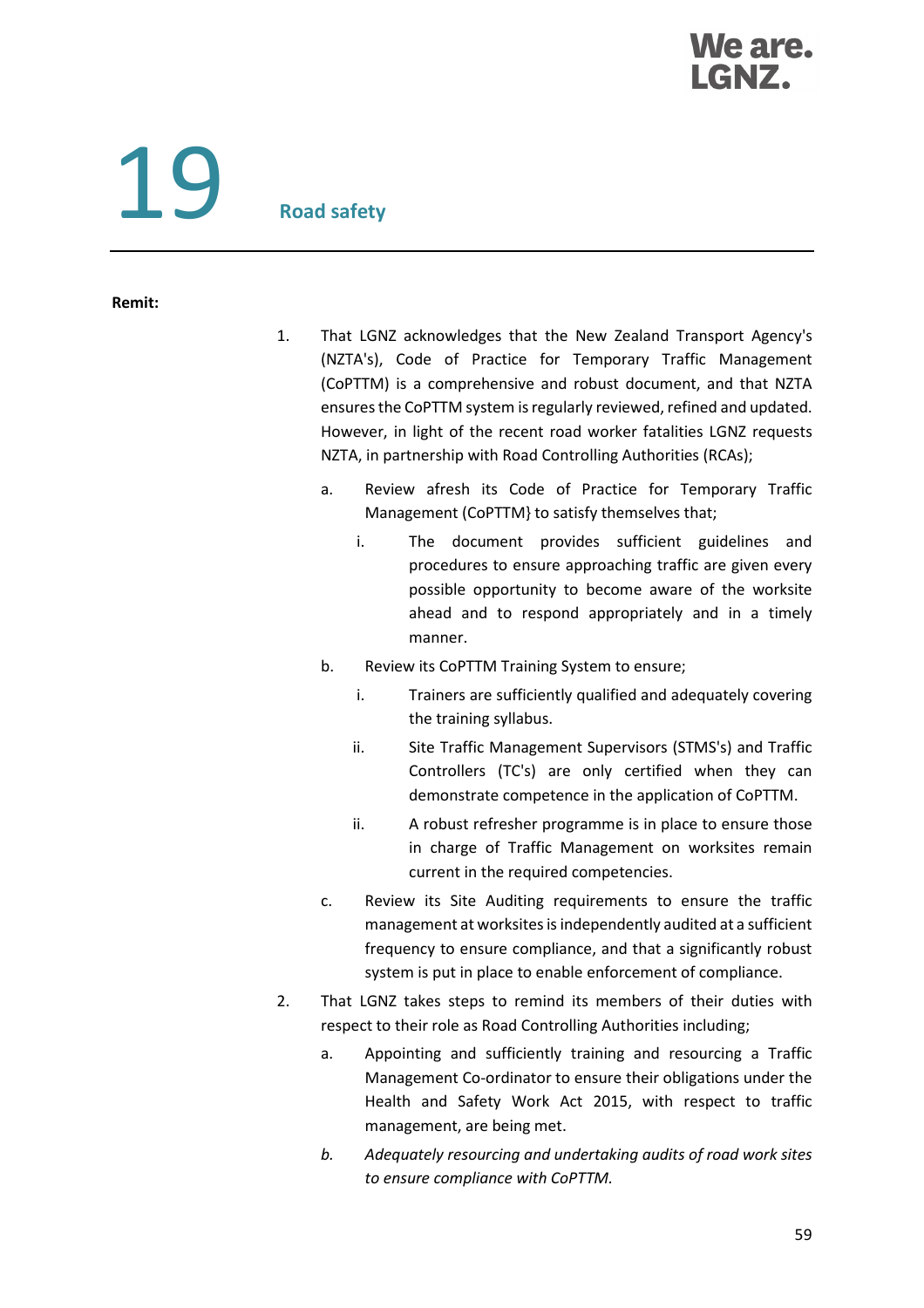### We are.

**Proposed by:** Whakatāne District Council **Supported by:** Dunedin City Council Wairoa District Council Hamilton City Council Kawerau District Council Tauranga City Council

### **Background information and research**

### **1. Nature of the issue**

Four road workers have been killed on New Zealand roads this calendar year, and we need to ask ourselves, are we doing all that we can to ensure those working on our roads are safe from harm.

There is an increasing level of public discontent with the level of discipline around traffic management being maintained on roadwork sites by contractors, particularly on unattended sites, where all too often the temporary traffic management on site does not seem appropriate, or to adequately inform motorists of the need for the restrictions, or is left in place for too long.

### **2. Background to its being raised**

Frameworks for the safe management of roadworks have been in place for over two decades now, and during this time they have evolved and improved to keep up with the changing risks in the workplace environment.

The current framework is the New Zealand Transport Agency's Code of Practice for Temporary Traffic Management, fourth edition 2018 (CoPTTM).

This is a comprehensive document that applies a risk based approach to temporary traffic management, based on a road's classification and intensity of use, and the nature of works required to be undertaken on the road.

It is closely aligned to the Health and Safety at Work Act 2015, recognising the statutory duty of all those involved with activities on or adjacent to the road, to systematically identify any hazards, and if a hazard is identified, to take all reasonably practical steps to ensure no person is harmed.

It includes steps to eliminate risks to health and safety and if it is not reasonably practicable, to minimise risks to health and safety by implementing risk control measures in accordance with Health and Safety at Work (General risk and Workplace Management) Regulations 2015.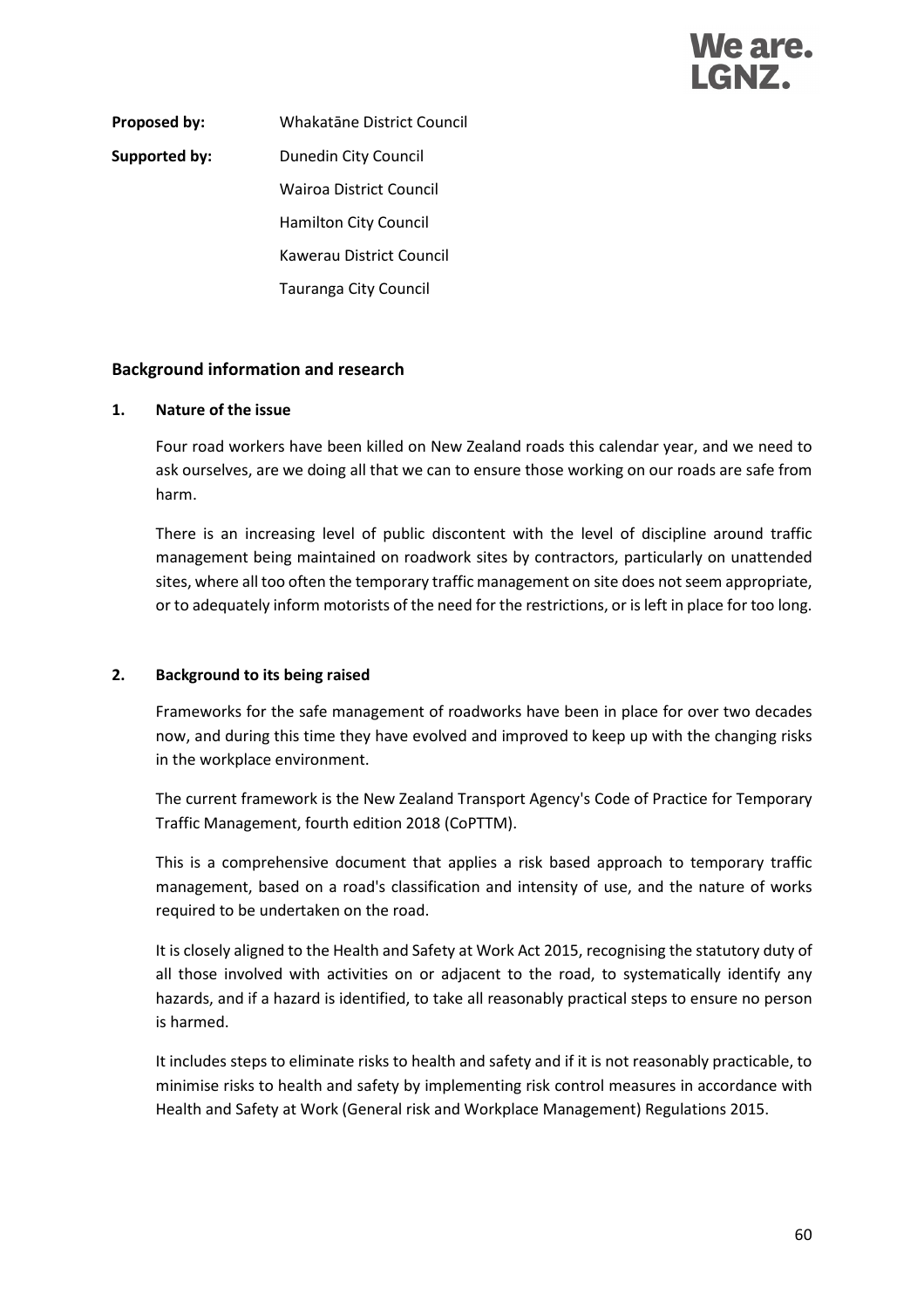

CoPTTM also includes a risk matrix to help determine what the appropriate temporary speed limit is that should be applied to a worksite, whether attended or unattended. It further contains procedures for undertaking safety audits and reviews of worksites, including the ability to close down worksites that are identified as unsafe following an audit. There are no financial penalties for non-compliance, although there are a range of other penalties that can be imposed, including the issue of a notice of non-conformance to individuals or companies, and a 'three strikes' system whereby the issue of three non-conformances within a 12 month period results in sanctions being imposed. These can include:

- Removal of any prequalification status.
- Reduction of quality scores assigned in tender evaluations.
- Forwarding of non-conformance to the appropriate standards organisation which may affect the company's 1S09000 registration.
- Denial of access to the road network for a period of time.
- Requirement for the company to have someone else provide their TTM.
- Staff retraining for CoPTTM warrants.

In principle there would seem to be sufficient processes in place to ensure that traffic management on road worksites was appropriate and adequately provided for the safety of workers on site, the general public, and passing traffic.

However, this year has seen four road workers killed whilst working on our roads.

There is also a growing level of discontent from motorists regarding the appropriateness of signs that are left out on unattended sites.

Often these signs are perceived to be (any combination of) unnecessary, poorly located, incorrectly advising the condition of the road ahead, having an inappropriate speed limit, or being left out too long.

### **3. How the issue relates to objectives in the current Work Programme**

Local Government New Zealand has five policies in place to help achieve their sector vision: Local democracy powering community and national success.

Policy priority one is Infrastructure, which focuses on water, transport and built infrastructure. The transport statement states that a national policy framework is needed to achieve five outcomes. One outcome is 'a safe system, increasingly free of death and serious injury'.

This remit is aligned to this priority outcome as it is focused on reducing safety risks, death and serious injury in locations where road works are being undertaken.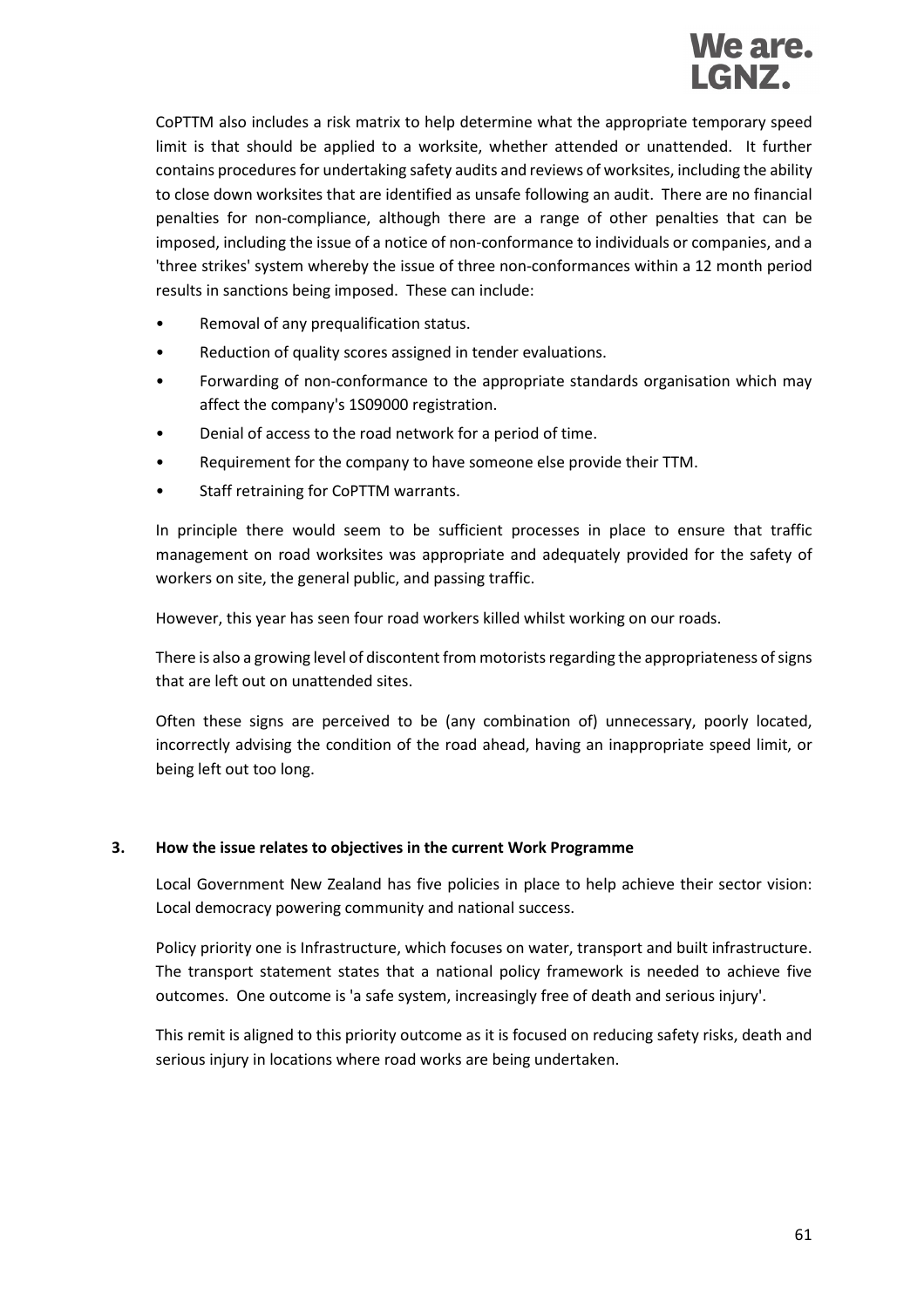

### **4. What work or action on the issue has been done on it, and the outcome**

The Whakatāne District Council has been working proactively with NZTA and its local contractors to review its own traffic management requirements, the level of compliance with those requirements, and the adequacy of its auditing processes and frequencies.

There has been positive engagement with NZTA and the local contracting sector on this matter.

The process has identified improvements that could be effected by both the Council and its contractors. A plan is being developed to socialise the outcomes with NZTA and other RCA's, and this remit forms part of that plan.

NZTA is also responding to the recent deaths by initiating immediate temporary changes to pertinent traffic management plans, and considering permanent changes through its standard CoPTTM review process.

There is currently no national initiative to require local government RCA's to review their practices in response to these deaths.

### **5. Suggested course of action envisaged**

- Support NZTA's initiative to review CoPTTM in light of the recent fatalities.
- Encourage NZTA to work closely with RCA's to ensure the CoPTTM review also covers local road Temporary Traffic Management.
- Strongly encourage RCA's to work with NZTA, perhaps through the RCA Forum, on a review of local road Temporary Traffic Management.
- Strongly encourage RCA's to adopt with urgency, any local road CoPTTM
- Improvements that arise from the review.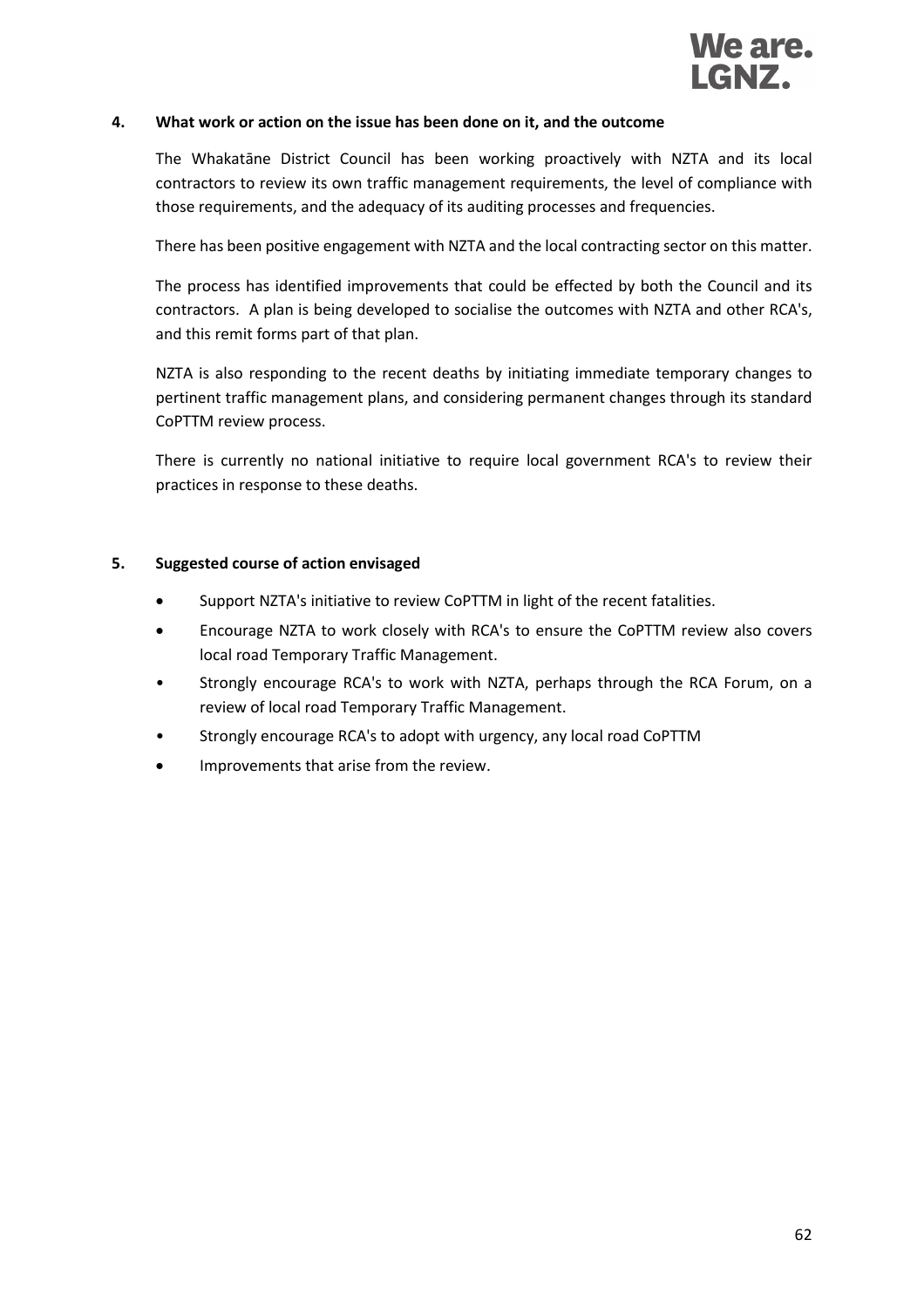

### 20 **Mobility scooter safety**

| <b>Remit:</b> | That LGNZ requests that government investigate the introduction of<br>strengthened rules to govern the safe use of mobility scooters, particularly in<br>relation to speed limits and registration. |
|---------------|-----------------------------------------------------------------------------------------------------------------------------------------------------------------------------------------------------|
| Proposed by:  | Whanganui District Council                                                                                                                                                                          |
| Supported by: | Zone Three                                                                                                                                                                                          |

### **Background information and research**

### **1. Nature of the issue**

The following issues have been identified:

- a. There is no opportunity to enforce a speed limit for mobility scooters, despite the fact that the top speeds of these devices can reach 40kmh.
- b. Mobility scooters are used too frequently on the road, even when a suitable footpath is available.
- c. There is no requirement for a mobility scooter user to have a license or any previous driving experience.
- d. There are no health related restrictions on who can operate a mobility scooter.
- e. There is no ability to track mobility scooters as no registration or Warrant of Fitness (WoF) is required.

A supplementary issue is also acknowledged:

There is no restriction in terms of who can use a mobility scooter. For example, in some states of Australia mobility scooters can only be used by a person with an injury, disability or medical condition which means they are unable to walk or have difficulty walking. People who do not have difficulty walking are not permitted to use them.

### **2. Background to its being raised**

Establishing the number of injuries and fatalities involving mobility scooter users can be difficult to isolate and this has been identified as an issue nationwide. However, coronial data shows that at least 20 people have died while using mobility scooters in New Zealand.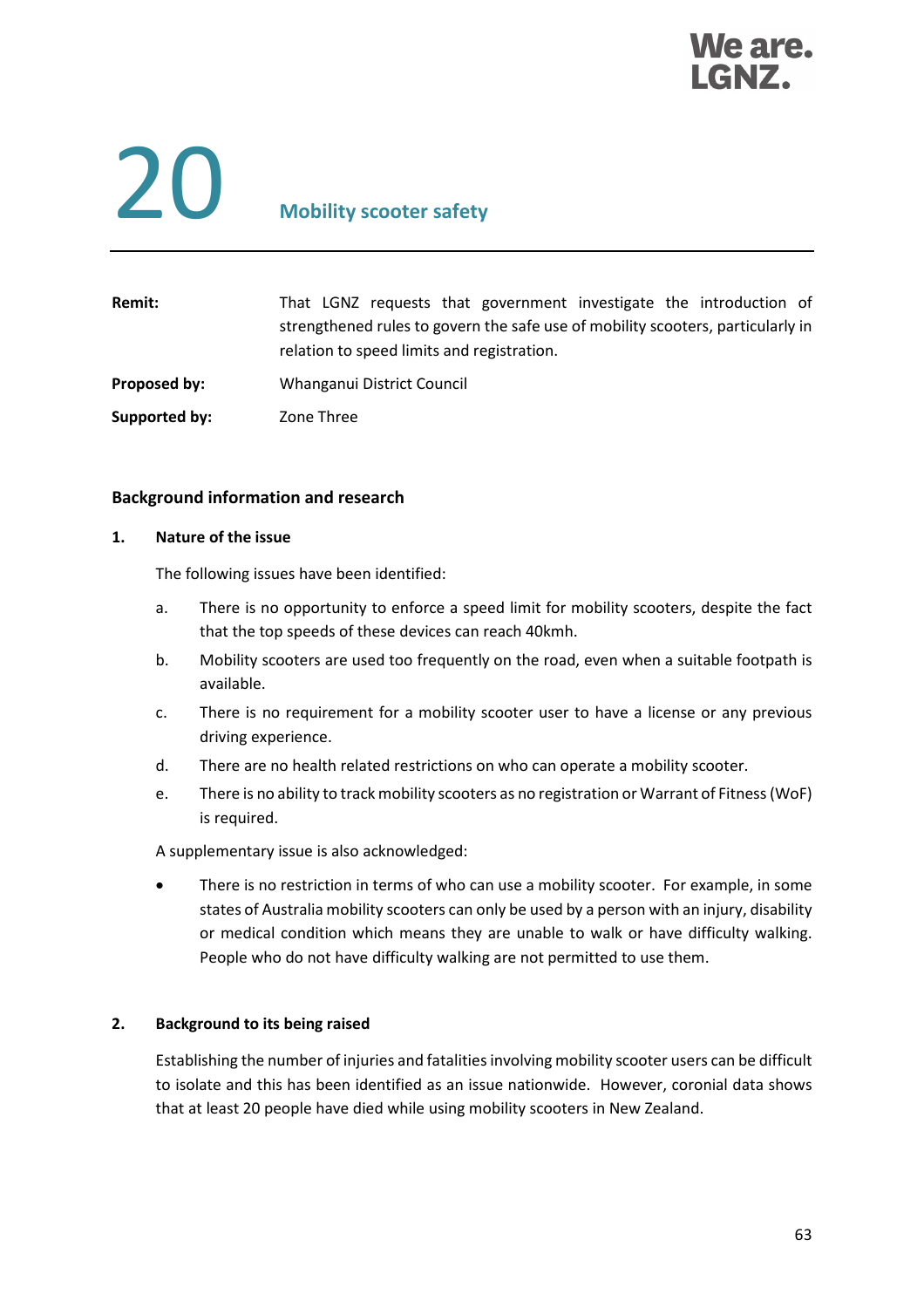

Given the considerable lag between a death occurring and a coronial case on that death being closed, the actual number may be significantly higher. Notably NZTA reports that: "mobility scooters… have been involved with a number of fatalities (at least 20 in 2014-2015)."

For the period 2008-2012 the Ministry of Transport recorded eight fatalities and 141 injuries of mobility scooter users. NZTA records 12 fatalities, 19 serious injuries and 81 less serious injuries for the period 2009-2014. These figures do not include fatalities or injuries to persons other than the mobility scooter user.

It has been acknowledged by those working in this field that there have been a 'surprising' number of injury crashes involving mobility scooters over the last five years, including fatalities. More work on clarifying the extent of this problem is required and there has been general agreement nationwide from the region's road safety co-ordinators, and other agencies such as NZTA and Age Concern, that mobility scooter safety is an emerging concern. This is the case throughout the country and is reiterated by both large and small centres, in urban areas and rural regions.

Some of the issues raised include:

- Mobility scooters being driven on the road, at speed, with low visibility (eg without a flag) and like a motor vehicle (as opposed to like a pedestrian as is required).
- No accountability around vulnerable elderly users, particularly those who have lost their licence. There is no established avenue to ascertain whether there are issues around dementia or other chronic conditions which could have an impact on their ability to use these safely.
- No accountability around the purchase of mobility scooters, both in terms of being fit for use and training for safe handling. This is particularly the case when they are bought off the internet, eg there is no opportunity to ensure that the right scooter has been purchased for the user's level of ability and that they are shown how to drive it according to the regulations.
- No ongoing monitoring of use, particularly in the case of declining health.
- No restrictions on the speed that mobility scooters can reach or the size of mobility scooters. With an increase in larger model mobility scooters being imported, there is less room for scooters to pass one another, or to pass other pedestrians. This leads to a greater likelihood of one or more of the footpath users needing to use the road rather than the footpath. Larger mobility scooters also require larger areas to turn. Given the size of many footpaths in New Zealand, this increases the risk that the user will enter the roadway at an angle and roll the mobility scooter, resulting in serious injury or death.

Some centres have also identified an issue with the increasing prevalence and size of mobility scooters adding load to the footpaths. Furthermore, the contrast between New Zealand Post's work on safety assurances with the use of Paxster vehicles on the footpath, and the lack of oversight over larger sized mobility scooters being used in a similar (but unmonitored) way has been drawn.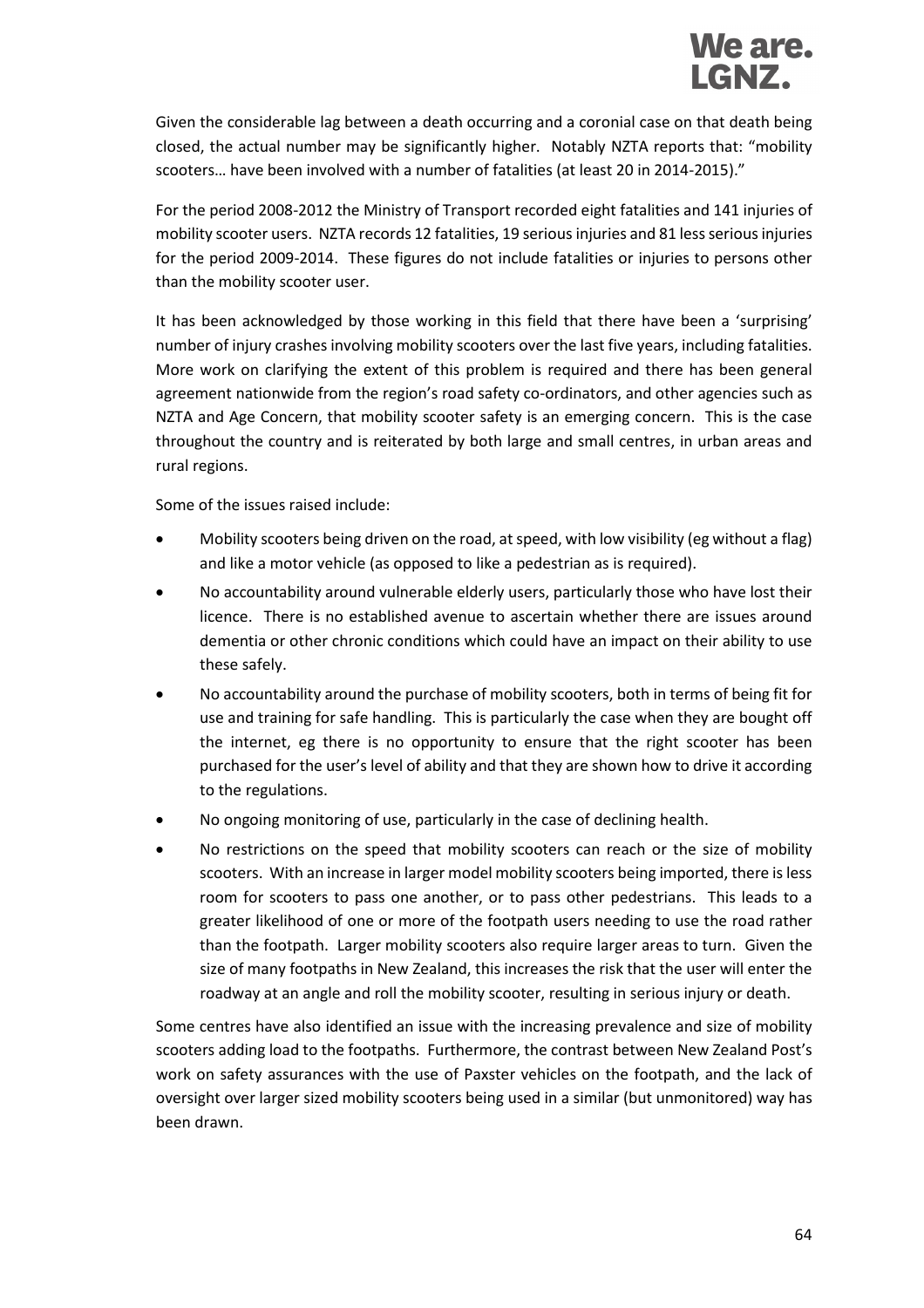

However, it is also important to note the significant role that mobility scooters play in granting senior people their independence. Any measures taken to address this remit's concerns must balance this benefit with the need to ensure safety for users and other pedestrians.

### **3. New or confirming existing policy**

The remit would strengthen existing central government policy. However, new legislation would be required to put in place an appropriate registration programme, both for mobility scooter users and for the mobility scooters.

### **4. How the issue relates to objectives in the current Work Programme**

Transport safety issues are not referred to specifically in the current LGNZ work programme. However, ensuring we have safe systems, increasingly free of death and serious injury and addressing the needs of an ageing population are each included under one of the five policy priorities (Infrastructure and Social, respectively).

### **5. What work or action on the issue has been done on it, and the outcome**

This is an emerging issue and is acknowledged as such by those with an interest and involvement in road safety at both the local and regional level. Although discussions are underway about working with the Safe and Sustainable Association of Aotearoa/New Zealand (SASTA) and Trafinz on these concerns so that this can be addressed with the NZTA, it is understood that this work has not yet commenced.

The Marlborough Road Safety Mobility Scooter User Group has undertaken some useful research in this area. They have canvassed users in relation to training needs, safety, registration, injuries, facilities and the footpath network.

Although not all suggestions were supported, this survey did identify some relevant ideas and safety concerns, eg 71 per cent of respondents had seen a mobility scooter being used in an unsafe manner on the footpath or road, 19 per cent had been injured by a mobility scooter as a pedestrian and 78 per cent said that they or someone they knew has had a 'near miss'.

Some ideas raised include focusing on licensing/registering drivers rather than the mobility scooters themselves, ensuring that any registration costs were low to ensure affordability, making mobility scooters easier to hear and introducing a speed limit.

### **6. Any existing relevant legislation, policy or practice**

NZTA has the responsibility, via government, for mobility scooters in New Zealand and has a booklet available, titled *Ready to Ride - Keeping safe on your mobility scooter.* This is based on section 11 of the Land Transport (Road Use) Rule 2004.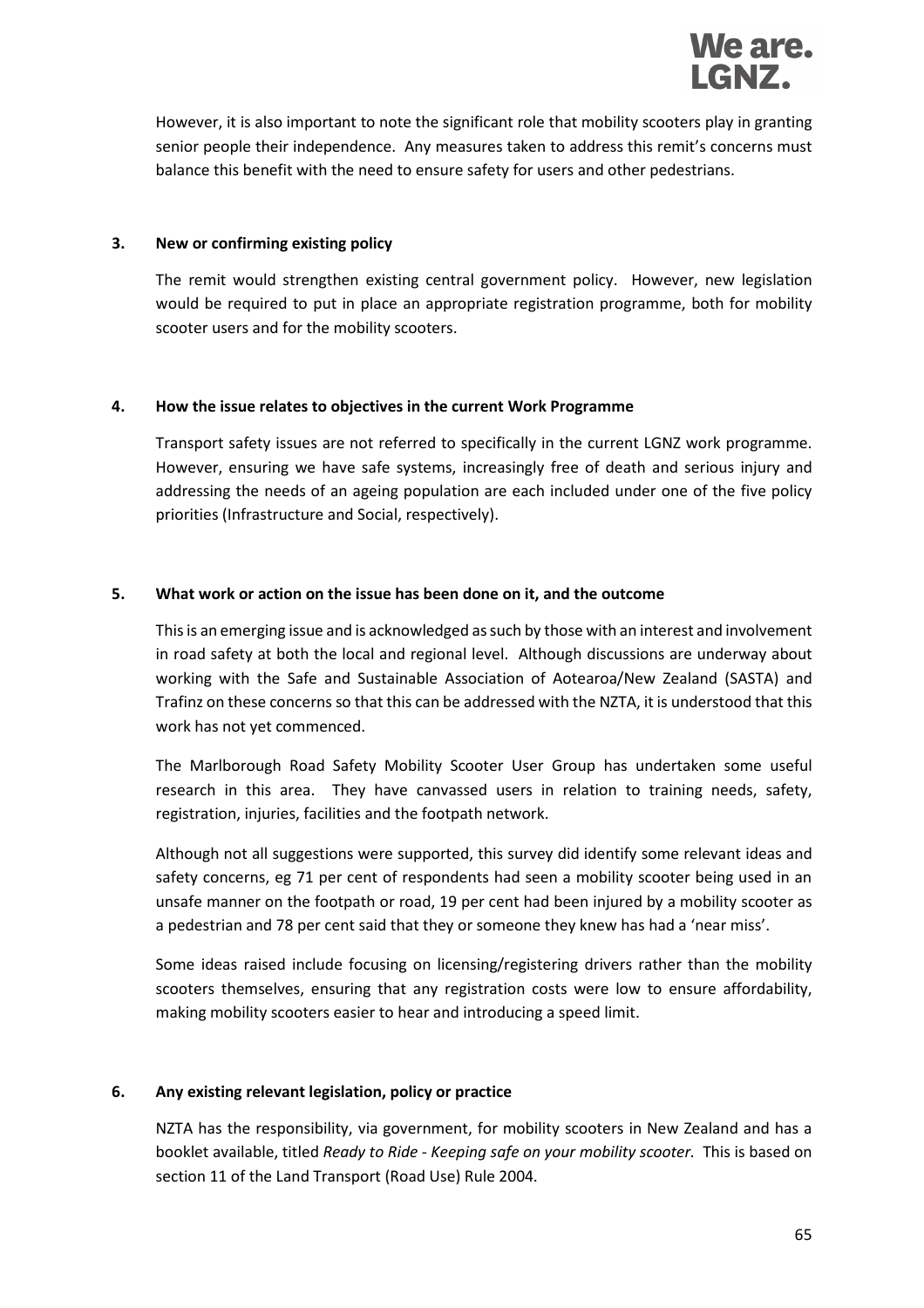The following provisions exist  $-$  it is recommended that these be expanded upon and strengthened:

- Speed limits: Current New Zealand law says "A driver of a mobility device or wheeled recreational device on a footpath;
	- a. Must operate the device in a careful and considerate manner; and
	- b. Must not operate the device at a speed that constitutes a hazard to other footpath users."
- Road usage: Current New Zealand law says;
	- a. A driver must not drive a mobility device on any portion of a roadway if it is practicable to drive on a footpath.
	- b. A pedestrian or driver of a mobility device or a wheeled recreational device using the roadway must remain as near as practicable to the edge of the roadway.
- Monitoring and registration: Current New Zealand law does not require users to have a driver licence or any form of medical approval to operate a mobility scooter and no warrant of fitness or registration is needed.

Further, current law does not require the use of any personal protective equipment such as helmets, despite these devices being capable of reaching similar speeds to mopeds and higher speeds than many bicycle users travel at.

This is particularly problematic given Canadian research that showed, of their sample group of mobility scooter users, 38 per cent had hearing impairments, 34 per cent had vision impairments, 19 per cent had memory impairments and 17 per cent had balance impairments. The study also found that 80 per cent of the mobility scooter users took four or more medications daily.

The *Ready to Ride* guidelines clearly spell out that mobility scooter users could be fined if they are found to be riding their scooter: "… carelessly, inconsiderately or at a dangerous speed. The fine may be higher if you do any of these things more than once. " Furthermore, if a mobility scooter user causes a crash where someone is killed or hurt then they could be charged with "careless or inconsiderate use of a motor vehicle". This brings penalties ranging from a severe fine to a prison sentence. However, these do not provide clear definitions or rules to inform a user's decisions.

### **7. Suggested course of action envisaged**

### Speed limits

It is recommended that the approach taken in some Australian States, including Victoria be adopted. This states that mobility scooters: "must have a maximum capable speed of 10km per hour on level ground and a maximum unladen mass of 110kg".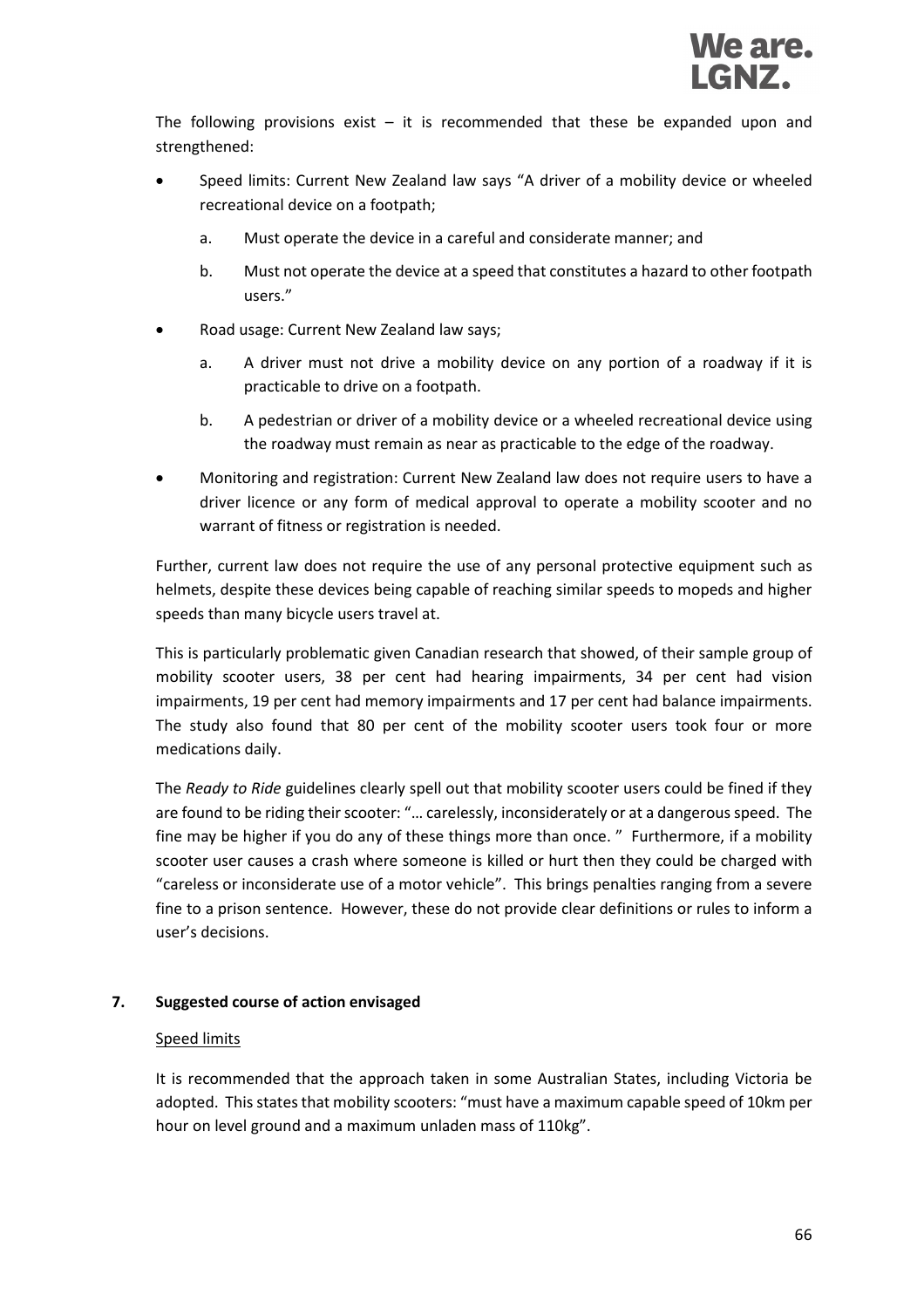

### Road usage

It is recommended that New Zealand Police be resourced to enforce the law. Local and regional councils throughout the country, as well as NZTA, road safety action groups and other key agencies, have highlighted serious concerns about mobility scooters riding on the road when a footpath is available, as well as riding on the road as if they are a motor vehicle.

### Monitoring and registration

It is recommended that legislation is changed to require all mobility scooters to be registered and display a licence plate, with minimal or no cost imposed, to ensure compliance. It is further recommended that the legislation set a maximum power assisted speed and size for mobility scooters.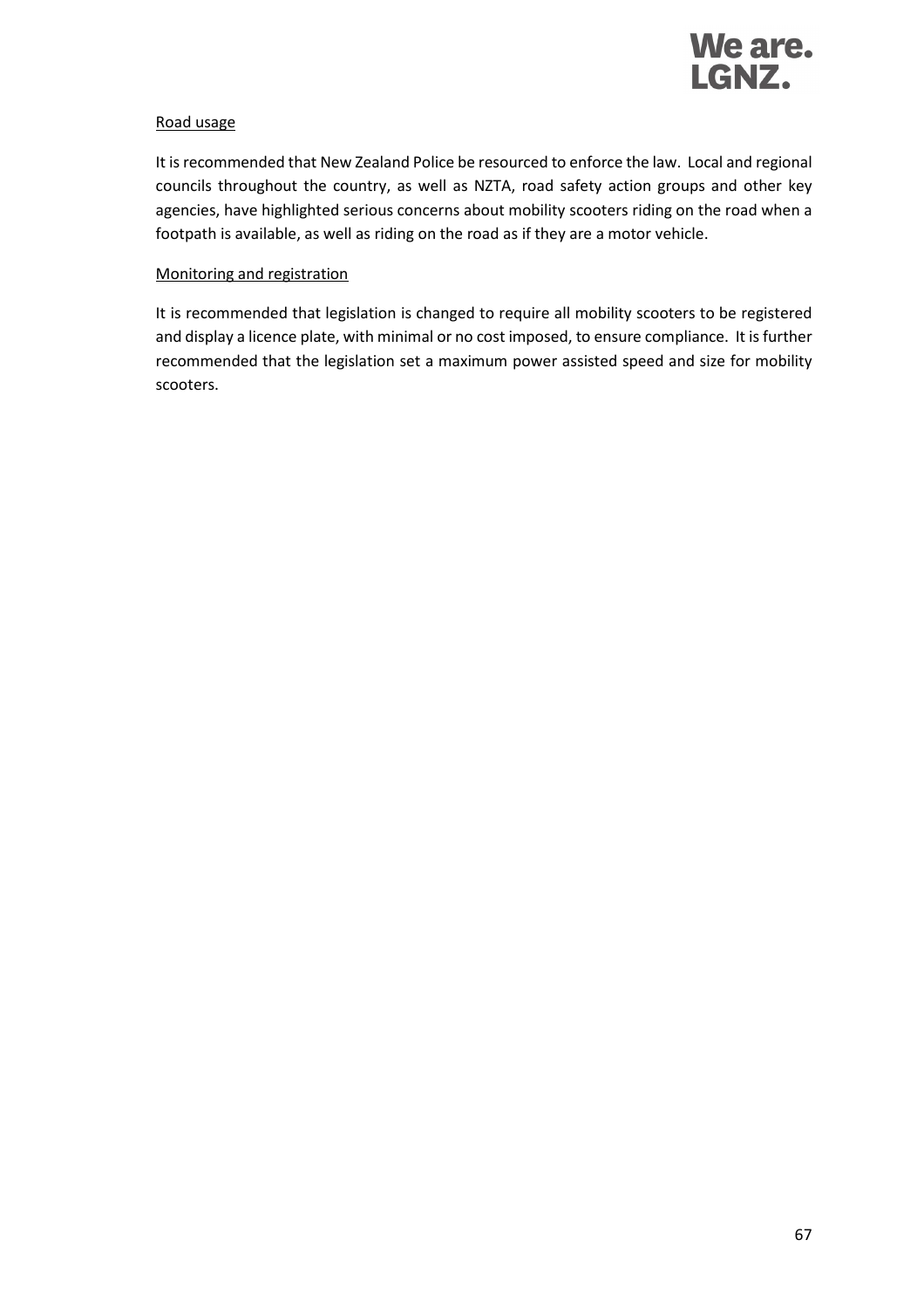### We are.

## 21 **Museums and galleries**

| <b>Remit:</b> | That central government funding be made available on an annual basis for<br>museums and galleries operated by territorial authorities with nationally<br>significant collections. |
|---------------|-----------------------------------------------------------------------------------------------------------------------------------------------------------------------------------|
| Proposed by:  | Whanganui District Council                                                                                                                                                        |
| Supported by: | Zone Three                                                                                                                                                                        |

### **Background information and research**

### **3. Nature of the issue**

The following issues have been identified:

- There is currently no central government funding for daily operating costs for museums and galleries operated by territorial authorities.
- Public museums and galleries often house nationally significant collections and taonga but are supported largely by their local ratepayers, often from a limited funding pool.
- These facilities attract national and international visitors and service far more than the local area from which their funding is drawn.
- Local authorities are severely challenged to adequately support the annual running costs required for these key cultural facilities due to the financial impost on ratepayers.
- Support for the retention of these facilities in smaller regional centres, outside the larger cities, is important in terms of cultural accessibility and in keeping our provincial communities viable.

### **4. Background to its being raised**

Regional museums and galleries are important to the cultural makeup of this country. They are recognised as critical hubs for communities and visitors and play a role that extends far beyond the display of images and artefacts:

- They occupy a dynamic position in our national cultural life, encouraging us to think about our place in the world.
- They stimulate discussion and debate. This enhances participation, creativity, community capacity and a sense of place.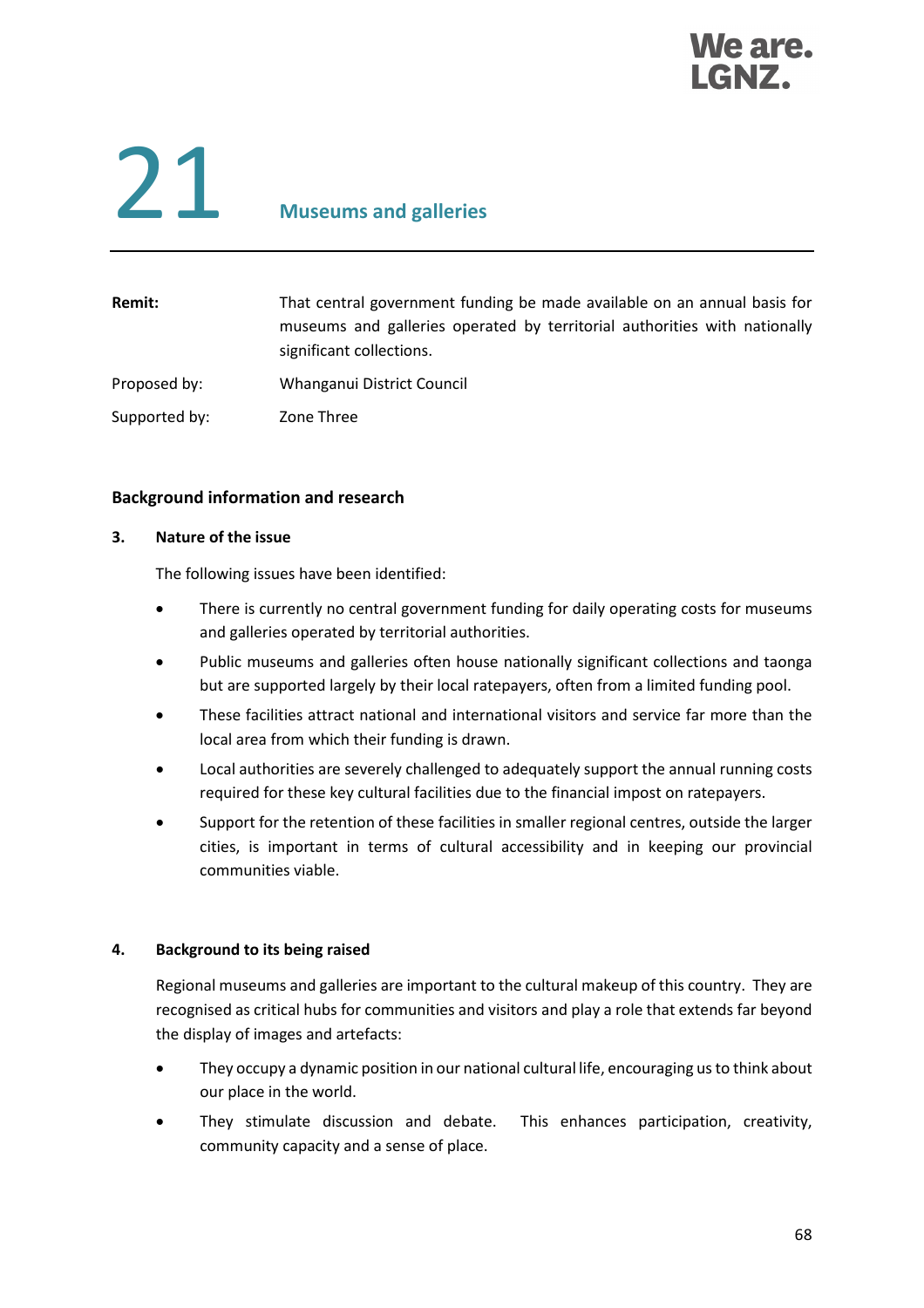- They generate economic activity; they are a driver of tourism and create jobs and vibrancy.
- They contribute to key aspects of our community and national cultural identity; the nature of our bicultural society and other multicultural influences means that museums and galleries will act as an increasingly important link in reflecting and understanding the diversity of our communities.
- They build social cohesion, creativity and leisure opportunities. They contribute to civic development and provide a focal point for gathering and interaction; acting as a key social destination.
- They foster enrichment. Arts and culture are 'good for you'. Having access to events and exhibitions is important, and this might be even more so in provincial centres.

Despite this, there is limited funding available, particularly for operating costs. This raises concerns about the ongoing ability of territorial authorities to:

- Provide adequate, appropriate and safe storage methods. Climate control and professional and timely care or repair of our treasures requires adequate funding to ensure the longevity of many of our special collection items (for example, paintings or heritage artefacts such as Māori cloaks).
- Deliver the right display conditions. Without the right climate control, security and display methods, the public's access to view these collections is severely limited. Instead of enhancing the visibility of, and connection to, our key collection pieces locally, nationally and internationally, this access is restricted by inadequate funds for exhibition. This is exacerbated by the limitations of funding at the local ratepayer level.
- Preserving our stories. The collections available at public museums and galleries are not only often nationally significant but also reveal important aspects of our local identity. They are an education resource (both formally through school programmes and informally) and are a drawcard for tourism. Maintaining these collections retains our storytelling abilities, supports our unique identities and contributes to economic and social development.

This is supported by the following background information:

- Some collections are over 100 years old and need specialised climate control and storage facilities. Paint, canvas, fabric and fibres have unique requirements to ensure their preservation and longevity. The cost of doing so is huge and is a burden that many local communities cannot sustain. However, despite this, they are solely responsible for this care.
- Some grants are available, on application, to deliver education programmes for school children. However, this funding is very limited and requires additional subsidisation by schools. As a result, not all children are gaining equitable access to our museums and galleries.
- Limited grants are also available, on application, for storage and building upgrades, as well as for one-off restoration projects. However, there are no regular, reliable funds available to meet the significant and necessary costs of just running these institutions.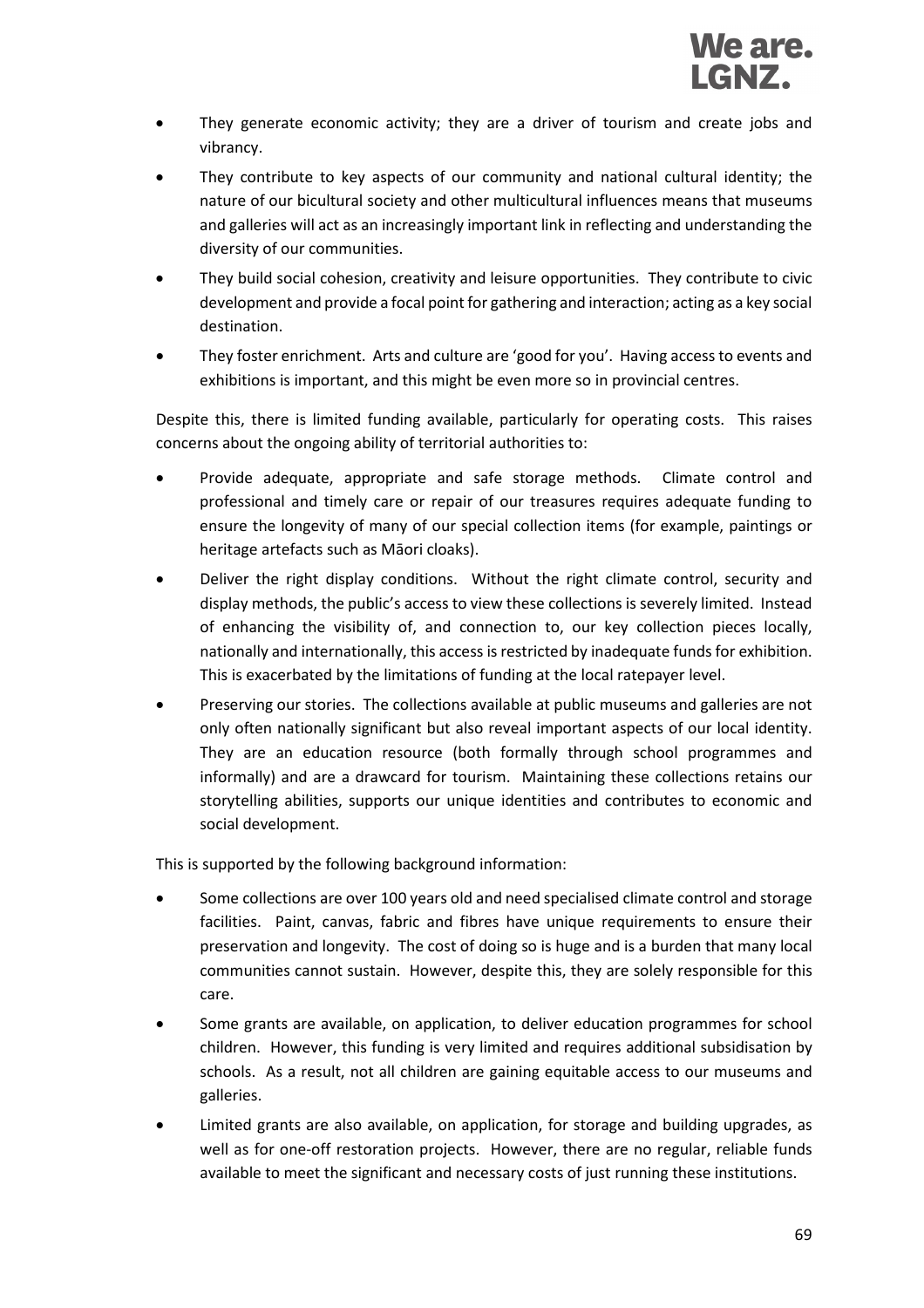• Currently only the Auckland War Memorial Museum and Museum of New Zealand Te Papa Tongarewa receive an ongoing proportion of operating costs.

As an example, the Sarjeant Gallery in Whanganui has an annual operating budget of \$2.285 million and the Whanganui Regional Museum a budget of \$1.085 million. The value of their collections is \$30 million across each institution, with their collections considered to be some of the best in New Zealand. Yet they are funded almost solely from the local Whanganui district ratepayer base. This is not sustainable if we are to make the most of New Zealand's nationally significant collections and ensure their preservation for the future.

| Institution                                           | <b>Permanent collection?</b> |
|-------------------------------------------------------|------------------------------|
| Sarjeant Gallery - Whanganui                          | ✓                            |
| Whanganui Regional Museum                             |                              |
| <b>Auckland Art Gallery</b>                           |                              |
| Whangarei Art Museum                                  | ✓                            |
| Te Tuhi Center for the Arts, Manukau City             | x                            |
| <b>Waikato Museum</b>                                 | ✓                            |
| Rotorua Museum of Art & History                       | $\checkmark$                 |
| Tauranga Art Gallery                                  |                              |
| Whakatane Museum & Art Gallery                        |                              |
| Govett Brewster Gallery/Len Lye Centre - New Plymouth |                              |
| Percy Thompson Gallery - Stratford                    | x                            |
| Tairawhiti Museum - Gisborne                          |                              |
| Hawke's Bay Museum and Art Gallery - Napier           |                              |
| Aratoi Wairarapa Museum of Art & History - Masterton  | ✓                            |
| City Gallery - Wellington                             | x                            |
| The New Dowse - Lower Hutt                            |                              |
| Millennium Art Gallery - Blenheim                     | ✓                            |
| Suter Art Gallery - Nelson                            | ✓                            |
| Christchurch Art Gallery                              |                              |
| Coca - Centre for Contemporary Art - Christchurch     | ✓                            |
| Aigantighe Art Gallery - Timaru                       |                              |
| Forrester Gallery - Oamaru                            |                              |
| Dunedin Public Art Gallery                            | ✓                            |
| Southland Museum and Art Gallery - Invercargill       |                              |
| Anderson Park Art Gallery - Invercargill              |                              |
| Eastern Southland Gallery - Gore                      |                              |

An example of public museums and art galleries currently operated by territorial authorities: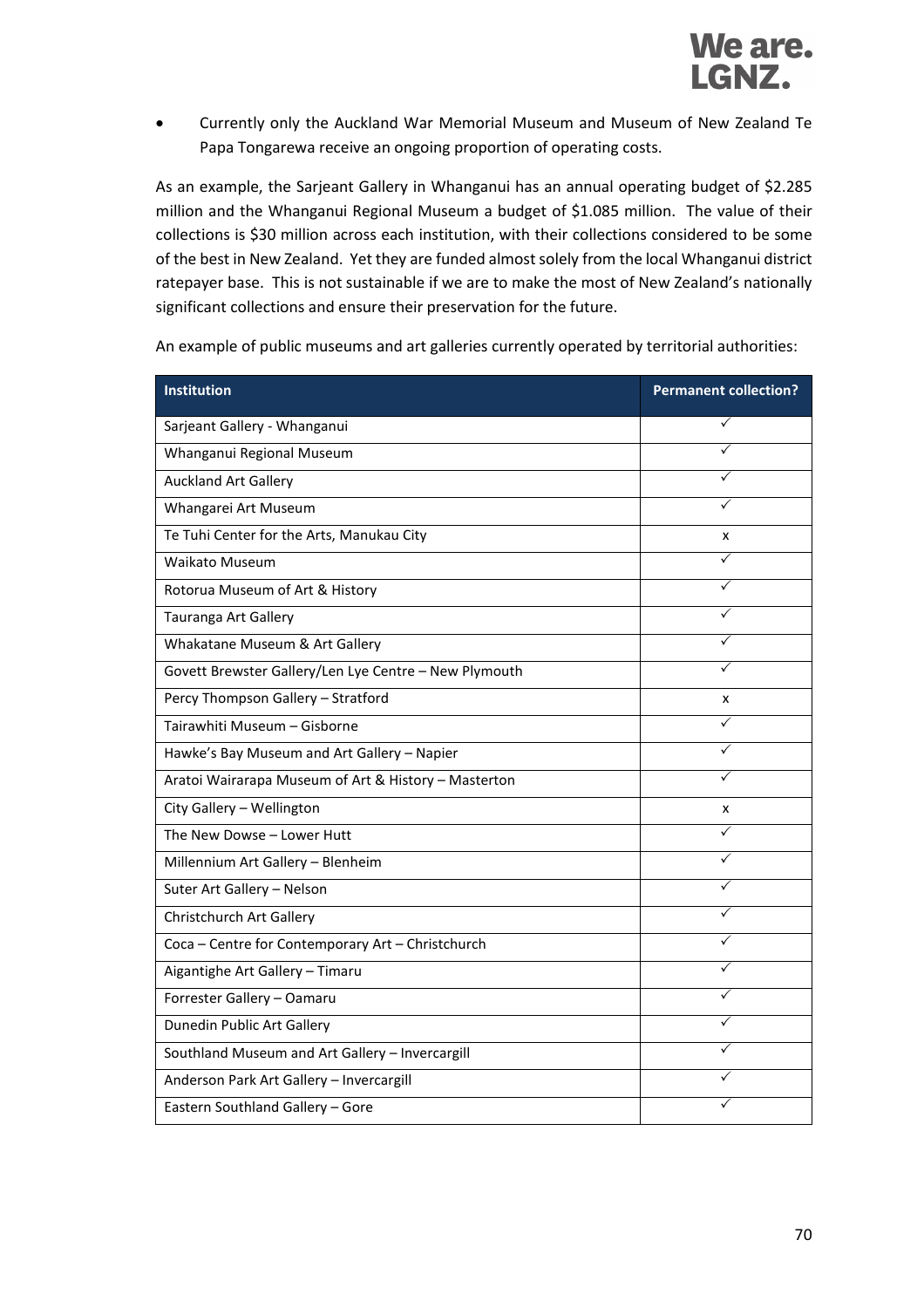

### **5. New or confirming existing policy**

The remit would require a policy shift by central government to provide funding for operating costs based on a set of clear assessment criteria.

### **6. How the issue relates to objectives in the current Work Programme**

The LGNZ work programme includes tourism as a focus area and addresses concerns about funding in relation to key facilities and amenities:

"Without more equitable forms of funding there is a risk that visitors will lack the appropriate range of local amenities they need to have a positive experience."

This is framed by the following statement:

"The visitor industry is now New Zealand's largest export industry however the speed of its growth is putting many of New Zealand's smaller communities under pressure. It is a problem created by the way in which councils are funded as new facilities will be paid for out of property taxes while visitor expenditure, in the form of increased GST and income tax, benefits central rather than local government."

### **7. What work or action on the issues has been done on it, and the outcome**

Although there was work completed on a central government funding model for the 'national collection' in the 1990's (that being, the collection held by all public museums and galleries in New Zealand) this did not progress. The United Kingdom has a centrally funded system for museums and galleries.

### **8. Any existing relevant legislation, policy or practice**

- Auckland War Memorial Museum Act 1996.
- Museum of New Zealand Te Papa Tongarewa Act 1992.

### **9. Suggest course of action envisaged**

That central government funding be made available on an annual basis for museums and galleries operated by territorial authorities with nationally significant collections.

This would be in the form of an annual allocation for operating costs based on specific criteria to ensure the maintenance, preservation and development of collections with relevance beyond the local setting. This would provide the surety of a reliable income stream and could be set to a specified limit, eg 10 per cent of annual operating costs.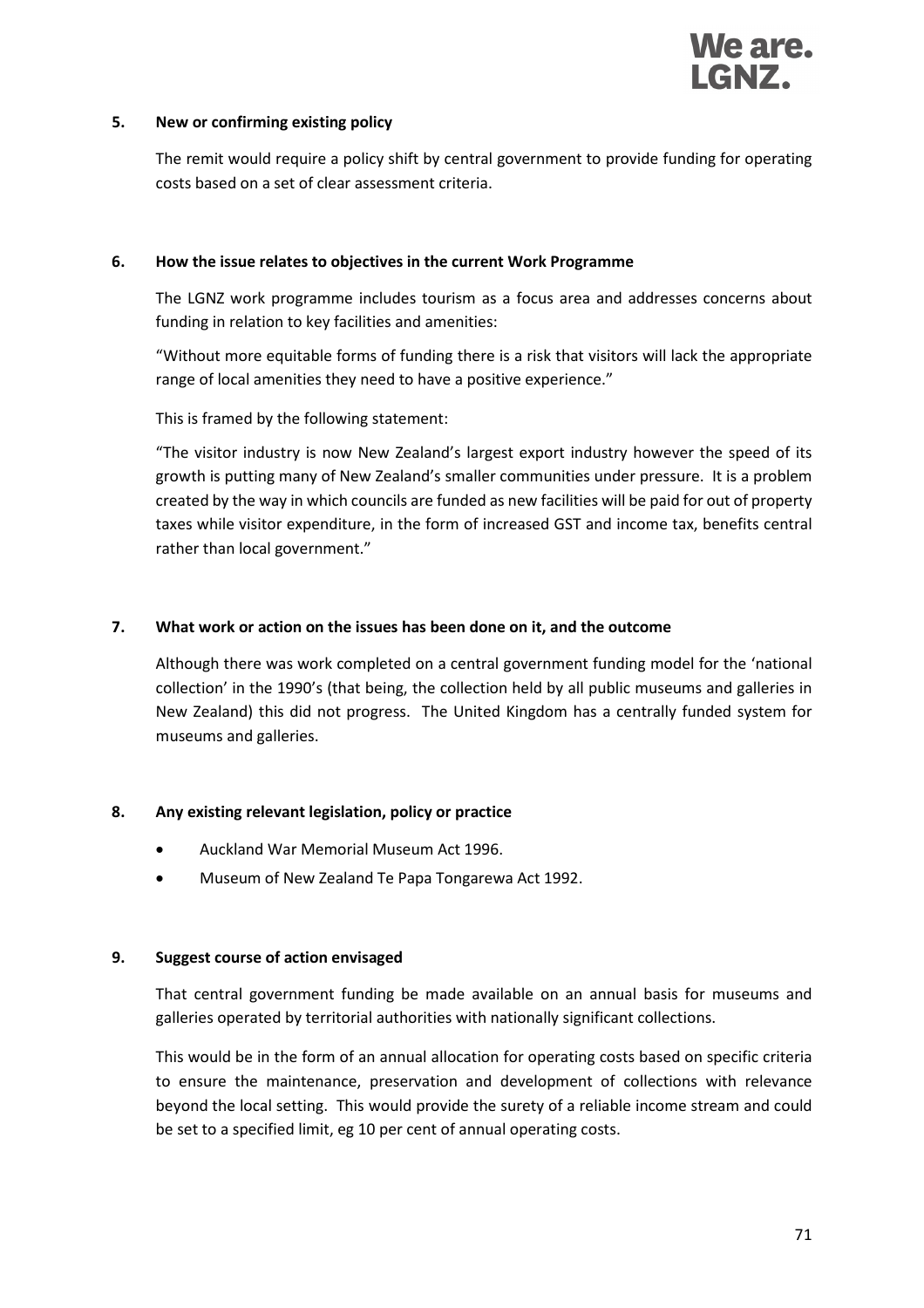

Of particular interest would be those collections of national importance where the benefit of protection and enhancement would make a substantial contribution to New Zealand's creative sector as well as our national cultural identity.

Priority funding would be given to museums and galleries which hold permanent New Zealand collections, rather than being solely exhibition galleries. Funding could also be based on the size and type of collection. This recognises the added burden of storage, care and maintenance for collections of a significant size and importance.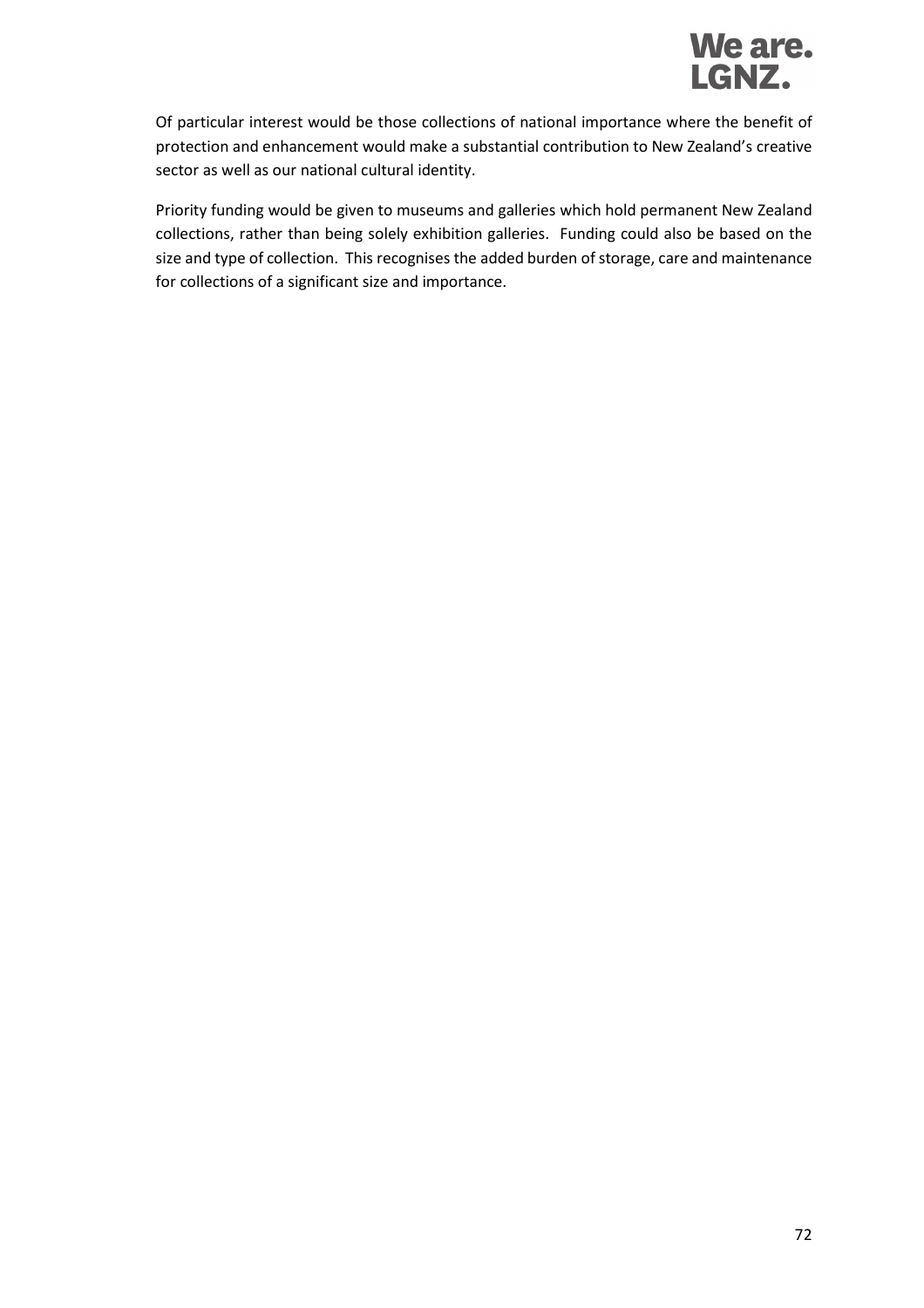### We are.

### 22 **Resource Management Act**

| Remit:        | That the selection of all independent commissioners for Resource<br>Management Act hearings be centralised to improve independence and<br>enhance the quality of decisions. |
|---------------|-----------------------------------------------------------------------------------------------------------------------------------------------------------------------------|
| Proposed by:  | Whanganui District Council                                                                                                                                                  |
| Supported by: | Zone Three                                                                                                                                                                  |

#### **Background information and research**

#### **1. Nature of the issue**

The following issues with the current system have been identified:

- There is potential for corruption and undue influence.
- There is limited ability for newer commissioners to obtain experience.
- There is opportunity for enhanced effectiveness and more robust decision-making.

#### **2. Background to its being raised**

The Resource Management Act (RMA) contains provisions for the appointment of independent commissioners to sit on panels to hear RMA matters, for example, resource consent applications, notices of requirement and District and Regional Plan Reviews, including plan changes (s39B).

Commissioners must be accredited to sit on RMA hearing panels and the Minister for the Environment must approve the qualification for accreditation. The certification process is called "Making Good Decisions" and is delivered on behalf of the Ministry.

The Ministry for the Environment (MfE) website sets out the areas covered by the accreditation and recertification processes and has a register of qualified commissioners.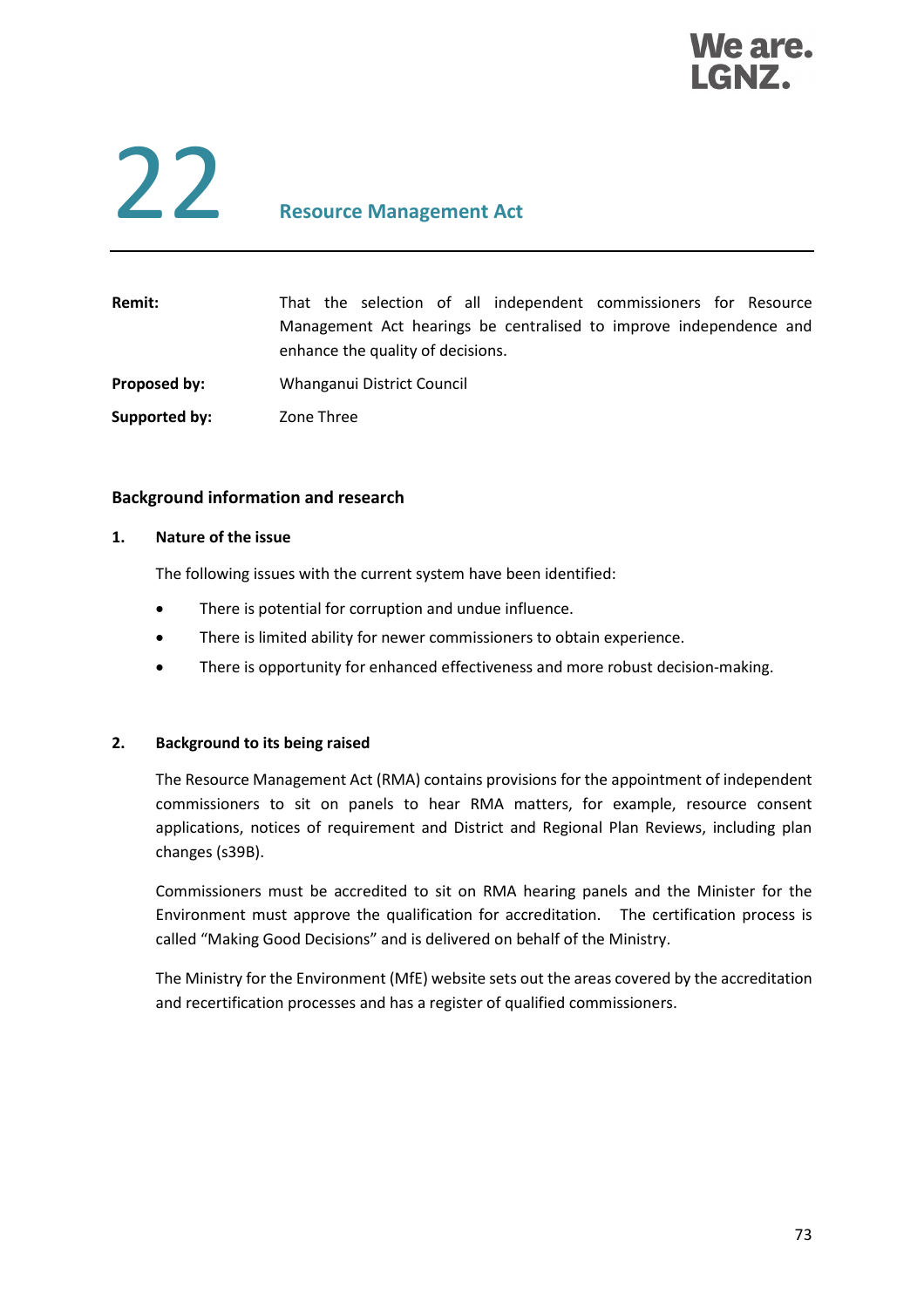Although this system provides opportunity, in theory, for panel composition based on a balanced range of factors to ensure impartiality and relevant breadth of experience – in practice this is not the case. Instead, selection can be influenced by:

- Paid relationships. For example, commissioners being held on retainer.
- Manipulation of focus areas. For example, panels being 'stacked' to increase the likelihood of support or sympathy for particular issues.
- Existing connections. For example, the same commissioners being selected by the same councils, leaving little room for newer certificate holders and leading to questions of true independence.

As a result, the current system is open to both real and perceived issues of fairness based on concerns about:

- The appropriateness of an ongoing financial arrangement for retained availability, as well as the ability of this relationship to really remain independent and impartial. For example, would an 'unfavourable' decision jeopardise the financial benefit for a commissioner in this position?
- A balance of experience and expertise on the panel when many of the same commissioners, with similar backgrounds (planners, lawyers, elected members) are used on a consistent basis.
- Missed opportunities to provide practical experience to a broader spread of certificate holders in a more even way (rather than the same familiar options being selected).
- The ability to achieve genuine impartiality when commissioners can be picked based on prior relationships and knowledge of their position (and therefore likely decisions) on particular issues.
- An absence of local and external collaboration on decisions missing important opportunities to upskill lesser experienced commissioners and provide the right mix of local versus external perspectives to equally inform good decision-making.
- A lack of standardisation in fee structures throughout the country, potentially leading to 'cherry-picking' of hearings.
- Poor Māori representation on hearing panels in areas where co-management legislation does not yet apply.

There is also no process for receiving or addressing complaints about commissioner conduct.

#### **3. New or confirming existing policy**

The remit would require amendment to the RMA and the development of a centralised and independently managed appointment process to allocate commissioners in a systematic and fair manner. This would be supported by regulations which would set out the steps to be followed.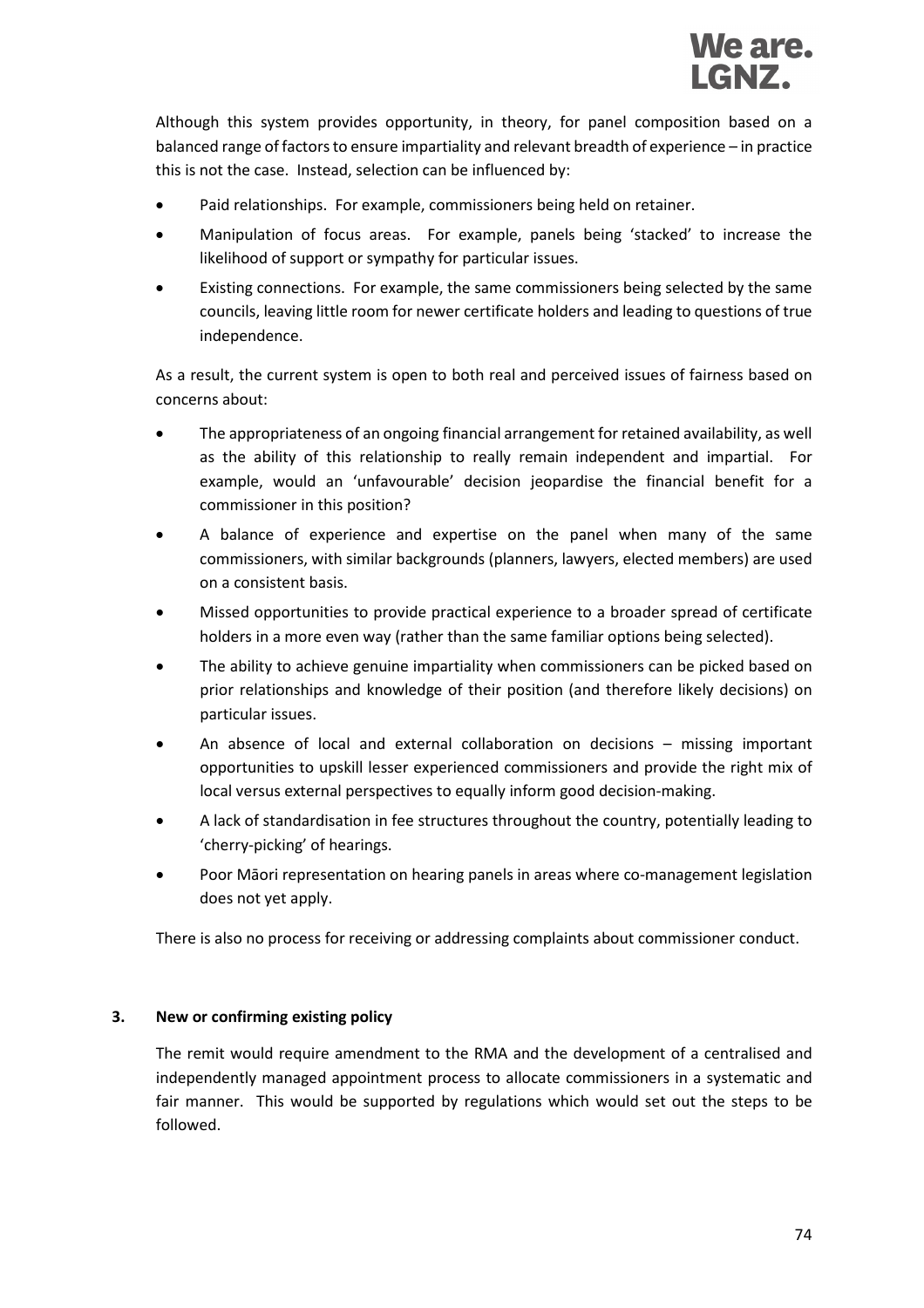

Such provisions are already contained in legislation such as the Waikato-Tainui Raupatu Claims (Waikato River) Settlement Act 2010 (s 25 and s28).

#### **4. How the issue relates to objectives in the current Work Programme**

The work programme notes that 'major reform' of the RMA is required. It does not, however, specifically relate to the recommendations of this remit.

#### **5. What work or action on the issue has been done on it, and the outcome**

No work has been undertaken specifically on this. However, the proposed model recommends use of the Victorian State Government approach[: https://www.planning.vic.gov.au/panels-and](https://www.planning.vic.gov.au/panels-and-committees/panels-and-committees)[committees/panels-and-committees](https://www.planning.vic.gov.au/panels-and-committees/panels-and-committees)

In addition, the New Zealand Environment Court uses a mixed model approach, with the Judge as chair and two or more court appointed commissioners. These commissioners have a varied background (across planning, ecology, landscape architecture, civil engineering, Tikanga Māori etc) and have all completed the "LEADR" mediation programme to assist the Court in mediated resolutions of court appeals. Many have also undertaken the "Making Good Decisions" programme.

#### **6. Suggested course of action envisaged**

That the selection of all accredited commissioners for RMA hearings be centralised and independently managed by the Ministry for the Environment.

The new process could follow the Victorian State Government example. In essence this involves making an initial hearing panel application online, followed by a formal letter of request. A panel is then appointed by the Minister (or a delegate) in accordance with the specific details of the particular issue, eg the complexity of the topic, the number of submissions received or the special expertise required. This enables administrative 'filtering' to sort panellists according to their suitability across a spectrum of hearing complexities. For example, smaller and less controversial issues would be resourced differently to more difficult topics. This would also ensure a tailored mix of expertise and backgrounds – enabling greater Māori representation, a balance of newer and more experienced commissioners and a spread of local and external knowledge.

In Victoria the pool of available commissioners is managed by an 'Office of Planning Panels' acting as a conduit between panels and interested parties to "ensure an independent and transparent process is upheld".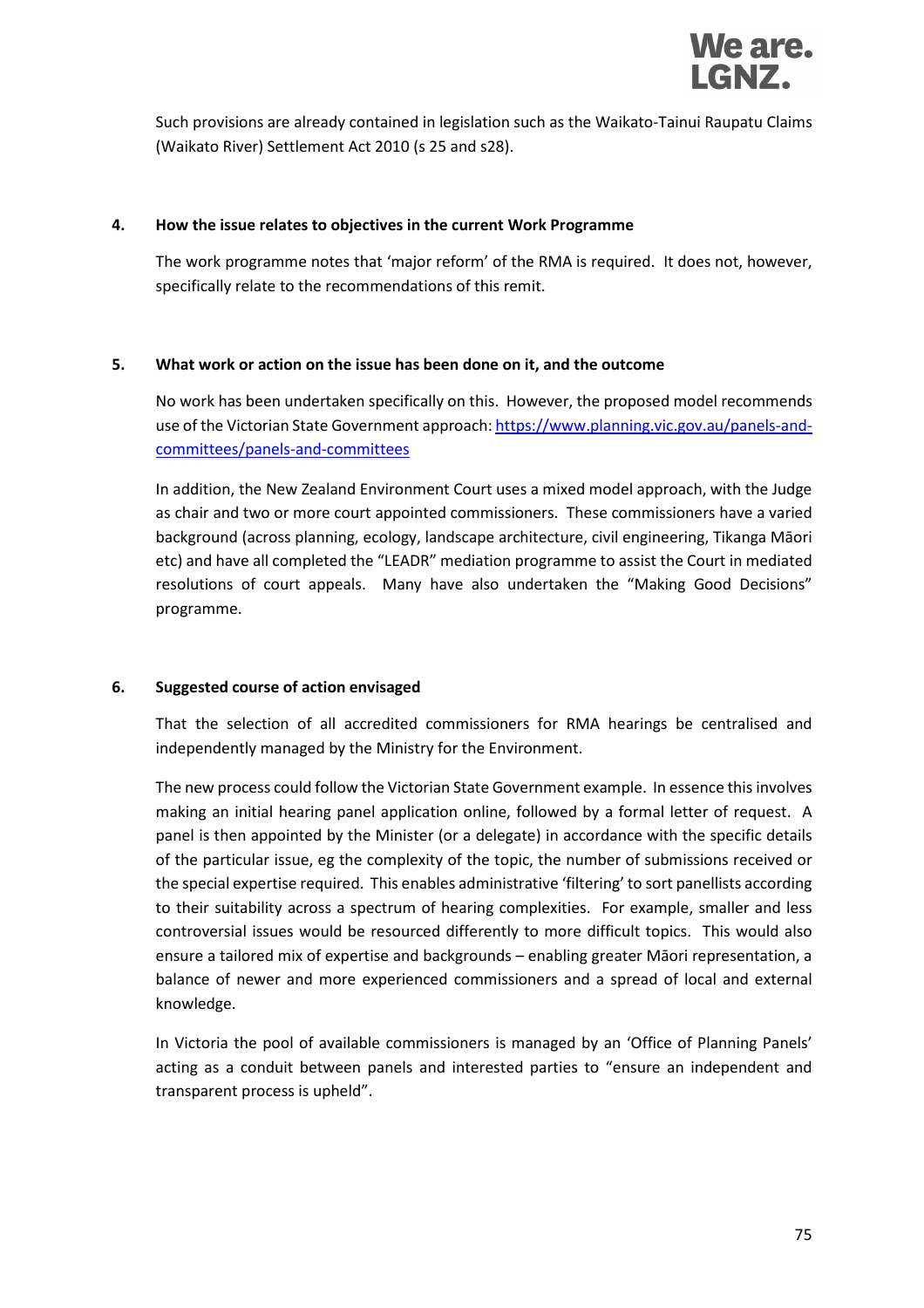

If MfE took this on it would also be expected to manage the contracts, oversee the effectiveness of the process, receive and adjudicate on any complaints about commissioner conduct and regulate the fee structure. It would also deliver administrative support for the process (although where hearings are cost recoverable from applicants then this would be managed accordingly). MfE could also maintain the register of accredited commissioners and chairs and ensure that it remained up to date, with sufficient information provided to ensure the effective appointment of panels.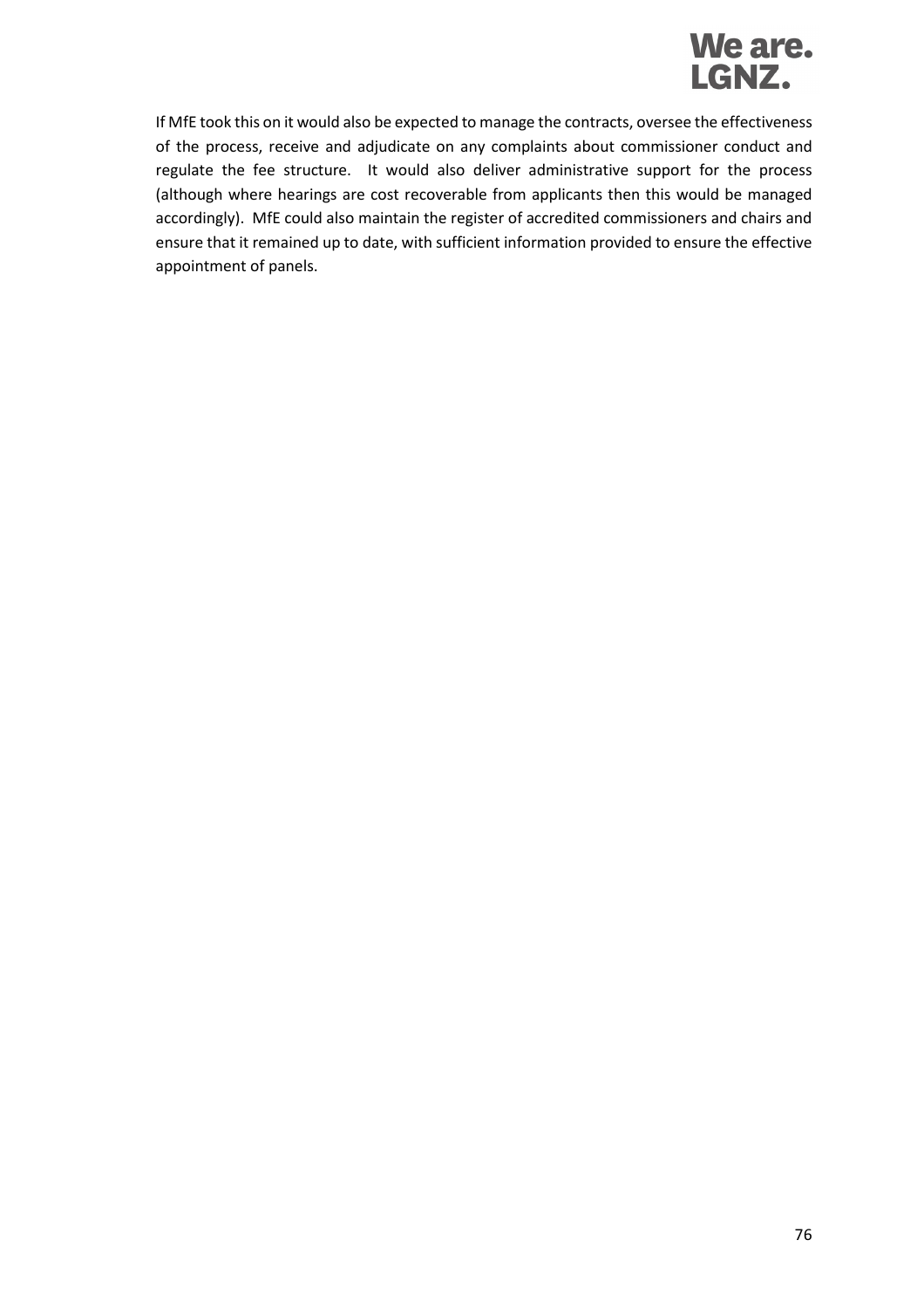

# 23 **Mayor decision to appoint Deputy Mayor**

| Remit:        | That LGNZ request the Government to amend S.41A of the LGA2002 to give<br>Mayors the same powers to appoint a deputy mayor as held by the Mayor of<br>Auckland. |
|---------------|-----------------------------------------------------------------------------------------------------------------------------------------------------------------|
| Proposed by:  | Invercargill District Council and Whanganui District Council<br>[updated 29 May 2019]                                                                           |
| Supported by: | <b>Provincial Sector</b>                                                                                                                                        |

#### **Background information and research**

#### **1. Nature of the issue**

Since 2013 mayors have had the power to determine who their deputy mayor should be, however a mayor's choice of deputy can be overturned by a majority vote of councillors. Not only has this caused confusion the fact that councils can over turn a mayor's choice undermines the original intent of the legislation.

#### **2. Background to its being raised**

The 2012 LGA 2002 Amendment Act introduced Section 41A which recognised mayors' leadership role and gave mayors the authority to appoint their deputy as well as committee chairs. The select committee amended the original bill to provide councils with an ability to reverse a mayor's decision. Not only did that change make a nonsense of the original intent it has also undermined the credibility of the legislation in the eyes of citizens who generally expect a mayor to be able to choose who their deputy will be, given the importance of that working relationship.

#### **3. How the issue relates to objectives in the current Work Programme**

The problems mayors face with implementation of section 41A is not currently on the LGNZ work programme.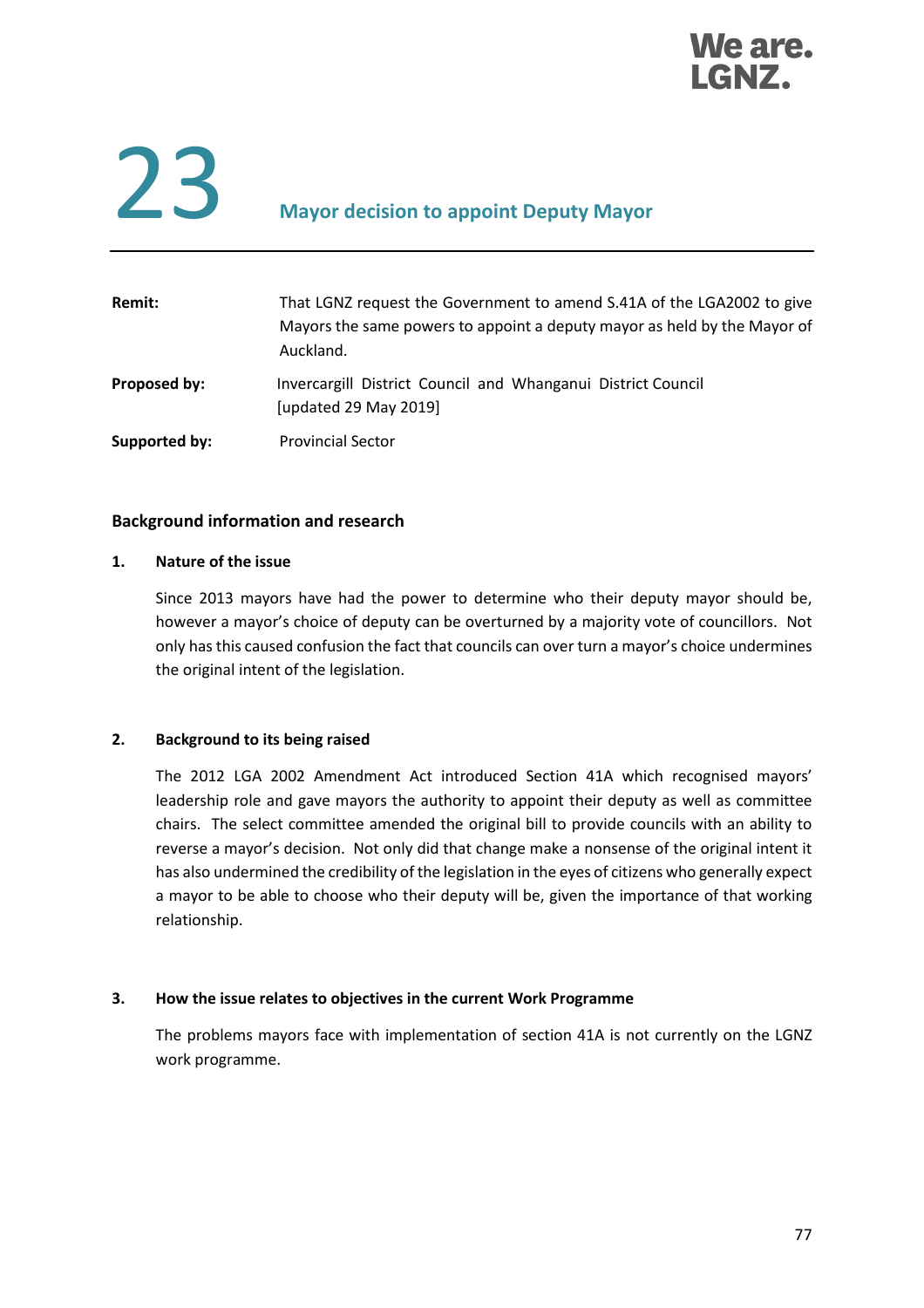

#### **4. Any existing relevant legislation, policy or practice**

The Government is re-drafting the Local Government Amendment Bill 2 which is expected to be given its second reading later this year. The Bill could provide a vehicle to amend S.41A in order to strengthen mayors' ability to appoint their deputies without the risk of that decision being reversed.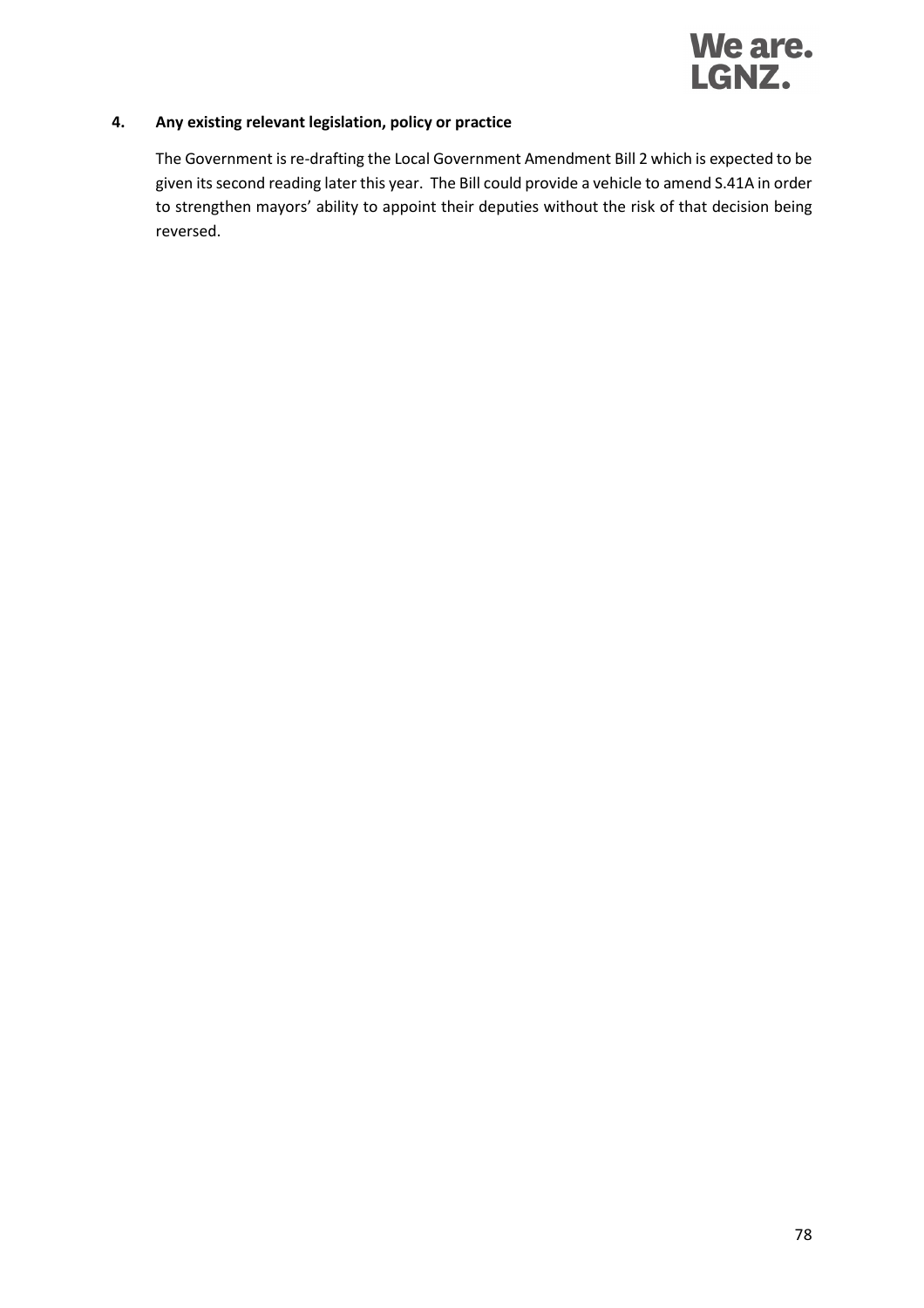

## 24 **Beauty industry**

| Remit:        | That LGNZ calls on the Government to develop and implement national<br>guidelines, policy or regulations to achieve national consistency for the largely<br>unregulated 'health and beauty clinic' industry. |
|---------------|--------------------------------------------------------------------------------------------------------------------------------------------------------------------------------------------------------------|
| Proposed by:  | Whangarei District Council                                                                                                                                                                                   |
| Supported by: | Selwyn District Council                                                                                                                                                                                      |
|               | Kawerau District Council                                                                                                                                                                                     |
|               | Dunedin City Council                                                                                                                                                                                         |
|               | Rangitikei District Council                                                                                                                                                                                  |
|               | <b>Far North District Council</b>                                                                                                                                                                            |

#### **Background information and research**

#### **1. Nature of the issue**

Over recent years, the 'health and beauty clinic' industry has seen tremendous growth and continues to expand rapidly. Unfortunately, there is no national legislation or guidance to regulate this industry.

The Health Act 1956 is currently the only legislative tool at the disposal of local authorities to deal with concerns and complaints. However, the powers under the Act are very limited, and do not relate specifically to quality and community safety.

Several councils have developed their own Bylaws to deal with the potential risks that this industry poses to its clientele, with varying degrees of success, but by large the industry remains unregulated. By contrast, national regulations to regulate the hairdressing industry have existed since the 1980's. It is considered that the 'health and beauty clinic' industry faces much higher risks and challenges.

#### **2. Background to its being raised**

Nationally, as well as locally, Environmental Health Practitioners are dealing with an everincreasing number of complaints about this industry and the fallout from botched procedures, as well as infections. Whilst, practitioners can address some of these concerns under the Health Act 1956, it is felt that specific legislation or guidance is the only way to regulate this industry and achieve national consistency.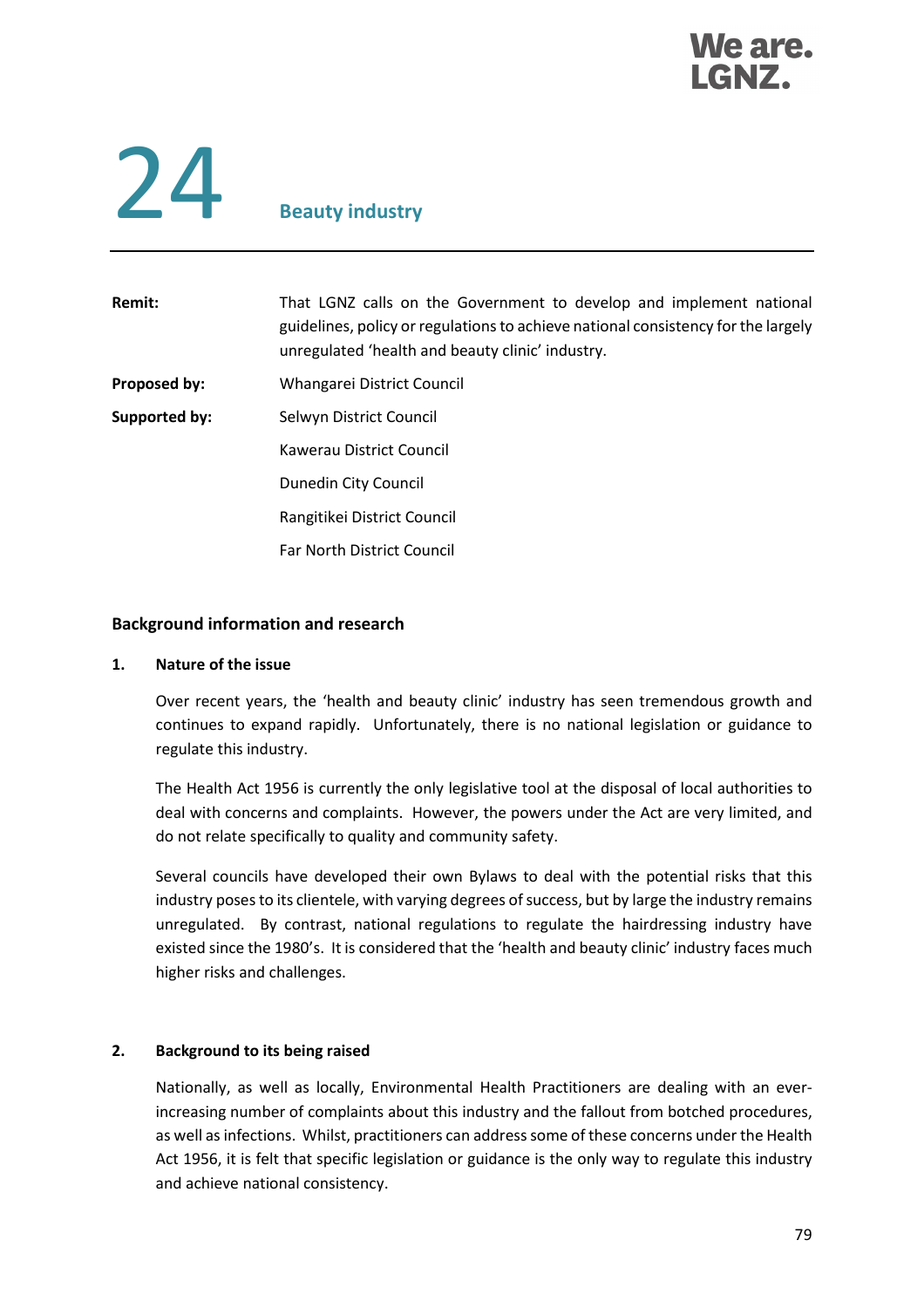

In the absence of national legislation, territorial authorities such as the Whangarei District Council are unable to regulate the industry, except through the development of a specific Bylaw. The development of Bylaws is an expensive and time consuming process and the cost of that process and any complaint investigation, outside the Bylaw process, falls solely on ratepayers whilst creation of Bylaws can mitigate risk at local level, they do not result in national consistency.

#### **3. New or confirming existing policy**

New policy.

#### **4. How the issue relates to objectives in the current Work Programme**

The issue aligns to the LGNZ Three Year Business Plan (2019/20 – 2021/22), that recognises quality and community safety as a key social issue, with social issues being one of the five big issues for New Zealand councils. Specifically, the commitment to "work alongside central government and iwi to address social issues and needs in our communities, including a rapidly growing and an ageing population, inequality, housing (including social housing) supply and quality and community safety."

#### **5. What work or action on the issue has been done on it, and the outcome**

Aside from some council's developing their own Bylaws, as far as the Whangarei District Council is aware, central government has no plan to develop legislation or guidance for this sector.

Notably, as New Zealand-wide complaints regarding the industry continue to rise and the serious risks associated with the industry continue to be better understood a national approach is needed to make any substantive progress on regulating the 'health and beauty clinic' industry in New Zealand.

#### **6. Any existing relevant legislation, policy or practice**

As described above, the Health Act 1956 is currently the only legislative tool at the disposal of local authorities to deal with concerns and complaints. However, the powers under the Act are very limited, and do not relate specifically to quality and community safety.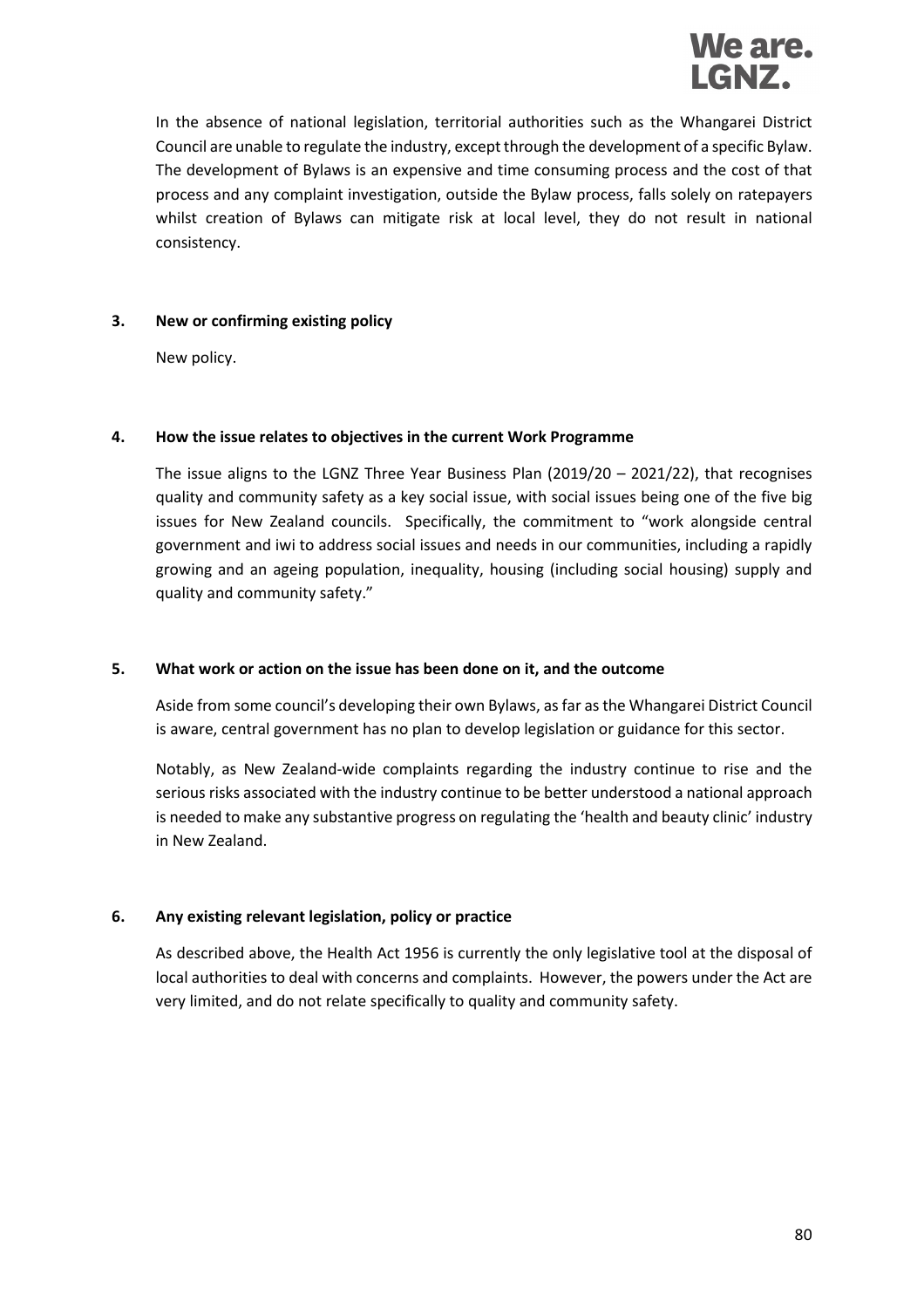

#### **7. Suggested course of action envisaged**

That LGNZ calls on the Government to develop and implement national guidelines, policy or regulations to achieve national consistency for the largely unregulated 'health and beauty clinic' industry.

It is also suggested that LGNZ engage directly with relevant ministers and ministries to ensure local government has an appropriate role in the development of nationally consistent legislation or guidelines to address the challenges the industry brings.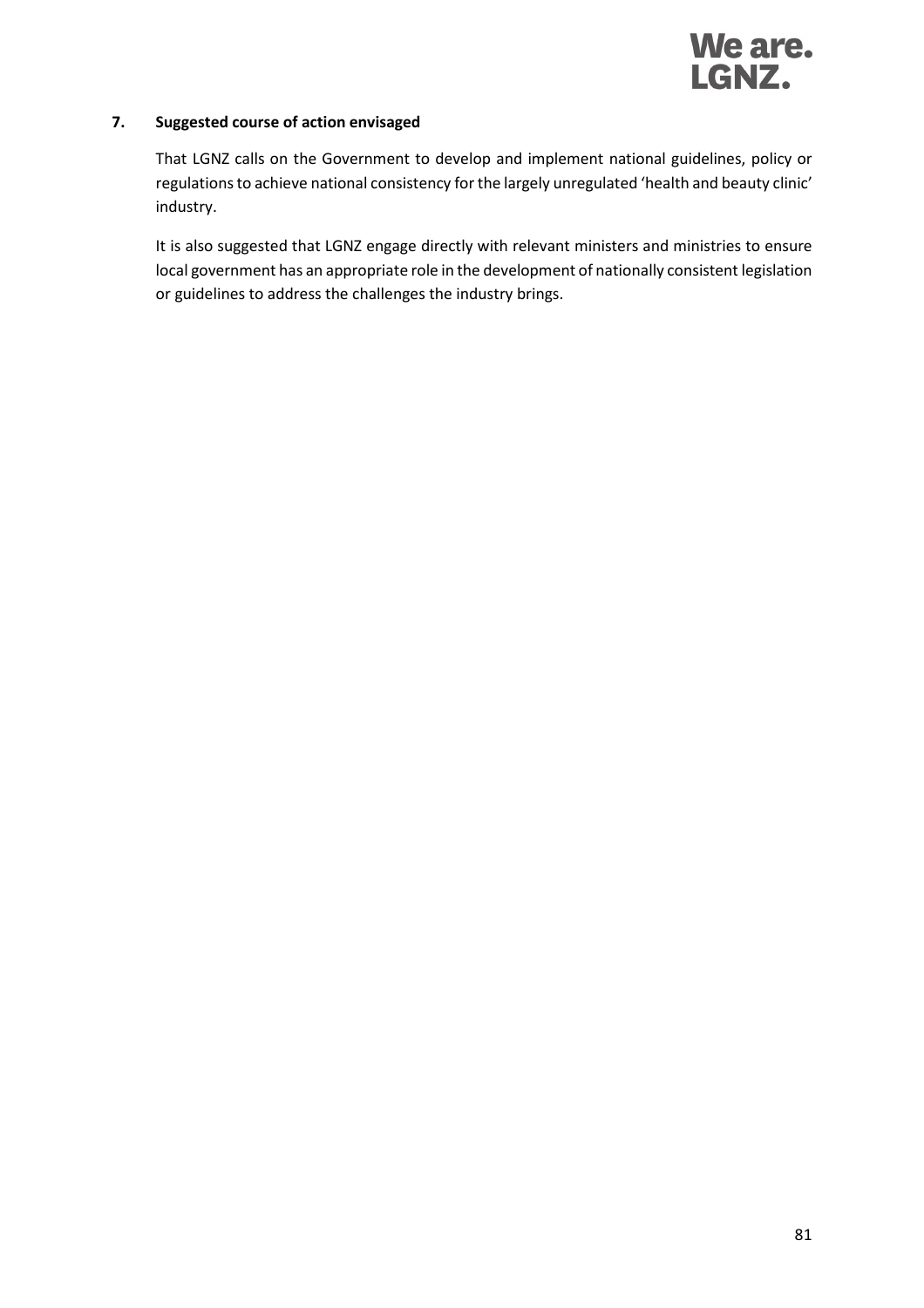

### **Remits not going to AGM**

The remit Screening Committee has referred the following remits to the National Council of LGNZ for action, rather than to the Annual General Meeting for consideration. The Remit Screening Committee's role is to ensure that remits referred to the AGM are relevant, significant in nature and require agreement from the membership. In general, proposed remits that are already LGNZ policy, are already on the LGNZ work programme or technical in nature will be referred directly to the National Council for their action.

#### **1. Earthquake strengthening – tax relief**

- **Remit:** That LGNZ lobby central government to provide tax relief for buildings owners for the compulsory earthquake strengthening of their buildings either by way of reinstating depreciation or some other tax relief for earthquake compliance costs.
- **Proposed by:** Horowhenua District Council
- **Supported by:** Zone Three

**Recommendation:** That the remit is referred to National Council for action

#### **2. Benchmark Programme**

- **Remit:** That LGNZ investigate and implement an infrastructure delivery benchmark programme, including working with the Department of Internal Affairs to improve the Non-Financial Performance Measures Rules 2013 to be more meaningful measures of infrastructure service delivery.
- **Proposed by:** New Plymouth District Council
- **Supported by:** Central Hawkes Bay District Council; Otorohanga District Council; South Taranaki District Council; Stratford District Council; Thames-Coromandel District Council; Waitomo District Council; Wellington City Council; Whanganui District Council
- **Recommendation:** That the remit is referred to the National Council for action